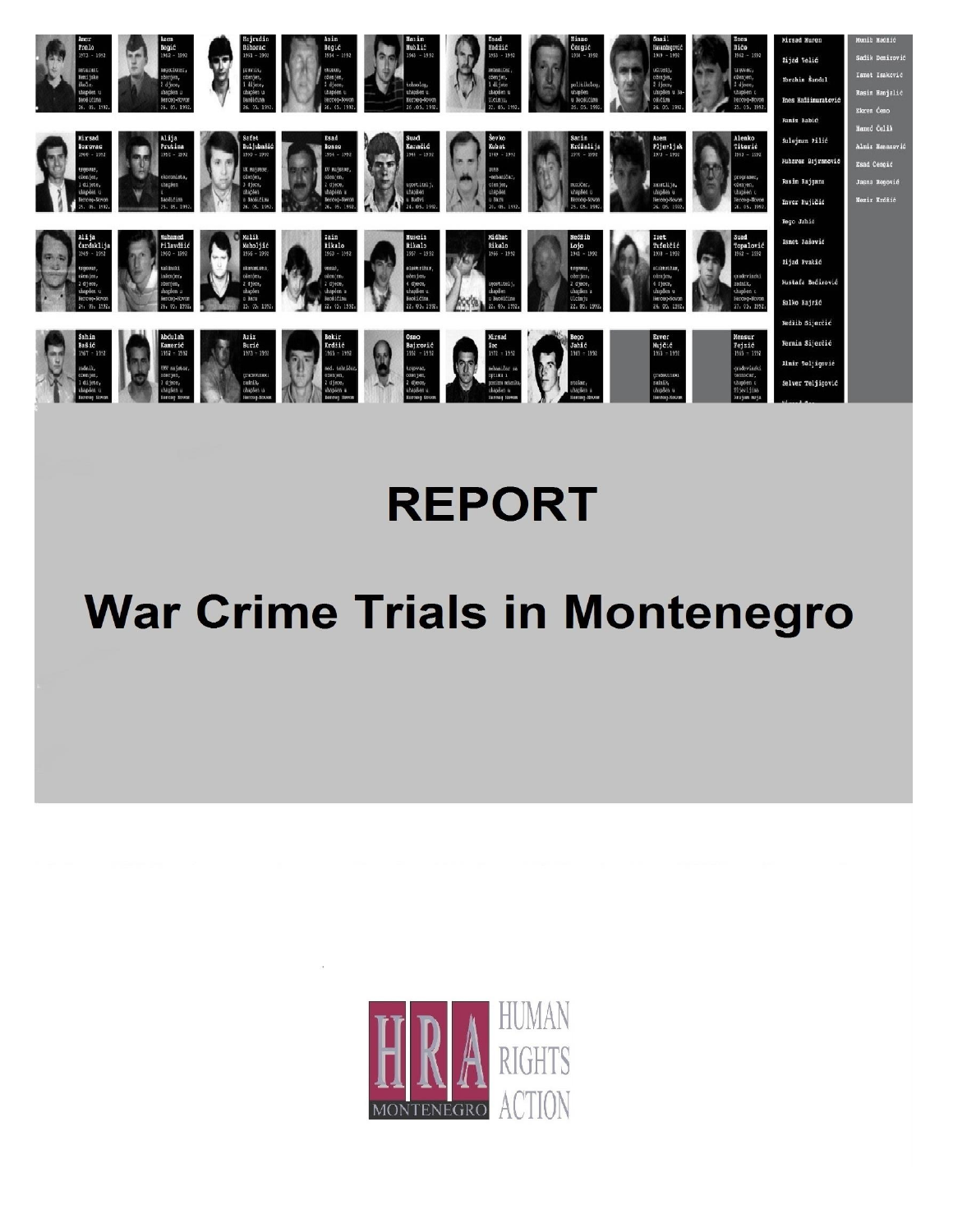## HUMAN RIGHTS ACTION Moskovska bb 81000 Podgorica Montenegro T+382 20 510 040 F+382 20 510 041 [www.hraction.org](http://www.hraction.org/)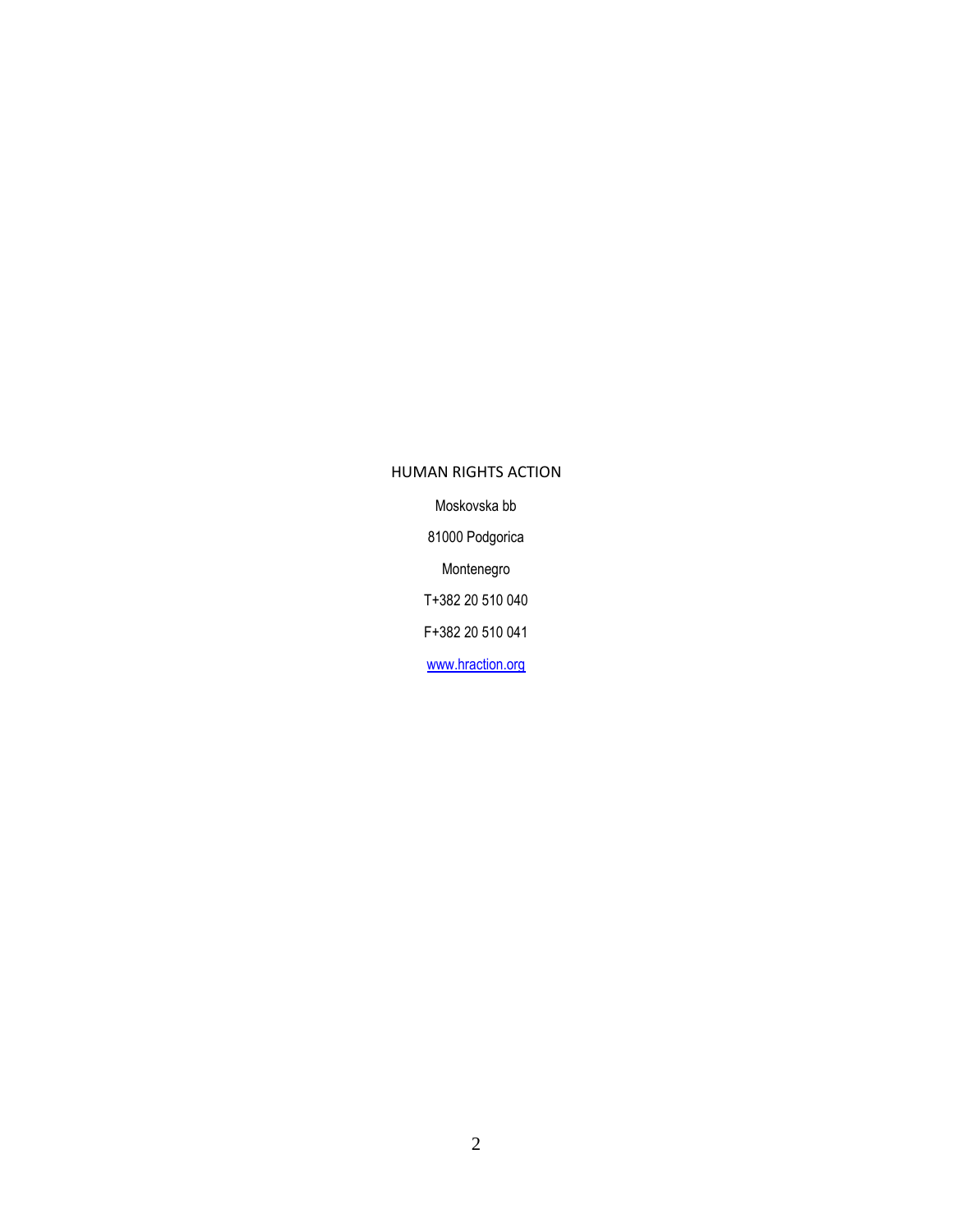The report was developed by HRA team in cooperation with Bogdan Ivanišević, an expert on international humanitarian law and lawyer at *BDK Attorneys at Law* office in Belgrade. Bogdan Ivanišević has worked as a consultant for the *International Centre for Transitional Justice* (2006- 2011) and as a researcher at *Human Rights Watch* (1999-2006). Editor of the report is Tea Gorjanc-Prelević, LL.M., Executive Director of HRA.

The report is published with the financial support of the *Open Society Foundations* through *Human Rights & Governance Grants Programme*.

Podgorica, May 2013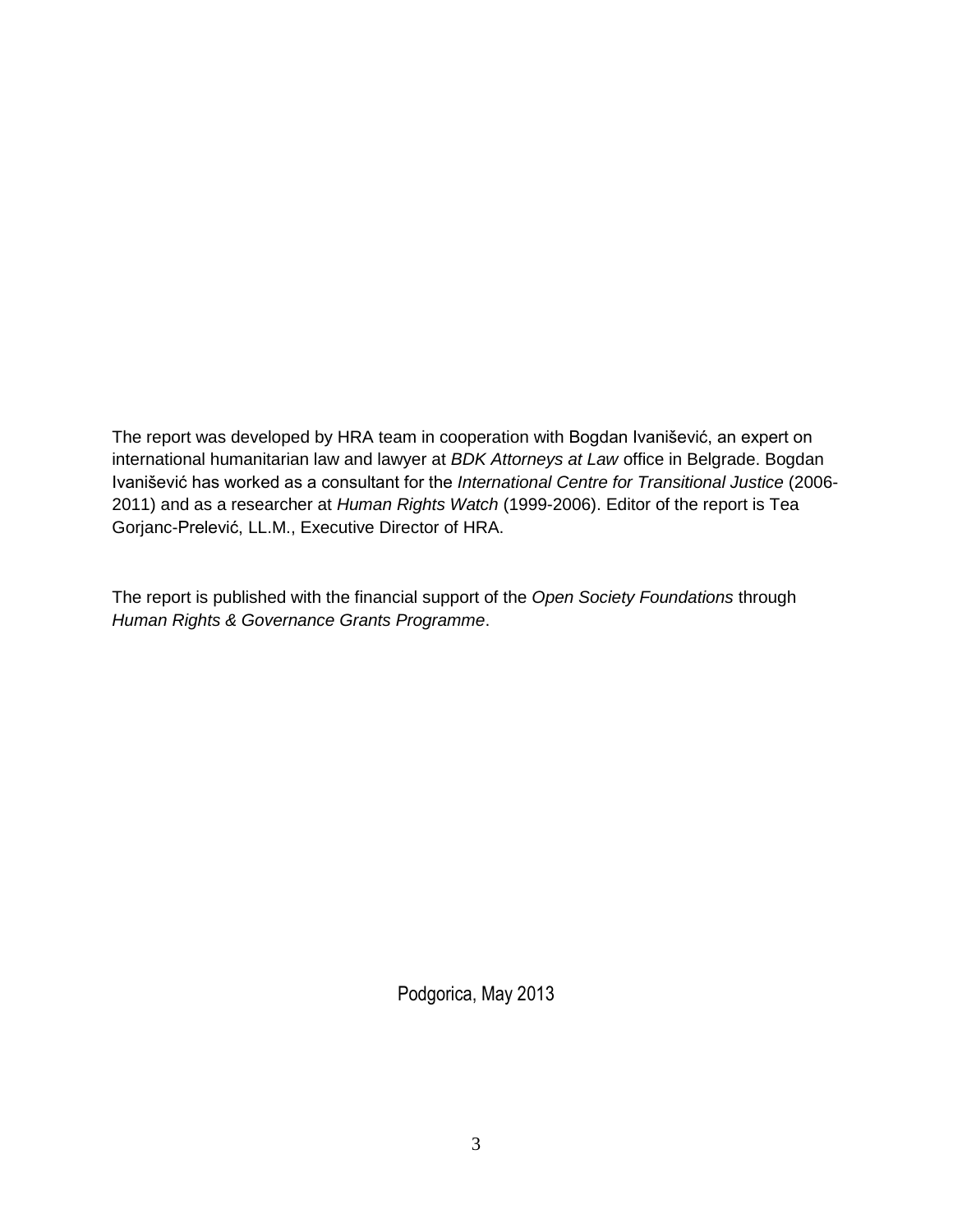## **CONTENTS**

| Transparency of the judiciary - the availability of information |
|-----------------------------------------------------------------|
|                                                                 |
|                                                                 |
|                                                                 |
|                                                                 |
|                                                                 |
|                                                                 |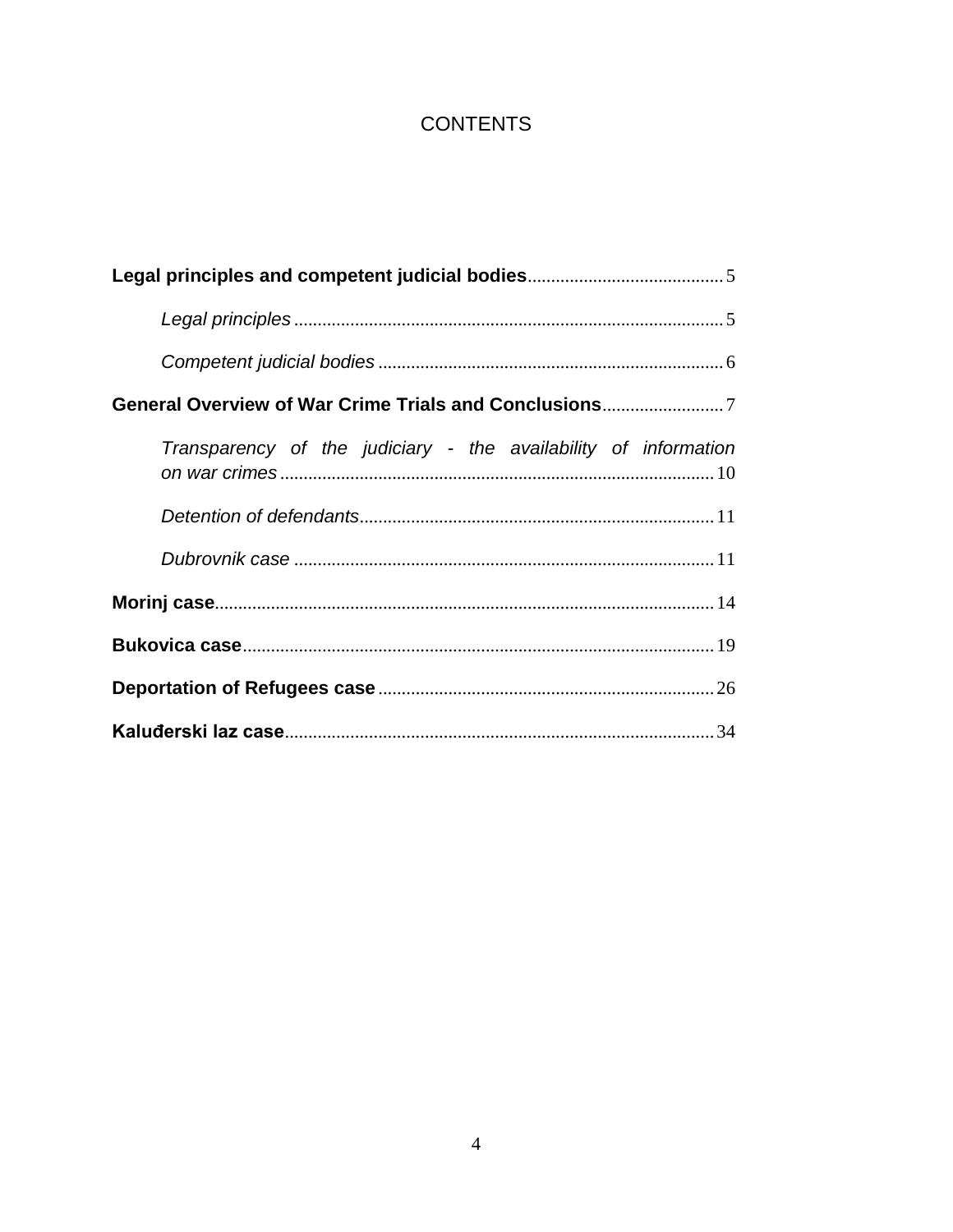## <span id="page-4-0"></span>**Legal principles and competent judicial bodies**

#### <span id="page-4-1"></span>*Legal principles*

 $\overline{\phantom{a}}$ 

Montenegro is bound by all international humanitarian law conventions that were binding on the Socialist Federal Republic of Yugoslavia (SFRY) and the Federal Republic of Yugoslavia (FRY), as well as the State Union of Serbia and Montenegro.<sup>1</sup> Even before the armed conflicts broke out in the former Yugoslavia, provisions of these conventions, including those on the criminal offenses War crime against civilian population, War crime against prisoners of war, etc., were, to a large extent, part of the laws of SFRY and FRY.

In order to fulfil the obligations from ratified conventions, the Criminal Code (CC) of Montenegro was amended in 2003<sup>2</sup> with the inclusion of criminal offences Crime against humanity (Article 427) and Failure to take measures to prevent the commission of criminal offenses against humanity and other values protected by international law (Art. 440). The provision of this Article 440 prescribes the so-called command responsibility as a separate criminal offense.

**However, command responsibility and the prohibition of crimes against humanity were part of the internal legal order during the armed conflict in the nineties, based on the ratified international treaties (command responsibility) and international customary law (command responsibility and crimes against humanity).** The applicability of international criminal law in this manner is specifically prescribed by the rule, contained in Article 15, paragraph 2 of the International Covenant on Civil and Political Rights<sup>3</sup> and Article 7, paragraph 2 of the European Convention on Human Rights<sup>4</sup>, that trial or punishment of a person who is guilty of any act or omission is not considered as the violation of the principle *nulla crimen sine lege, nulla poena sine lege*, if such act or omission at the time of the commission did not constitute a criminal offence *under the general legal principles recognized by civilized nations,* i.e. *general legal principles recognized by international community.*

<sup>1</sup> With the decision on the declaration of independence, Montenegro agreed to apply and implement international treaties and agreements it signed as an independent state, as well as those signed by the State Union of Serbia and Montenegro relating to Montenegro, that are in compliance with its legal order (Decision on Declaration of Independence of the Republic of Montenegro, June 3 2006, Official Gazette of Montenegro, no. 36/2006).

<sup>&</sup>quot;The international legal basis for the punishment of war criminals in former Yugoslavia, mostly found in the Geneva Conventions on the Protection of War Victims (1949) and the Additional Protocols I and II (1977) to the Convention, it is necessary to amend the provisions of the Convention on the Prevention and Punishment of the Crime of Genocide (1948), the International Convention Against the Taking of Hostages (1979) and the Convention on the Protection of Cultural Property in the Event of Armed Conflict (1954), bearing in mind the nature and types of crimes committed. All these conventions have been ratified by former Yugoslavia" (Report of the Commission of Experts established on the basis of the Security Council Resolution 780 (1992), Federal Government of the Federal Republic of Yugoslavia, ZU/SG-780/92/DOC-1/S, Belgrade, 1992).

<sup>2</sup> Official Gazette of Montenegro, no. 70/2003.

<sup>&</sup>lt;sup>3</sup> "1. No one shall be held guilty of any act or omission which did not constitute a criminal offense, under domestic or international law, at the time when it was committed. Also, a more severe sentence shall not be imposed than the one that was applicable at the time when the criminal offense was committed. If later, after the commission of the offense, a provision prescribes a lighter sentence, perpetrator shall benefit thereby."

<sup>2. &</sup>quot;Nothing in this article shall prejudice the trial and punishment of any person for any act or omission, which at the time when it was committed constituted a criminal offence according to the general principles of law recognized by international community."

<sup>4</sup> "No punishment without law" (Article 7 of the European Convention on Human Rights).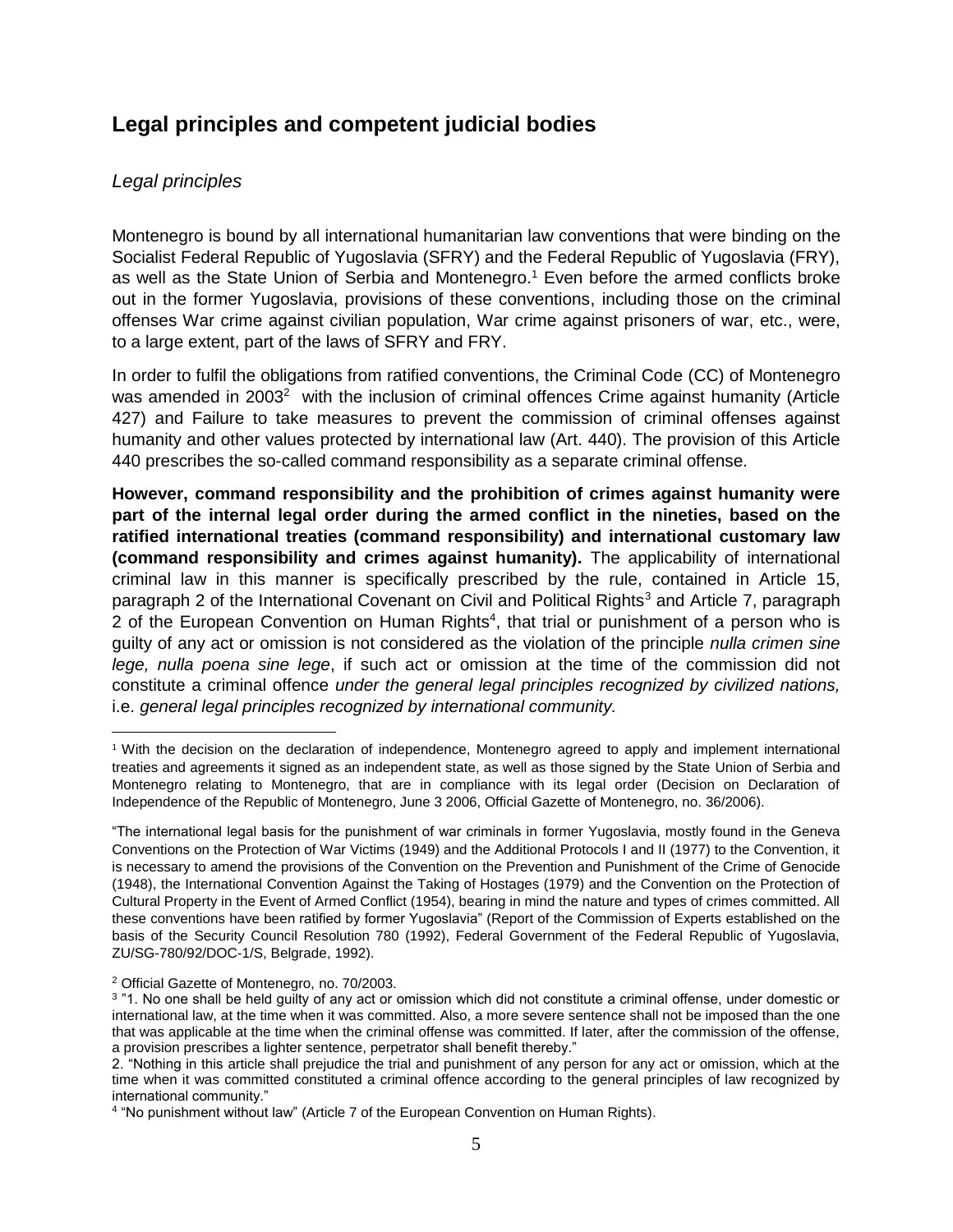On this basis, the High Court in Bijelo Polje in 2010 held trials on charges for crimes against humanity in the Bukovica case (for details, see below), although later the Appellate Court and the Supreme Court of Montenegro found that the indictment for the crime was without legal basis, because it cannot be considered that the crime against humanity, at the time of the events in Bukovica, was prohibited by a ratified international treaty that obliged Montenegro. This attitude (see the analysis of the Bukovica case in this Report) is wrong and unfounded in international law and the applicable Constitution of the Federal Republic of Yugoslavia. **The State Prosecutor's Office did not indict anyone on the basis of command responsibility for failing to prevent and/or punish committed crimes, nor is it known to the public whether any such investigation has been initiated.<sup>5</sup>**

The April 2010 amendment to Art. 370 of the Criminal Code (Incitement of National, Racial and Religious Hate, Dissension or Intolerance) envisages imprisonment ranging from six months to five years even for condoning, denying or considerably diminishing the gravity of the crimes of genocide, crimes against humanity and war crimes committed against a group of people or a member of a group distinguished by its race, colour, religion, origin, citizenship or nationality, in a manner which may lead to violence or incite hatred of the group of people or a member of such a group in the event a Montenegrin or an international criminal tribunal rendered a final decision establishing that such a crime had been committed.

#### <span id="page-5-0"></span>*Competent judicial bodies*

The Department for the Suppression of Organised Crime, Corruption, Terrorism and War Crimes was established within the Supreme State Prosecutor's Office in 2008. It is headed by a Special Prosecutor.<sup>6</sup> The Special Prosecutor has seven deputies.<sup>7</sup> He/she accounts for her work and the work of the Department to the Supreme State Prosecutor.<sup>8</sup>

Specialised departments for the suppression of organised crime, corruption, terrorism and war crimes – comprising eight specialised judges and three investigation judges $9$  – were established within the Podgorica and Bijelo Polje High Courts in 2008. Both the special prosecutor and

 $\overline{\phantom{a}}$ <sup>5</sup> On the institute of command responsibility in international law and criminal law of the SFRY and FRY, for more details see: "Command responsibility - clear answers and accurate attitude", Siniša Važić, judge, Justice in Transition, [http://www.pravdautranziciji.com/pages/article.php?pf=1&id=1477;](http://www.pravdautranziciji.com/pages/article.php?pf=1&id=1477) "Command Responsibility and contemporary law", Iavor Rangelov and Jovan Nicic, Humanitarian Law Centre, 2004 [\(http://www.b92.net/feedback/misljenja/fhp/komandna.php\)](http://www.b92.net/feedback/misljenja/fhp/komandna.php), "Justice at Risk: War Crimes Trials in Bosnia and Herzegovina, Croatia and Serbia and Montenegro", Human Rights Watch, vol 16, no. 7, October 2004, p. 24.

<sup>6</sup> Article 66, Law on the State Prosecutor of Montenegro (Official Gazette of Montenegro, 69/2003 and 40/2008).

<sup>7</sup> Official website of the State Prosecutor's Office of Montenegro (on 9 May 2013):

http://www.tuzilastvocg.co.me/tuzilacka%20organizacija/drzavni%20tuzioci.htm.

<sup>8</sup> Article 70, Law on the State Prosecutor of Montenegro (Official Gazette of Montenegro, 69/2003 and 40/2008).

<sup>9</sup> Law on Amendments to the Law on Courts (Official Gazette of Montenegro, 22/08); Response of the Government of Montenegro to the Questionnaire of the European Commission, Chapter 23 - Judiciary and fundamental rights, 10 November 2009, p. 56 i 118.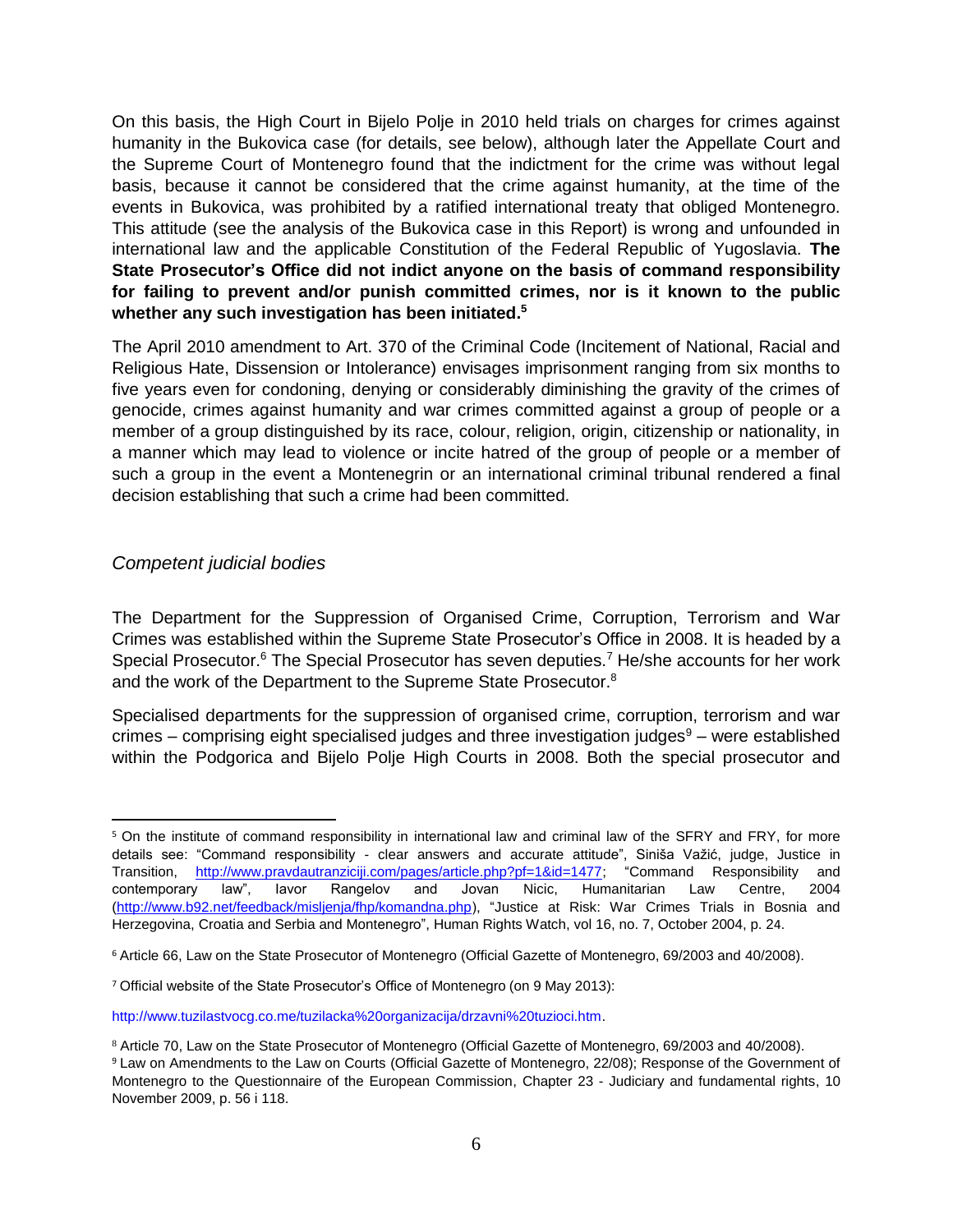his/her deputies and the judges in the specialised departments are stimulated by additional remuneration.<sup>10</sup>

Montenegrin judges and prosecutors participated in the regional project "War Crime Justice", funded by the European Union with 4 million euros, conducted from 2010 to 2011 in partnership with OSCE - ODIHR (Office for Democratic Institutions and Human Rights - OSCE) ICTY (International Criminal Tribunal for the former Yugoslavia) and UNICRI (United Nations Interregional Crime and Justice Research Institute), aiming to "strengthen the capacity of judicial systems in the region for processing very complex war crime cases in a manner that is in accordance with international standards".<sup>11</sup>

## <span id="page-6-0"></span>**General Overview of War Crime Trials and Conclusions**

During the period from 2011 to May 2013, four trials for war crimes or crimes against humanity were in process in Montenegro:

1) the trial for war crimes against POWs and civilians in the **Morinj camp** in 1991;

2) the trial for war crimes against the civilian population - refugees from Bosnia and Herzegovina, the so-called **Deportation of Refugees** case, in May 1992;

3) the trial for crimes against the civilian population in **Bukovica** region in 1992 and 1993; and

4) the trial for war crimes against the civilian population, refugees from Kosovo, at Kaluđerski laz in 1999.

Out of these four cases, only the trial for crimes committed in Bukovica area ended with a final judgment on 22 March 2012. The judgement acquitted all seven persons indicted for the crime.

By May 2013, i.e. four years after the beginning of the trial for crimes in Kaluđerski laz on 19 March 2009, the trial has not reached a stage at which a first-instance judgement would be rendered.

In the Morinj case, first-instance judgement was overturned two times and, at the time of the publication of this report, the trial before the first-instance court (the High Court in Podgorica) was under way for the third time.

In the case Deportation of Refugees, the first-instance judgement was overturned, the retrial ended and a new acquitting judgement was rendered, against which the Supreme State Prosecutor and families of victims filed appeals.

 $\overline{\phantom{a}}$ <sup>10</sup> Response of the Government of Montenegro to the Questionnaire of the EC, Chapter 23 Judiciary and fundamental rights, 10 November 2009, p. 117.

<sup>11</sup> From website "Courts of Montenegro" [\(http://sudovi.me/vrhs/aktuelnosti/pravda-i-ratni-zlocini-157\)](http://sudovi.me/vrhs/aktuelnosti/pravda-i-ratni-zlocini-157). For more details on the project, see:<http://www.osce.org/bs/odihr/84407>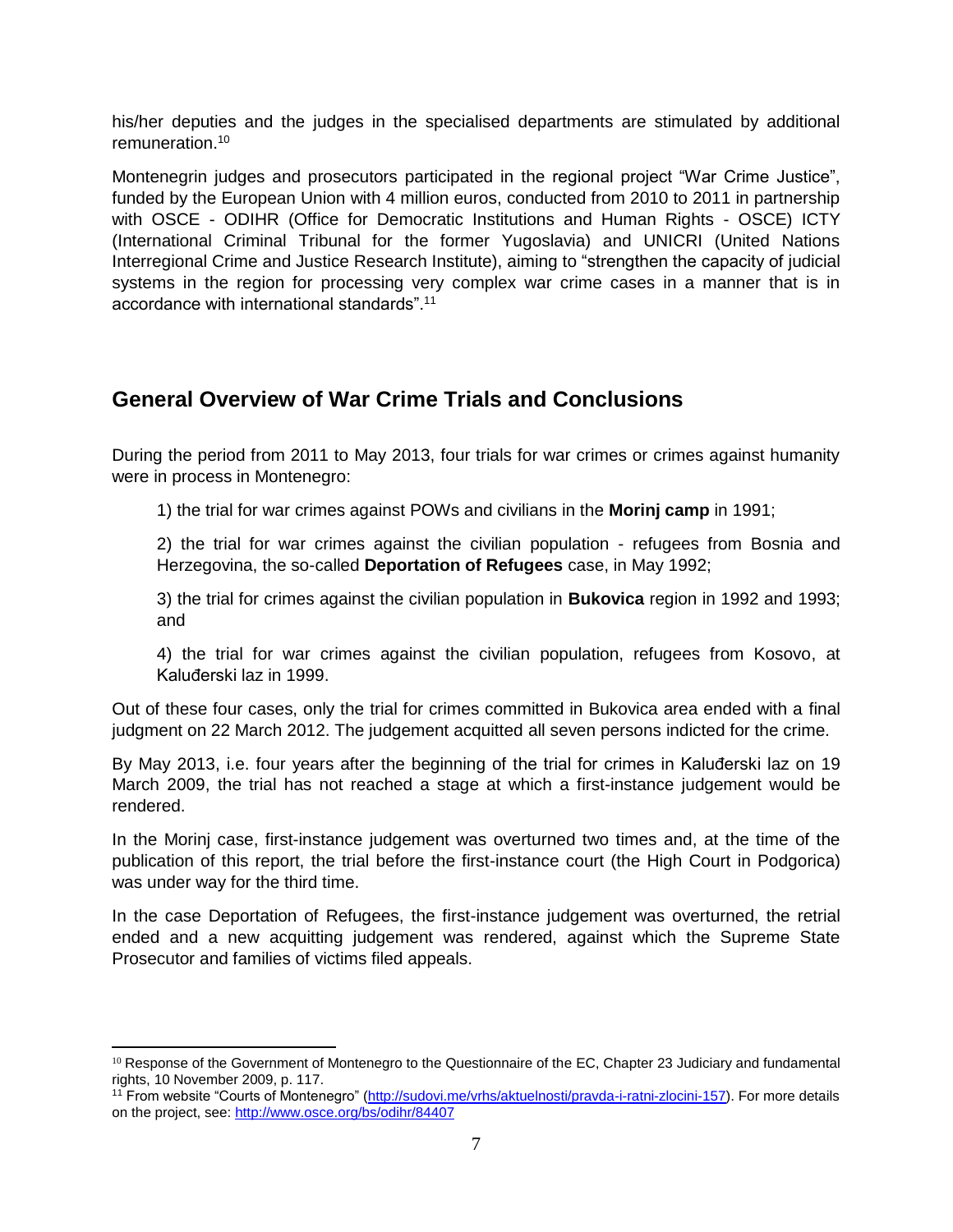In Morinj case, four out of six defendants have been found guilty by a non-final judgement of the first-instance court, while two have been acquitted by a final judgement. In the Deportation of Refugees case, the court acquitted the defendants in both first-instance judgments.

In other words, **not a single person in these cases has been convicted so far for a war crime by final judgment. Out of these four cases, one enforceable judgment has been rendered – in the Bukovica case, acquitting all the defendants, while in the Morinj case, only a part of the judgement became enforceable and acquitted the two defendants.**

Therefore, the only persons who have ever been found guilty for a war crime committed on Montenegrin territory remain the five members of the Army of the Republic of Srpska, who were convicted for the murder of three members of the Klapuh family in Plužine, in July 1992.<sup>12</sup> The judgment in this case was rendered in 1994<sup>13</sup>, and enforced only on one defendant, while the other four were tried *in absentia* and in regard to them the judgement has not been enforced.<sup>14</sup>

Out of the total of twenty two persons accused for war crimes in Montenegro in the last couple of years, four were found guilty by first-instance non-final judgements (in the Morinj case). The remaining 18 defendants have been acquitted, nine of which by final judgements, as stated seven in the Bukovica case and two in the Morinj case.

The reasons why no one has been convicted for war crimes in Montenegro in recent years lie in failures of the State Prosecutor's Office and competent courts to fully implement international humanitarian law that obliged and still obliges Montenegro.

Specifically, the reasons include the following:

1) **The defendants are directly accused for the commission of crimes**. The State Prosecutor's Office **did not use in any indictment the institute of co-perpetration or aiding and abetting**, as a form of responsibility of persons at middle to higher positions in the military, police or political hierarchy, nor did it treat such persons as organizers of criminal associations, although there were grounds for the use of these modes of responsibility. The failure of the Prosecutor's Office is also in **not implementing the institute of command responsibility**, which involves a form of responsibility of the superiors, who knew or had reason to know about

 $12$  This excludes the crime in Štrpci, for which one person was tried in Montenegro, because it was committed outside Montenegrin territory and by persons who are not citizens of Montenegro (for a war crime against civilian population, the Higher Court in Bijelo Polje convicted to 15 years of prison Nebojša Ranisavljević, a citizen of the Republic of Serbia, who, along with other members of the group under the command of Milan Lukić, in Štrpci station, on the territory of Republic of Srpska in Bosnia and Herzegovina, kidnapped and then killed 19 people from a train on the railroad Belgrade-Bar, mostly Bosnians, Muslims, ten of which were from Montenegro, on 27 February 1993).

<sup>13</sup> Judgement of the Supreme Court Kz. no. 114/94.

<sup>&</sup>lt;sup>14</sup> The trial was attended in 1993 by Vidoje Golubić, who was sentenced to eight months in prison for failing to report a crime. The other four were sentenced to twenty years in prison for brutal murder, but the Supreme Court later reversed this qualification of the lower court into the conviction for war crimes against the civilian population.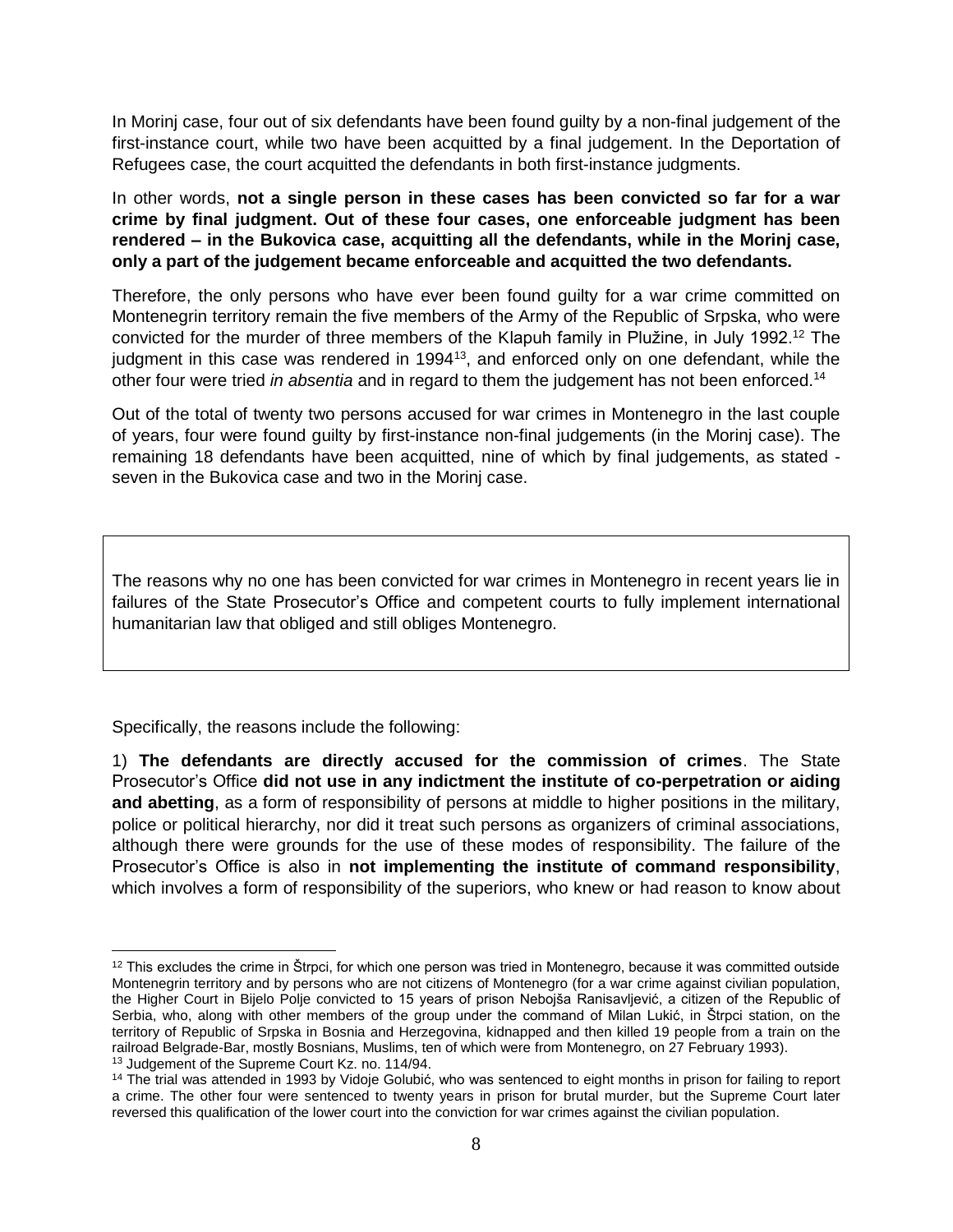the crime and did nothing to prevent or punish it (a criminal offense by omission).<sup>15</sup> The result of this approach of the Prosecutor's Office is that no person who ranked high in the military, police or political hierarchy has been accused so far, and therefore none has been convicted for war crimes.

2) The High Court in Podgorica, as first-instance court, and the Appellate Court of Montenegro, as second-instance court, do not use their authority to examine potential forms of responsibility that are not present in the indictment. The court is not bound by the prosecutor's proposals regarding modes of responsibility<sup>16</sup>, and therefore it has the right to, for example, convict as an aider and abettor the person who has been indicted as a perpetrator. This kind of passivity of the High Court and the Appellate Court came to the forefront in the Morinj case. Also, the court refrains from legally classifying the facts it itself established, that clearly indicate the acts of committing an offense additional to the acts highlighted in the indictment (Deportation of Refugees case), or indicate the need for a different legal classification of the crime (Bukovica case, where the Appellate Court, having found no reason for a conviction of a crime against humanity, could have examined whether the defendants had committed a war crime against the civilian population, but it did not address the issue).<sup>17</sup>

3) In relation to crimes committed within the armed conflict in Bosnia and Herzegovina, the High Court in Podgorica took a position (in the case Deportation) that a war crime may exist only if executed by members of armed forces of parties to the conflict or who were "in service" of such parties, and that, therefore, if the defendants in the case do not belong to any of these categories, they cannot be held responsible. This legal standard is arbitrary and not grounded in domestic or international law.

4) **The Appellate Court gave its contribution to impunity by promoting unfounded stance (in the Bukovica case) that the crimes committed during the nineties cannot be prosecuted as crimes against humanity, because at the time of the offense there were no international legal acts ratified by SR Yugoslavia which would prohibit crimes against humanity.** This attitude of the Appellate Court, supported by the Supreme Court of Montenegro, is unfounded, because it is sufficient that the illegality of crimes against humanity and elements of those crimes are established by the rules of *customary* international law, and these rules do not need to be codified in an "international act", or "regulation", as wrongly claimed by the Appellate Court.<sup>18</sup> Unlike the Court, a Special Department for War Crimes of Bosnia and Herzegovina, which is, due to the involvement of the international community in the establishment and operation of the court, resilient to local political influence and is led in its operation primarily by legal considerations, has for years conducted trials and rendered judgments of conviction in cases that relate to crimes against humanity.

<sup>&</sup>lt;sup>15</sup> Details about this institute in international humanitarian law and criminal codes of SFRY and FRY, see above, footnotes 2-4 and related text.

<sup>&</sup>lt;sup>16</sup> In this regard, see Tihomir Vasiljević & Momčilo Grubač, Commentary of the Criminal Procedure Code (Belgrade, 1999), p. 546 (citing judgements of the Supreme Court of the Republic of Croatia SCC Kz. 3477/65. and 2477/55, and the decision of the Supreme Court of Vojvodina VSAVP Kz. 807/56); also Goran P. Ilić and others, Commentary of the Criminal Procedure Code (Belgrade, 2012), p. 868 (citing the judgement of the Supreme Court of the Republic of Serbia SCS Kzz. 20/02 of 12 November 2003).

<sup>17</sup> Article 369, p. 2, CPC MNE: "The court is not bound by the proposal of the prosecutor's legal qualification of the offense."

<sup>&</sup>lt;sup>18</sup> Detailed legal arguments on this conclusion see below in the analysis of case Bukovica.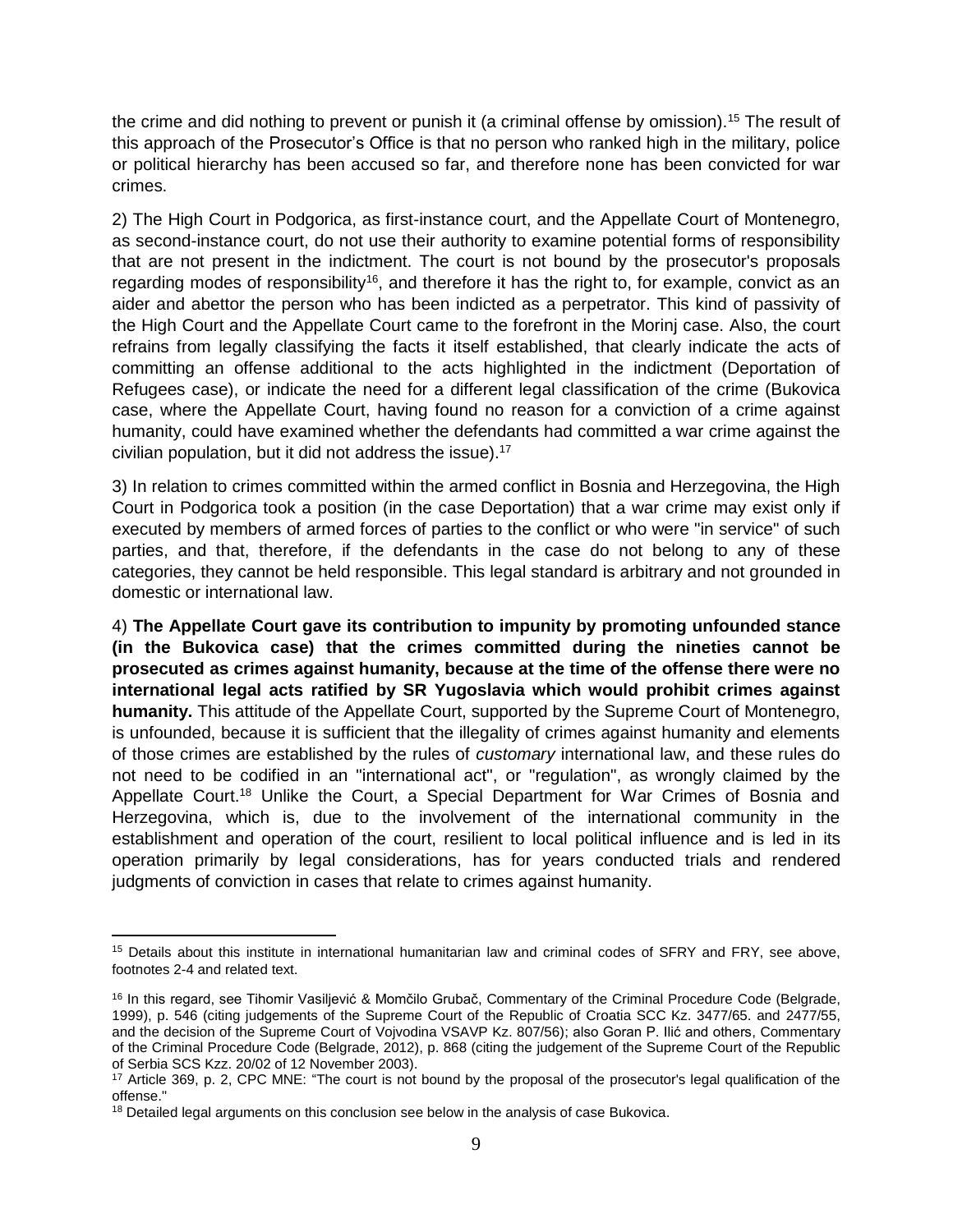**As a whole, courts in Montenegro, instead of interpreting humanitarian and criminal law in a manner that provides extensive protection of victims of war crimes - the direction in which international humanitarian and international criminal law is headed – appear to be trying to find a restrictive interpretation of domestic and international legal norms, in order to reduce the possibility of punishing members of Montenegrin police and former Yugoslav Army for war crimes for which they are accused.** For example, the conditions required by the High Court in Podgorica for a crime to be classified as a war crime, which relate to the status of the perpetrator, are not required by the International Criminal Tribunal for the former Yugoslavia (ICTY) or the International Criminal Court, nor by the legislation or court practice in the region. Similarly, while the Court of BiH allows prosecution of crimes against humanity, the Appellate Court of Montenegro prevents this prosecution by limiting the term "customary international law", which prohibits crimes against humanity, and was applicable in FR Yugoslavia, to "international *regulations*" and "international *acts*", although in actuality, the customary law may exist outside of this framework. In its latest pronouncement on war crimes up to this point, in the Morinj case, the Appellate Court went so far in protecting the defendants, as to request from the High Court in Podgorica to explain in its retrial (third) why it considers that prisoners of war in camp Morinj can generally be put under the category of "military personnel who does not participate actively in hostilities", although this is obvious from their status of disarmed, detained prisoners!<sup>19</sup>

Finally, none of the state participants involved in the prosecution of war crimes - the State Prosecution Office, the first-instance court, the second-instance court - resort to modes of responsibility on the side of defendants that would significantly increase the likelihood of their conviction (co-perpetration, aiding and abetting and criminal responsibility and punishment of the organizers of criminal associations and command responsibility).

**Serious deficiencies on the part of the State Prosecutor's Office are: extremely slow pace of investigations, the failure to initiate investigation against persons who occupied a high position in military, police or political hierarchy, and, failure to precisely qualify the offense that the accused is charged with.** All investigations in the cases analysed in the report have been coerced by pressure from victims and the public, or by the State Attorney's Office of the Republic of Croatia in the Morinj case. This unwillingness to prosecute on its own initiative marked the course of investigations, which as a rule then resulted in incomplete indictments.

#### <span id="page-9-0"></span>*Transparency of the judiciary - the availability of information on war crimes*

The Montenegrin State Prosecutor's Office does not publish integral texts of war crime indictments on its website, in contrast to e.g. Office of the War Crimes Prosecutor of Serbia.<sup>20</sup>

The High Court in Podgorica published some war crime judgments on its website, notably the first-instance judgment in the Deportation of Refugees case from March 2011.<sup>21</sup> The first firstinstance judgement in the Morinj case was originally available on the Court's website, but was

l <sup>19</sup> Judgement of the Appellate Court of Montenegro in case Kžs. br. 24/2012, 6 July 2012.

<sup>&</sup>lt;sup>20</sup> See: [http://www.tuzilastvorz.org.rs/html\\_trz/optuznice\\_lat.htm](http://www.tuzilastvorz.org.rs/html_trz/optuznice_lat.htm)

<sup>&</sup>lt;sup>21</sup> Judgement available at[: http://sudovi.me/odluka\\_prikaz.php?id=623](http://sudovi.me/odluka_prikaz.php?id=623)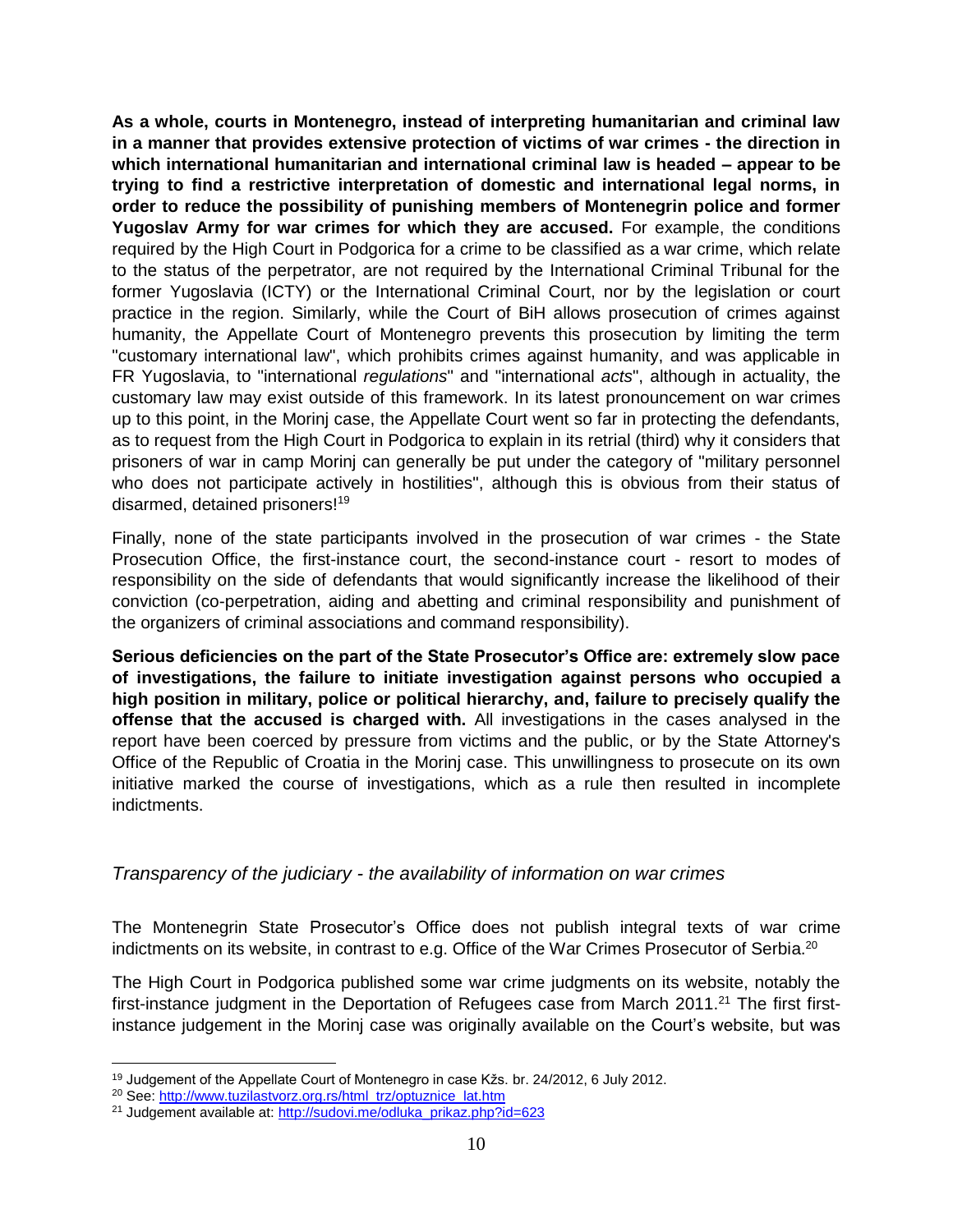later removed. Other first-instance judgments in mentioned cases are not available on Court's website. The High Court in Bijelo Polje did not publish the first-instance judgement in the Bukovica case by the middle of May 2013.

#### <span id="page-10-0"></span>*Detention of defendants*

Unlike the usual practice of state prosecutors to propose detention when filing a motion for investigation and for much less serious offenses than war crimes, the Prosecutor's Office has suggested detention in all trials for war crimes only after issuing the indictment – after the investigation is completed, because of the seriousness of the crime and the prescribed punishment. This lead to trials *in absentia* for almost half of the accused for deportation, as well as the indicted in the case Kaluđerski laz and one of the defendants in the Morinj case.

In Bukovica case, the accused were detained for about eight months; in Morinj case total of 21 months; in the Deportation of Refugees case, four persons arrested in Montenegro were detained for 27 months, while four who were subsequently arrested in Belgrade spent about four months in extradition detention. One defendant was not arrested. In the Kaluđerski laz case, detention was the longest, total of 36 months, and eight months before the trial commenced.

#### <span id="page-10-1"></span>*Dubrovnik case*

By the end of April 2013, criminal proceedings against any person for war crimes committed during the attack of Dubrovnik (from 1 October 1991 to the end of June 1992)<sup>22</sup> were not initiated in Montenegro, although the state officials have accepted responsibility for the damage caused by organized looting in which the citizens of Montenegro participated on the territory of the Republic of Croatia during the war actions in Dubrovnik.<sup>23</sup>

For war crimes committed during the attack on Dubrovnik, the Hague Tribunal convicted only the former General of the Yugoslav National Army (YNA) Pavle Strugar $^{24}$ , and his subordinate

 $\overline{a}$ <sup>22</sup> On 29 December 2009, the Supreme State Prosecutor's Office of Montenegro announced that in addition to cases related to camp Morinj, other cases had not been initiated that relate to events in Dubrovnik area during 1991 and 1992, because the Prosecutor's Office has not received criminal charges against Montenegrin citizens (response to request for information, Human Rights Action archive).

<sup>&</sup>lt;sup>23</sup> Minister of Agriculture of the Republic of Montenegro, Milutin Simović, stated in 2005 that on the basis of the signed document, Montenegro will pay to the municipality Konavle 375,000 euros in compensation for 268 milking cows and a number of calves and bulls that were taken from a farm in Gruda during the war in 1991. The presidents of Croatia and Montenegro have confirmed that negotiations are underway about the property of the airport of Dubrovnik, which was looted during the war and taken to the airport of Tivat. According to the Croatian state authorities, during the war in 1991 - 1992 in actions of the YNA and Montenegrin reservists only in the narrow area of Dubrovnik, 336 large and small vessels were destroyed ("No one is to blame", Monitor, 20 August 2010).

<sup>&</sup>lt;sup>24</sup> Pavle Strugar, a former general of YNA and Commander in Chief of the YNA attack on Dubrovnik (Commander of the 2nd operational group of the YNA), residing in Montenegro, surrendered to the ICTY in October 2001. Strugar was found guilty on 31 January 2005 on the basis of superior criminal responsibility for two of the six counts of violation of the rules or customs of war, sanctioned by the Geneva Convention in 1949, and Additional Protocols in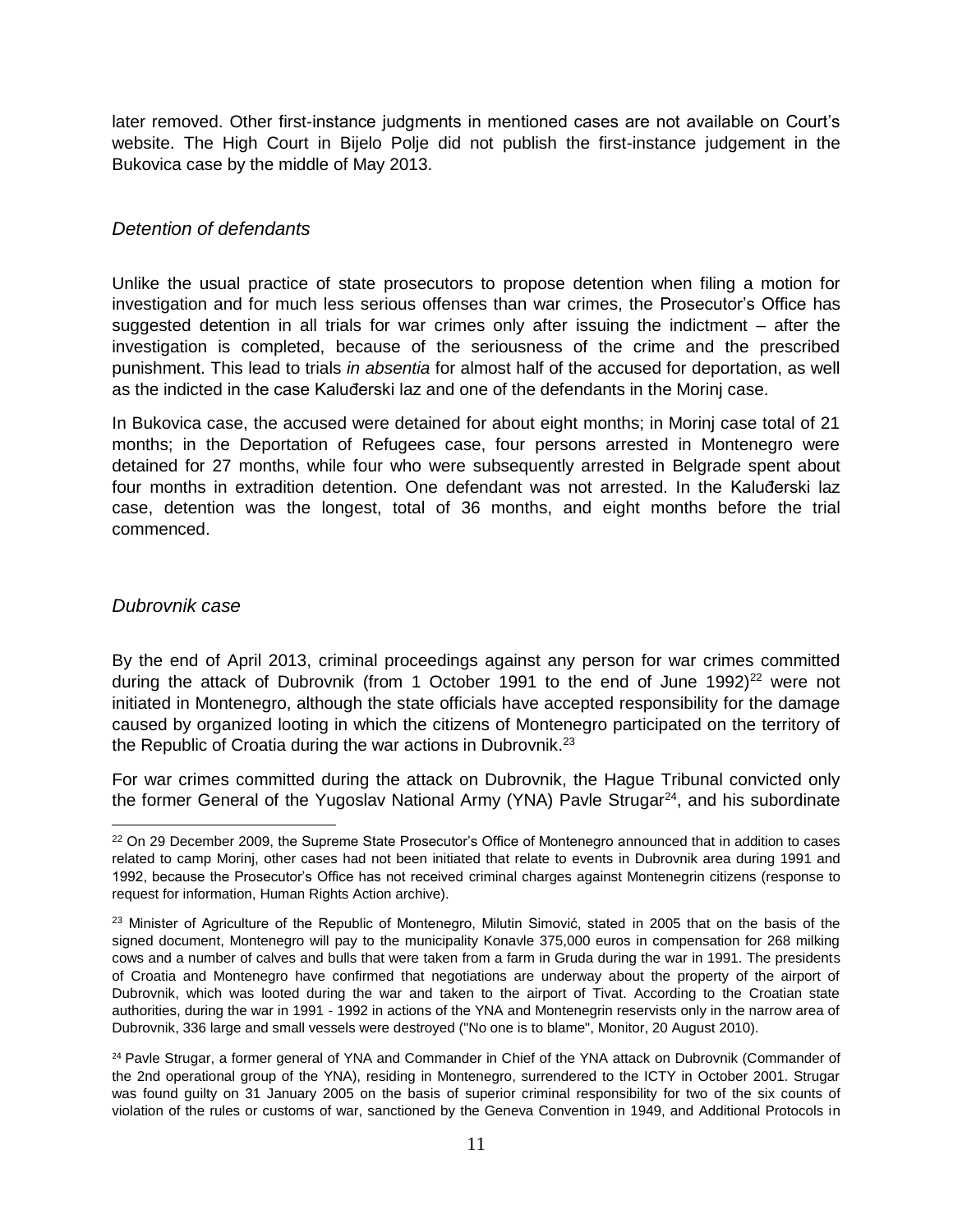Commander Miodrag Jokić<sup>25</sup>. The Tribunal found guilty the retired Admiral Milan Zec, but in 2002 he was acquitted<sup>26</sup>, while the First Class Captain of YNA Vladimir Kovacević – Rambo, who was also found guilty, was temporarily acquitted by the Tribunal in 2004 for medical treatment.<sup>27</sup> The public often raises the question of command responsibility of Momir Bulatović, former President of the Presidency of Montenegro (December 1990 - December 1992), who had the competence by law to make decisions about the use of the Territorial Defence of Montenegro - the most massive component of the  $2<sup>nd</sup>$  operational group of YNA made up of Montenegrin reservists mobilized in the attack on Dubrovnik. The question of possible criminal responsibility of some of Montenegrin police officers who took part in operations in Dubrovnik is also raised. <sup>28</sup>

County State's Attorney's Office from Dubrovnik has filed indictment an the end of 2009 against 10 officers of the former Yugoslav National Army (YNA)<sup>29</sup>, who are charged, as media reported,

 $\overline{a}$ 1977, as well as by the customary law, and punishable under the Statute of the Tribunal, for attacks on the civilian population, destruction or wilful damage made to institutions dedicated to religion, charity, education, arts and sciences, historic monuments and works of art and science. In the first-instance he was sentenced to 8 years in prison. In the appeals procedure, on 17 July 2008, based on the appeal of the Prosecution Office, Strugar was sentenced to seven and a half years in prison, reduced sentence from the original due to his poor health. He was acquitted on 20 February 2009 because of his age and poor health, having served two thirds of his sentence. (Case "Dubrovnik" no. IT-01-42, "Prosecutor v. Pavle Strugar": [http://www.un.org/icty/bhs/cases/strugar/judgements/050131/str-tj050131b.pdf\)](http://www.un.org/icty/bhs/cases/strugar/judgements/050131/str-tj050131b.pdf).

<sup>25</sup> Miodrag Jokić, Commander of the 9th Military Naval Sector of YNA and subordinate to Pavle Strugar, on the basis of an agreement with the Prosecutor's Office of the Hague Tribunal, on 27 August 2003 he pleaded guilty to a violation of rules and customs of war on 6 counts of murder, cruel treatment, attacks on civilians, devastation, unlawful attacks on civilian objects and destruction or wilful damage done to civilian institutions. He was sentenced to 7 years in prison on 18 March 2004, and the judgment was confirmed on 30 August 2005. He served his sentence in Denmark until 3 September 2008 when he was released after serving two-thirds of the sentence [\(http://www.icty.org/x/cases/miodrag\\_Jokić/acjug/bcs/050830.pdf\)](http://www.icty.org/x/cases/miodrag_Jokić/acjug/bcs/050830.pdf).

<sup>26</sup> "Milan Zec released of charges", B92, 26 July 2002. (http://www.b92.net).

<sup>27</sup> Special Court in Belgrade in December 2007 dropped the charges against Vladimir Kovačević for war crimes against the civilian population of Dubrovnik, on the grounds that the defendant, due to illness, was unable to stand trial ("the Court in Belgrade rejected the charges against Rambo", Radio Free Europe, 5 December 2007 [\(http://www.slobodnaevropa.org/content/article/765255.html\)](http://www.slobodnaevropa.org/content/article/765255.html).

<sup>28</sup> The documentary film "Attack on Dubrovnik: War for Peace" by Koča Pavlović, production company Obala 2004. The film shows the statement for TV by Milisav Marković, Deputy Minister of the Interior of the Government of Montenegro for the Office of Public Safety about military operations of Montenegrin police in Dubrovnik front, from October 1991. The Ministry of the Interior (MOI) was part of the government of the Prime Minister Milo Djukanović. MOI forces in Montenegro were mobilised to Dubrovnik upon the orders of the President of the Presidency, Momir Bulatović p. pov. no. 01-14 of 1 October 1991, on mobilization of a special police unit in strength of reinforced infantry unit, Titograd.

<sup>29</sup> General Jevrem Cokić (till 10 May 1992, Commander of the YNA 2nd operational group), General Mile Ružinovski (7-12 October 1991, Commander of the YNA 2nd operational group) General Pavle Strugar (from 13 October 1991, Commander of the YNA 2nd operational group) Vice Admiral Miodrag Jokić (Commander of the 9th military naval sector of YNA), Navy Captain/Navy Colonel Milan Zec (Chief of Staff of the 9th military naval sector of YNA), General Branko Stanković (Commander of the 2nd tactical group from the 2nd operational group of the YNA), Colonel Obrad Vičić (Commander of 472nd brigade of YNA) and Colonel Radovan Komar (Chief of Staff of the 472nd brigade of YNA). Two other YNA officers, I Class Captain Vladimir Kovacević (Commander of the 3rd battalion of the 472nd brigade of the YNA) and Lieutenant Commander/Naval Captain Zoran Gvozdenović (Commander of navy gunboats 403 of YNA Navy), are also accused by the indictment no. 46/09 for issuing direct orders for shelling "the historic old town of Dubrovnik, which as a whole is protected by UNESCO since 1979 and is a world heritage monument", then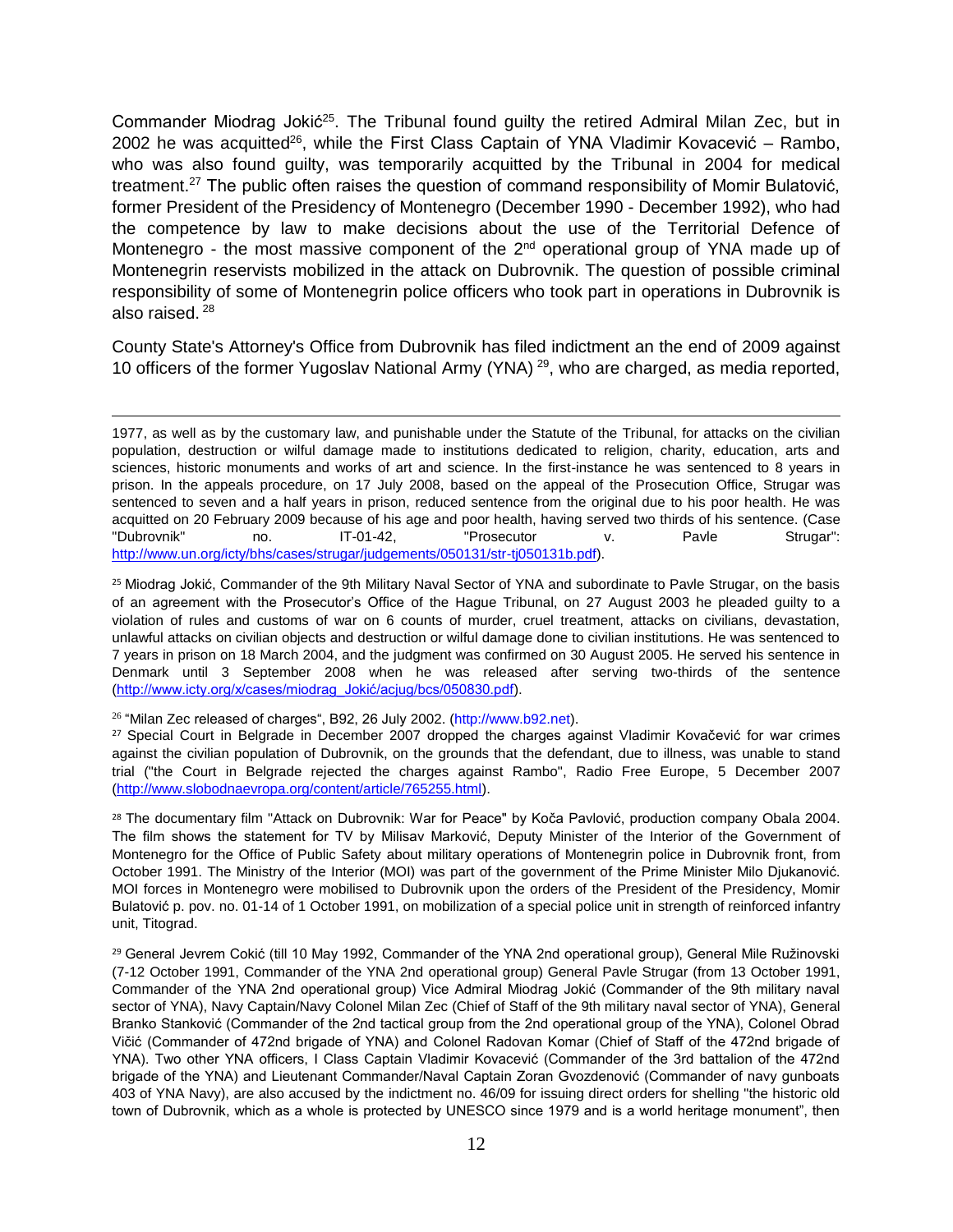for not trying to prevent the conduct of subordinate units, during the aggression on Dubrovnik in 1991 and 1992, which is against the Geneva Convention: shelling of residential areas; killing of civilians (116), imprisonment, torture and forcing civilians to flee; destruction of civil, cultural, religious and commercial properties, looting and burning.<sup>30</sup> Defendants in Montenegro are Pavle Strugar and Radovan Komar. As the agreement on extradition of nationals, concluded between Croatia and Montenegro on 1 October 2010, does not include those accused of war crimes<sup>31</sup> (as opposed to the extradition treaty with Serbia<sup>32</sup>), Strugar and Komar could possibly be tried for these crimes only in Montenegro.<sup>33</sup>

Although it is well known that the so-called weekend warriors from Montenegro, especially from Nikšić, participated in the looting of civilian property and possibly other war crimes committed in Foča and elsewhere in eastern Bosnia and Herzegovina near the border with Montenegro in 1992-1993 $34$ , until December 201, no one was tried for these crimes in Montenegro.  $35$ 

At the meeting ""War for Peace - 20 years later", one of the injured witnesses in the Morinj case Metodije Prkačin, accused the judge of the Appellate Court of Montenegro Milivoje Katnić that, as a KOS officer was the most responsible for looting and arson in Cavtat.<sup>36</sup> Also, Prkačin said that on the battlefield, as a military police member, he saw the person for whom others claimed to be Vesna Medenica (he believes she is the President of the Supreme Court of Montenegro), that Lieutenant Colonel Ljubo Knežević, as a transporter entered the battlefield in Cavtat, he used human shields made of local population, and the Captains Gojko Duračić, who lives in Bar and Nemanja Kordolija, who also lives in Montenegro, they all know about who did what.<sup>37</sup>

 $\overline{\phantom{a}}$ the shelling of residential areas "bombing Cavtat, Župa Dubrovačka, Zaton, Trsteno, hotels Croatia, Belvedere, Plakir, Tirena and Minčeta", "killing a number of civilians".

30 "Dubrovnik indictments", *Monitor*, 7 May 2010.

<sup>31</sup> Law on Ratification of the Agreement between Montenegro and Croatia on Extradition (Official Gazette of Montenegro - International Treaties, no. 1/2011). A group of Montenegrin and Croatian non-governmental human rights organizations demanded on 15 September 2010 that the agreement between Montenegro and Croatia included persons accused of war crimes (see [http://www.hraction.org/?p=394\)](http://www.hraction.org/?p=394).

<sup>32</sup> Law on Ratification of the Agreement between Montenegro and Serbia on Extradiction (Official Gazette of Montenegro - International Treaties no. 4/09, no. 4/2011 - Agreement between Montenegro and Serbia on amendments to the Agreement between Montenegro and the Republic of Serbia on extradition signed in Belgrade on 30 October 2010).

<sup>33</sup> The last news about the process available to general public are from May 2010, when it was announced that the Prosecutor's Office in Dubrovnik proposed detention and arrest warrants for all the defendants, and the County Court appointed lawyers to defendants *ex officio* and sent them the indictments with a note on the right to appeal. So far, four appeals were received against the charges brought by lawyers, one appeal filed by a defendant ("Dubrovnik indictments" *Monitor*, 7 May 2010).

34 For example, the crimes mentioned by Deputy Minister of Human Rights, Sabahudin Delić in TV show Prism, TV Vijesti, 25 May 2011.

<sup>35</sup> President of the "Women Victims of War" association from Bosnia, Bakira Hasečić, on 11 March 2008 sent an open letter to the President of the Parliament of Montenegro Ranko Krivokapić, in which she expressed a willingness of "delegation of violated women and men, camp prisoners, tortured and beaten citizens and families of those killed to witness in the Parliament about the conduct and actions of Montenegrin reservists and very particularly about certain names i.e. perpetrators and acknowledgements where some of them are hiding in Montenegro (see "Official Montenegro must apologize", Republika, 12 March 2008). The public is not aware if the President of the Parliament replied to this letter, and whether the Prosecutor's Office has taken any actions on this occasion.

<sup>36</sup> "Vesna Medenica as an officer at the Dubrovnik front?" portal Vijesti, 2 December 2011. Information available at: [http://www.vijesti.me/vijesti/vesna-medenica-kao-oficir-dubrovackom-ratistu-clanak-49849.](http://www.vijesti.me/vijesti/vesna-medenica-kao-oficir-dubrovackom-ratistu-clanak-49849)  $37$  Ibid.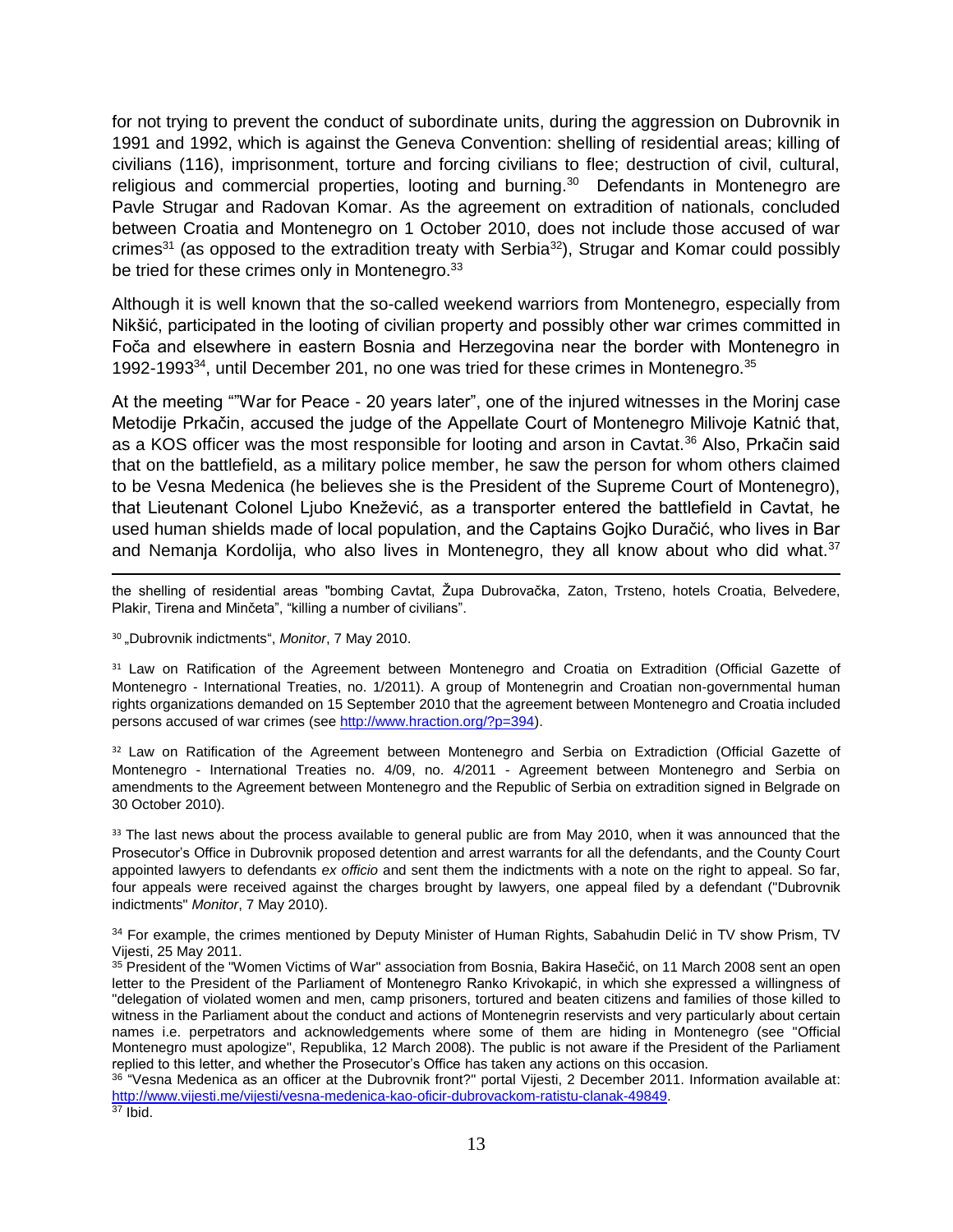Vesna Medenica, President of the Supreme Court of Montenegro has denied these claims, saying that at the time she worked as the basic state prosecutor, while the judge Milivoje Katnić denied that he is responsible for any crimes. According to information that Human Rights Action received from NGO Documenta from Croatia, Metodije Prkačin had a conversation with the Inspector of the Ministry of the Interior of Croatia, after the event. In the conversation, he presented his findings on the beatings in Cavtat, as well as the relevant documents and indicated to other witnesses.

## <span id="page-13-0"></span>**Morinj case**

Between October 1991 and August 1992, over 160 Croats, half of them civilians from the Dubrovnik area, were held and ill-treated in the Morinj camp (called Collection Centre Morinj in the indictment) near Kotor, established and operated by the Yugoslav National Army (YNA)O.

In late March 2007, the Croatian State Prosecutor's Office (DORH) forwarded to the Montenegrin Supreme State Prosecutor evidence against ten Montenegrin nationals suspected for war crimes against the civilian population and POWs in Morinj in the period 3 October 1991– 2 July 1992.<sup>38</sup>

Superior State Prosecutor Ranka Čarapić on 7 July 2007 filed a motion with the Podgorica High Court for the investigation of six people on the reasonable suspicion of having committed war crimes against the civilian population and against prisoners of war in the Morinj Collection Centre.<sup>39</sup> Čarapić said that year that the list of suspects was not final, that one of the other four people DORH sent evidence about had died and that the Montenegrin authorities could not assess whether reasonable suspicion existed with respect to the other three people.<sup>40</sup> The following six former reservists of the YNA were indicted on 15 August 2008: Head of the Security Unit of the Navy Base Administrative Command and interrogator Mlađen Govedarica, interrogator Zlatko Tarle, reserve officer charged with administrative and quartermaster duties Ivo Gojnić, MP Špiro Lučić, cook Ivo Menzalin and guard Bora Gligić.<sup>41</sup> All of them were detained in custody, except for Menzalin, who was at large and tried *in absentio*.

The trial opened before the High Court in Podgorica on 12 March 2010. On 15 May 2010, the Court found all the defendants guilty and sentenced them for criminal offence War crime against prisoners of war: Govedarica to two years, Tarle to a year and a half, Gojnić to two and a half years, Lučić to three and a half years, Gligić to three years, and Ivo Menzalin to four years in prison.

The State Prosecutor and five of the six defendants filed appeals to the judgement. On 25 November 2010, the Appellate Court accepted the appeals of the defendants and returned the procedure for retrial. The part of the judgment in which the High Court found two indicted, Mladen Govedarica and Zlatko Tarle, responsible for ordering physical abuse of prisoners, was

<sup>38</sup> "Ten citizens of Montenegro under suspicion", *Vijesti*, 29.3.2007.

<sup>39</sup> "Morinj worries the six", *Dan*, 08.07.2007. "Persons accused in the Morinj case", *Vijesti*, 08.07.2007.

<sup>40</sup> "The Morinj list is not final", *Dan*, 16 November 2007.

<sup>41</sup> "Raised charges for Morinj", *Pobjeda*, 16 August 2008.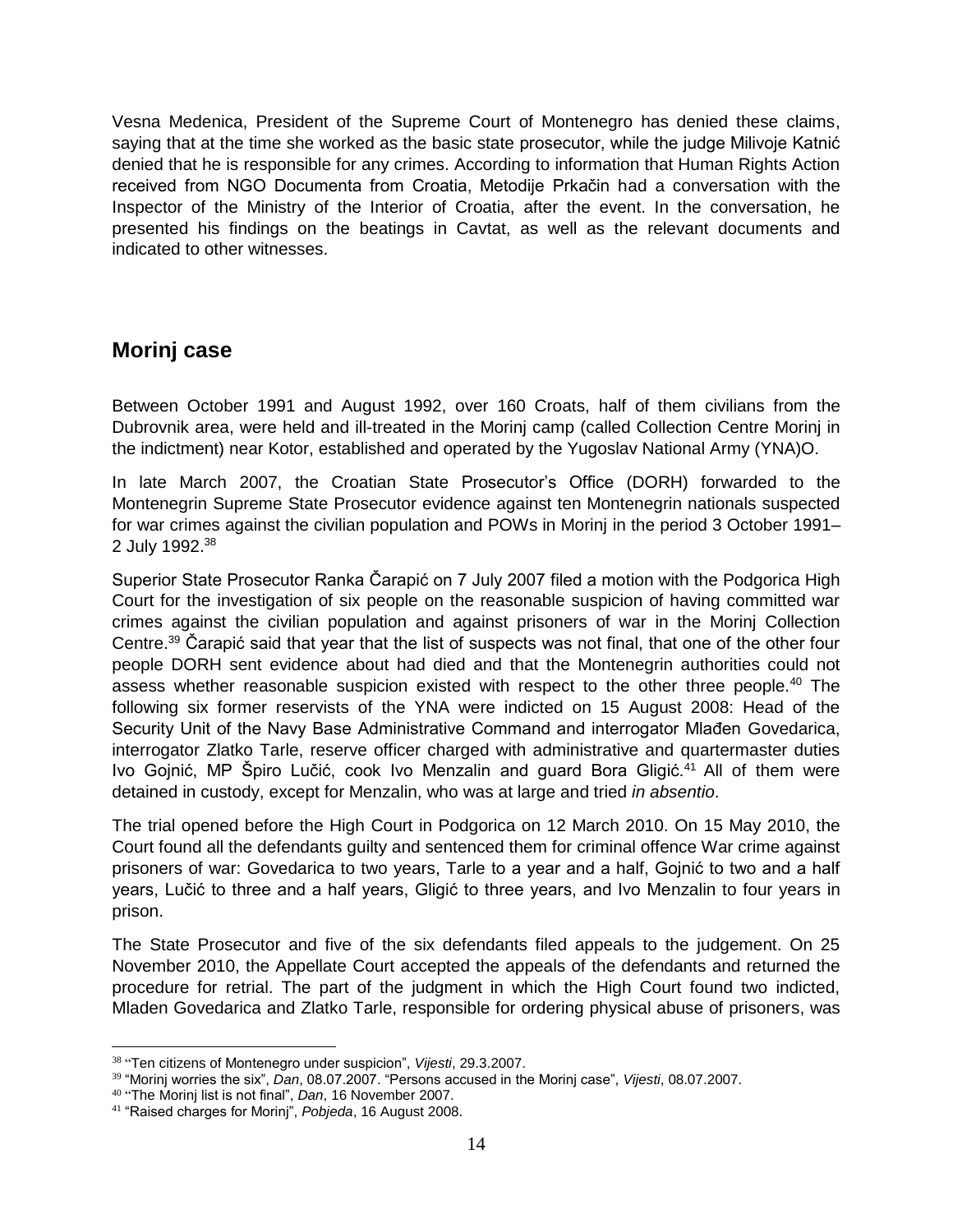overturned.<sup>42</sup> In regard to other defendants, the Appellate Court held that the first-instance court had exceeded the charges that accused the defendants for actions taken against some of the injured persons, because the indictment did not accuse the defendants of actions taken against those particular individuals.<sup>43</sup>

The Appellate Court did not accept the appeal of the prosecutor. The prosecutor appealed because the High Court found the defendants guilty only of war crimes against prisoners of war, and not of war crimes against the civilian population. The prosecutor considered that the judgement of the High Court in this part was "incomprehensible, contradictory to itself or to reasons of the judgement or that the judgment did not have any reasons or it did not state reasons concerning the decisive facts", and that the Court thus substantially violated the provisions of the Criminal Procedure Code under Art. 376, para. 1, item 11 of the Criminal Procedure Code (Official Gazette of Montenegro, no. 71/03). However, the Appellate Court considered that if the High Court made a substantial violation of the provision of the Criminal Procedure Code, the violated provision is item 7 (rather than item 11) in Art. 376, para. 1 of CPC: namely, "the court in its judgment did not entirely resolve the charges". Since the Prosecutor's Office did not appeal on the violation of item 7, and since the violation of item 7 is not under the competence of the Appellate Court, the Court ruled that, in the part of firstinstance judgment in which the High Court had failed to determine the possible commission of war crimes against the civilian population, the case cannot be returned for retrial.<sup>44</sup>

After the retrial, the High Court rendered the judgment on 25 January 2012, which acquitted Govedarica and Tarle. Prison sentences were reduced for two defendants, Gojnić to two years (from two and a half), and Lučić to three (from three and a half). Gligić and Menzalin were sentenced to the same prison sentence as after the first trial.

The State Prosecutor and the three defendants (Gojnić, Gligić and Menzalin) appealed on the judgement. The Appellate Court rejected the appeal of the State Prosecutor as unfounded in the judgment from 6 July 2012, thus making the acquitting judgement for Govedarica and Tarle enforceable. At the same time, the Appellate Court accepted the appeal of the defendants and overturned the judgement of the High Court in the sentencing part, as well as in the official duty in relation to defendant Lučić, who did not appeal. The case, in relation to Gojnić, Lučić, Gligić and Menzalin, was returned to the first-instance court for retrial.<sup>45</sup>

#### *Analysis:*

**The prosecution failed to treat the crimes in the camp Morinj as an organized system of ill-treatment of prisoners and to charge persons who were superior to direct perpetrators of the abuse, although the case file shows that a basis for charges existed**. Numerous testimonies given during the trial indicate that the Morinj camp represented a place of systematic torture, inhumane treatment, and infliction of great suffering or serious physical injuries to prisoners, by guards, military police officers, and, to a lesser extent, by investigators from the military security service. The High Court in its judgment concluded that "in the

 $\overline{\phantom{a}}$ 42 Judgement of the Appellate Court of Montenegro in case KSŽ 20/10, 25 November 2011, p. 8-16.

<sup>43</sup> Ibid, p. 18.

<sup>44</sup> Ibid, p. 6-7.

<sup>45</sup> Judgement of the Appellate Court of Montenegro in case KSŽ 24/2012, 6 July 2012.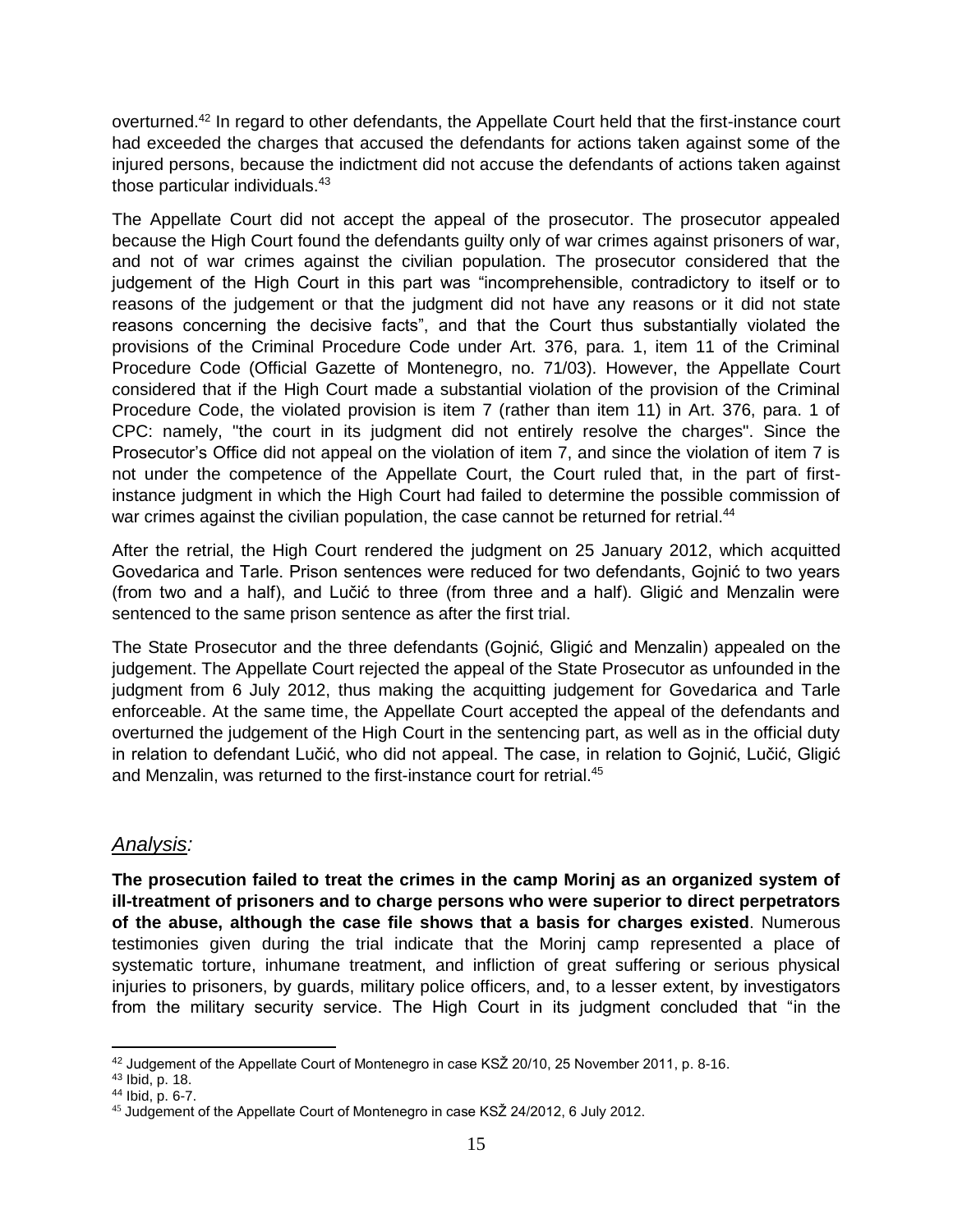Collection Centre Morinj reigned an atmosphere of terror and fear for life that the victims were constantly exposed to".<sup>46</sup> It is reasonable to conclude that persons who had the authority and influence in the camp, or were on higher positions that included authority and responsibility in relation to the functioning of the camp, knew, or should have known about the situation in the camp. Despite this, these persons allowed the perpetration of the system of ill-treatment, by contributing to its daily functioning and/or by failing to prevent the commission of crimes or punish the direct perpetrators. Considering such acts and omissions, applicable legal provisions on modes of responsibility such as aiding and abettingaiding and abetting, co-perpetration, responsibility of organizers of a criminal association, or command responsibility, could be applied to persons with the authority and influence in the camp. However, no one was charged or convicted on the basis on any of the above mentioned modes of responsibility.

The circle of people with authority and influence in relation to direct perpetrators of crimes in camp Morinj potentially includes: commanders of the guards and military police in the camp; the first defendant Mlađen Govedarica; Director of special counter-intelligence group for interrogations in Morinj, Military Security Officer Mirsad Krluč; Camp Commander Ljubomir Knežević; heads of the Security of the Federal Secretariat for National Defence - YNA who were in position at the time of the operation of the camp: generals Marko Negovanović, Aleksandar Vasiljević and Nedeljko Bošković; Commander of the 2nd Operational Group Colonel General Pavle Strugar; commanders of the 9th Military Naval Sector (9. MNS) Navy Lieutenant Krsto Đurović (died on 5 October 1991) and his successor, Vice Admiral Miodrag Jokić; Chief of Staff of 9. MNS Navy Colonel Milan Zec and YNA Navy Commander, Admiral Mile Kandić.<sup>47</sup>

Of all these persons, the Prosecutor's Office only filed charges against Mladen Govedarica, for whom there were indications that he had *de facto* authority and influence in the camp, but he was only charged for the direct commission and ordering of few crimes, and not for the operation of the system of ill-treatment. The Prosecutor's Office did not file charges against other individuals who held top positions in in the hierarchy Prosecutor's Office .

In this manner, **the judicial system of Montenegro approached the prosecution of crimes committed in camp Morinj very differently from the ICTY and the specialized War Crimes Chamber of the Court of Bosnia and Herzegovina in similar cases.** Those courts have held trials for a great number of persons who were not direct perpetrators, but who were nonetheless accused and/or convicted as participants or assistants of the so-called joint criminal enterprise.<sup>48</sup>

The Criminal Code of the Federal Republic of Yugoslavia from 1993, applied in this proceedings, includes modes of responsibility that are suitable for covering the acts or omissions of persons from the top of the hierarchical structure in the camp: the responsibility of the organizer of a criminal association, co-perpetration, and aiding and abetting.

The first of these institutes is criminal responsibility and punishment of the organizers of criminal associations (under Art. 26 of the Law). Three requirements for the existence of responsibility on this basis are: (1) the person established a new or used an existing organization, group, or

l <sup>46</sup> Judgement of the High Court in Podgorica in case Ks. br. 33/10, 25 January 2012, p. 174.

<sup>47</sup> See "Who established Morinj?", *Monitor*, 20 March 2009, "Justice is distant", *Monitor*, 28 May 2010.

<sup>48</sup> For example, see the judgement of the ICTY Appeals Chamber in the case *Prosecutor vs. Milorad Krnojelac*, IT-97- 25-A, 17 September 2003, and the judgement of the Appellate Division of the War Crimes Chamber in Bosnia-Herzegovina in the case *Rašević and Todović*, X-KRŽ -06/275, 6 November 2008.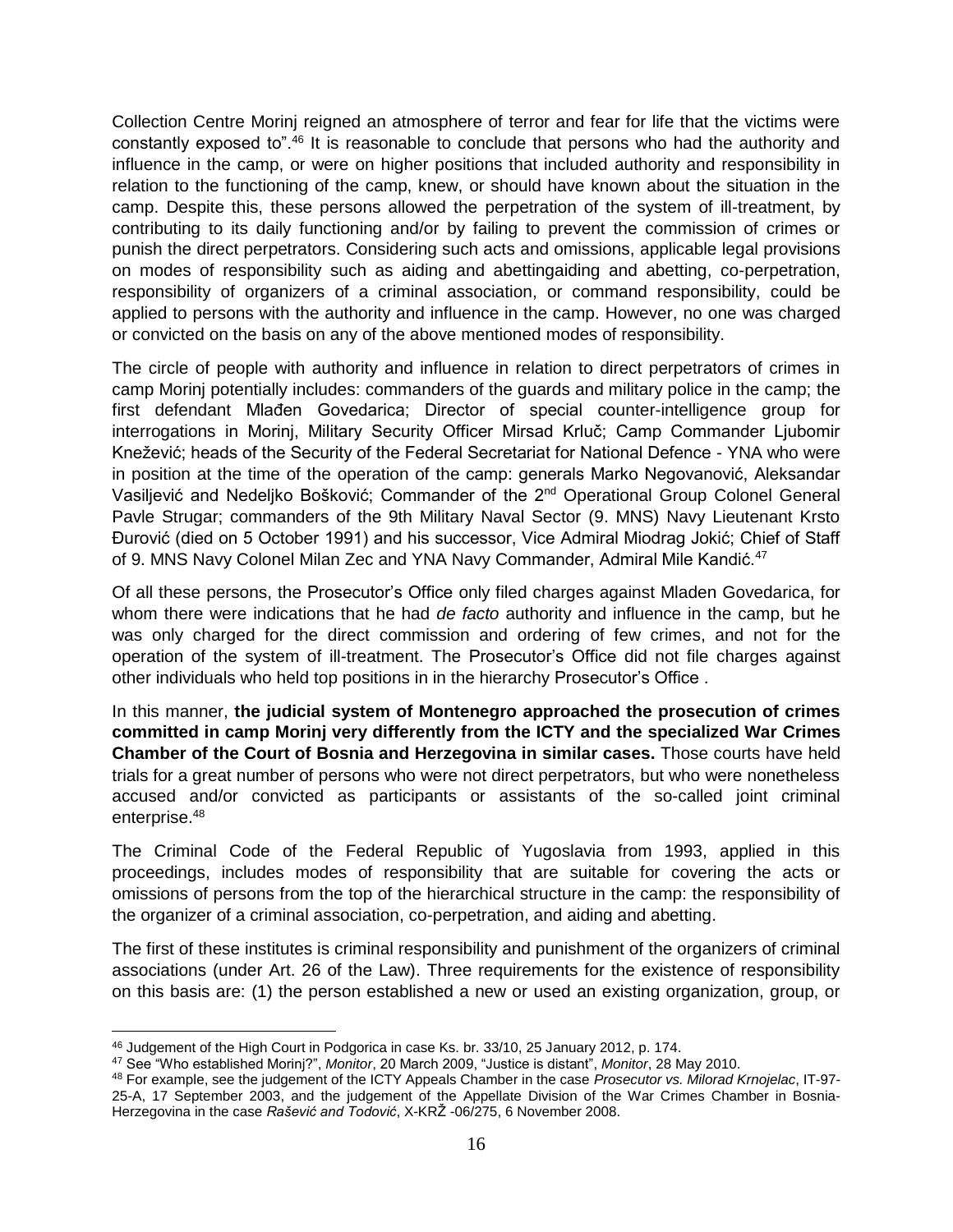other association with the aim of committing criminal offences, (2) there is a criminal plan, and (3) at least one criminal offence was committed by members of the organization or association. Criminal responsibility of the organizer of a criminal association is in its content very similar to the responsibility on the basis of the so-called participation in a joint criminal enterprise, institute applied in numerous cases before the ICTY, relating to the crimes committed in camps. Considering the widespread nature of, and impunity for, crimes committed in the camp, it may be reasonably assumed that persons who were on the top of the hierarchical structure, i.e. with authority and influence in the camp Morinj, used the structure of guards, military police and interrogators to commit criminal offences against prisoners.

For the existence of *co-perpetration* (Article 22 of the applied CC of FR Yugoslavia) there must be a prohibited aim that a number of persons wish to achieve by expressed or implied consent, the participation of the accused person in the attainment of the common aim, and decisive contribution of the person to the achievement of the joint aim (it is required that the accused has control over the act). These requirements can be met in relation to the activities of persons with authority and influence on the functioning of an organized system of ill-treatment at the camp.

It should be noted that the ICTY judges who considered that the institute of joint criminal enterprise is not applicable (because, according to them, it did not constitute a part of the customary international law at the time of the commission of crimes in the former Yugoslavia), still believed that the institute of co-perpetration could be applied to the acts of the defendants, since it "approaches thie definition] of the aforementioned joint criminal enterprise and even overlaps in part<sup>", 49</sup> By applying the concept of co-perpetration, these judges found the political leader of Bosnian Serbs in Prijedor, Milomir Stakić, guilty and sentenced him to life imprisonment, with explanation that Stakić had decisive authority to influence the events in the municipality, and that the political authorities, led by Stakić, could have prevented crimes against non-Serbs if they had withheld their involvement in the criminal conduct.<sup>50</sup> The Appeals Chamber of the ICTY later sentenced Stakić on the basis of participation in a joint criminal enterprise, rather than on the basis of co-perpetration, with explanation that joint criminal enterprise (not co-perpetration, which is similar to it) is a part of international customary law applied by the ICTY. However, the general stance of the ICTY on what law that court may apply does not affect the fact that where national law undoubtedly recognizes the concept of coperpetration, this concept allows the punishment of persons who are not direct perpetrators, but share the common criminal aim with direct perpetrators and give substantial contribution to its realization. It would be a matter of evidence whether the persons with authority and influence vis-a-vis the direct perpetrators in camp Morinj shared with the latter the goal to abuse the prisoners, and to what extent did the persons with authority and influence give contribution to the achievement of that unlawful aim.

When it comes to *aiding and abetting* (under Art. 24 of the applied CC of FRY), aider and abettor - as opposed to a co-perpetrator – does not have to share *mens rea* with the main perpetrator. Additional feature that differentiates aiding and abetting from co-perpetration is that the contribution of aider and abettor is lesser than that of the main perpetrator. It is possible that the application of the institute of aiding and abetting would have lead to a conviction in relation to some persons with authority and influence in relation to the functioning of an organized system of ill-treatment in camp Morinj.

 $\overline{a}$ <sup>49</sup> Judgement of the Trial Chamber of ICTY in case *Prosecutor vs Milomir Stakić*, IT-97-24-T, 31 July 2003, para 441. <sup>50</sup> Ibid, para. 490.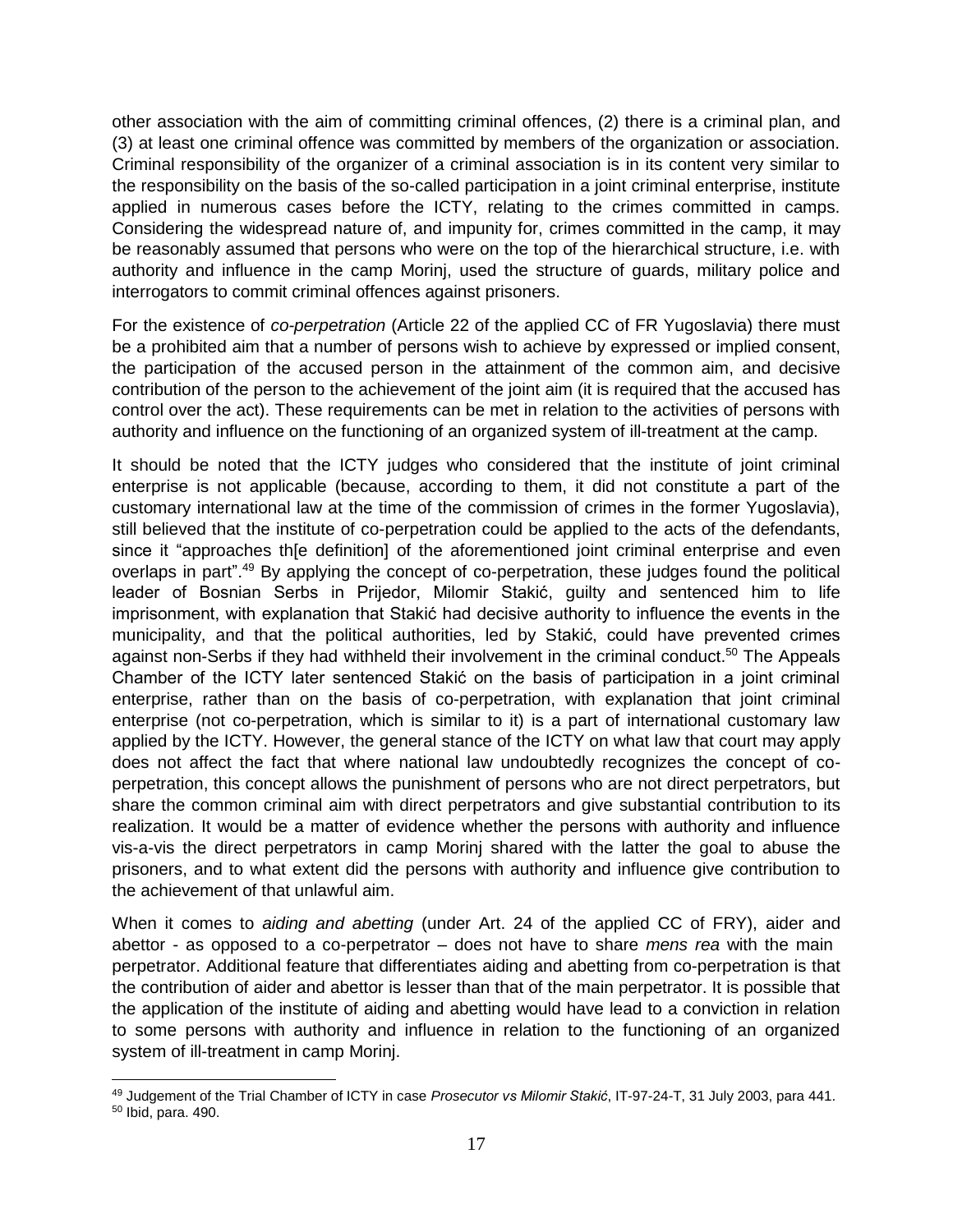Bearing in mind that, in criminal proceedings for war crimes, the Prosecutor's Office and the courts in Montenegro have at their disposal the institutes of co-perpetration, aiding and abetting and responsibility of the organizer of a criminal association, it is not necessary to apply the institute of command responsibility in order to indict and obtain conviction of those at the top of the hierarchical structure in the camp. However, this concept is available to the Prosecutor's Office and the court, as part of international customary and treaty law (Protocol I, from 1977, with the Geneva Convention), which obliged FR Yugoslavia at the time when the crime was committed in the camp Morinj.

**In relation to defendants Mlađen Govedarica and Zlatko Tarle, the Prosecution Office, the High Court and the Appellate Court unduly limited the possible form of their criminal responsibility only to direct commission and ordering.** In its decision from 25 November 2010, the Appellate Court found that there was no evidence for the allegations in the indictment that the Govedarica and Tarle ordered the beating of prisoners, and thus the High Court released the two from all charges in retrial. However, the Appellate Court and the High Court did not consider whether the actions of Govedarica and Tarle, in relation to particular cases of beating of prisoners, constituted co-perpetration or aiding and abetting. Although the prosecutor did not qualify the actions of defendants as such, the Court is not bound by the prosecutor's proposal in regard to modes of responsibility, so there were no obstacles in examining potential responsibility of Govedarice and Tarle on this basis.

It should be borne in mind that in the judgment of the Appellate Chamber of the Court of Bosnia and Herzegovina in case of *Sreten Lazarević and others* from 22 September 2010, the factual basis was very similar to that from the relevant part of the indictment against Govedarica and Tarle, inasmuch that other persons beat the prisoners in presence of the defendant (former Deputy Commander of the Zvornik camp). By failing to do anything to prevent or stop the beating of Bosnian prisoners, Lazarević made a significant contribution to the commission of the crime, because as a person of authority he failed to protect the prisoners from illegal treatment, which was his obligation. The Appellate Court thus convicted Lazarević as a co-perpetrator.<sup>51</sup> The Chamber also declared Lazarević a co-perpetrator because he handed over a prisoner to third persons knowing that they will treat him inhumanely.<sup>52</sup> The described forms of acts and omissions are essentially identical to those of Govedarica and Tarle.

If in specific instances of beatings, that the High Court or the Appellate Court did not dispute occurred, in the course of or during a break of interrogation by Govedarica or Tarle, the Court could not have reached the conclusion that Govedarica and Tarle were co-perpetrators because, for example, there is no evidence that they shared *mens rea* with the guards and military police in relation to the beating - the court would still have the possibility to find them guilty as aiders and abettors on the basis that they encouraged and gave moral support to direct perpetrators. Govedarica and Tarle did this – as persons with formal and/or factual authority – by allowing the guards or military police officers to beat prisoners, instead of preventing them from doing so.

**The High Court, due to the misapplication of the principle of aggravating and mitigating circumstances, contrary to the practice of the ICTY, rendered inappropriately light** 

l

<sup>51</sup> Judgement of the Appellate war crimes chamber of the Court of Bosnia and Herzegovina in the case of *Sreten Lazarević and others*, X-KRŽ-06/243, 22 September 2010, paragraphs 131-32, 172-176, and 192.

<sup>52</sup> Ibid, para. 146 and para. 151.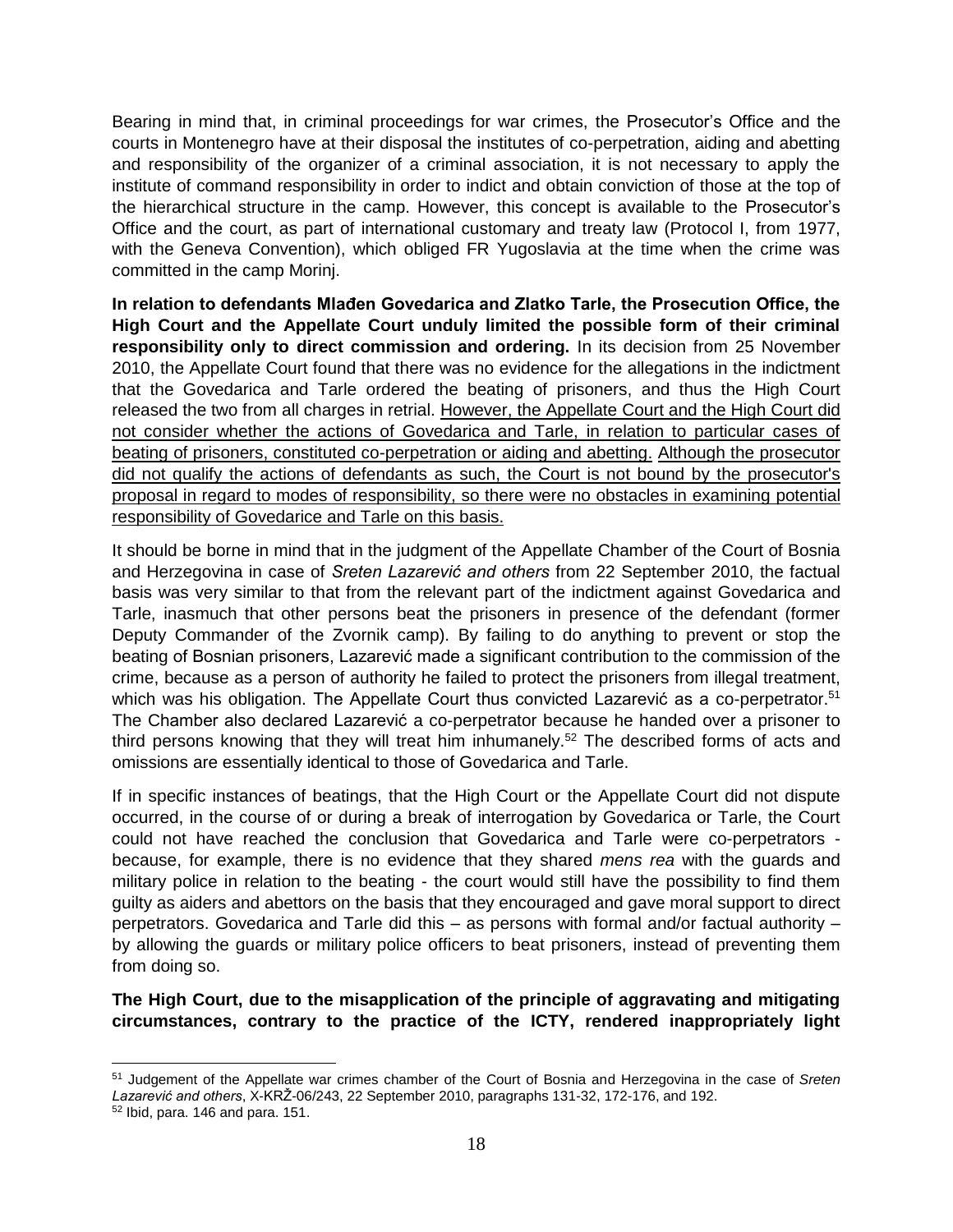**sentences to the four defendants** (Ivo Gojnić, Boro Gligić, Špiro Lučić, and Ivo Menzalin). The Court gave undue importance to mitigating circumstances and made an unfounded conclusion that there were no aggravating circumstances in cases of these defendants. Among the mitigating circumstances that the High Court has recognized, the most dominant are those that have little importance in the practice of the ICTY: absence of prior convictions, the fact that the defendants are married and have children, and poor health. The High Court even rated these circumstances as "especially mitigating".<sup>53</sup> On the other hand, the mitigating circumstances did not include those of high importance in the practice of ICTY and the Court of Bosnia and Herzegovina: the admission of guilt, genuine remorse and efforts of the defendants to limit the suffering of prisoners.<sup>54</sup>

The High Court did not find any aggravating circumstances on the part of the defendants, despite the fact that the commission of the crimes was accompanied by a series of such circumstances: vulnerability (helplessness) of the victim, because the prisoners in Morinj camp were deprived of any real opportunity to confront the abuse; a large number of victims; persistence in the commission of offences (expressed in great number of offences, i.e. commission of crimes over a long period of time); and the continuous suffering of survivors because of traumas. <sup>55</sup> In addition, Gligić and Gojnić, as commanders of guard shifts, abused their superior positions, which also constitutes an aggravating circumstance for the ICTY and the Court of BiH. Cruelty in the commission of the offense, another aggravating circumstance in the practice of the ICTY, was undoubtedly applicable to three of the four defendants in the case *Morinj*: Gligić, Lućić and Menzalin.

## <span id="page-18-0"></span>**Bukovica case**

Bukovica is a mountainous area in northern Montenegro, in the Pljevlja municipality, bordering with Bosnia-Herzegovina and comprising 37 villages, which had been populated predominantly by Muslims until 1993. During the war in BiH, a large number of Yugoslav Army reservists, paramilitaries and Montenegrin policemen were deployed in the Bukovica area. They tortured, searched, plundered, abused and ill-treated the Bukovica Bosnians under the pretext of looking

 $\overline{a}$ 53 Judgement of the High Court in Podgorica in the case Ks. br. 33/10, 25 January 2012, p. 267.

<sup>54</sup> Another judgement of the ICTY Trial Chamber in the case of *Dražen Erdemović* (IT-96-22-Tbis), 5 March 1998 para. 16 (ii); sentencing judgement of the ICTY Trial Chamber in the case of *Stevan Todorović* (IT-95-9/1-S), 31 July 2001 para. 80 and para. 81; sentencing judgement of the ICTY Trial Chamber in the case of *Duško Sikirica and others* (IT-95-8-S), 13 November 2001 para. 149; sentencing judgement of the ICTY Trial Chamber in the case of *Predrag Banović* (IT-02-65/1-S), 28 October 2003 para. 67; sentencing judgement of the ICTY Trial Chamber in the case of *Dragan Obrenović* (IT-02-60/2-S), 10 December 2003 para. 111 and para. 117; sentencing judgement of the ICTY Trial Chamber in the case of *Dragan Nikolić*, 18 December 2003 para. 233; sentencing judgement of the ICTY Trial Chamber in the case of *Momir Nikolić* (IT-02-60/1-S), 2 December 2003, para. 71, 72 and 150; sentencing judgement of the ICTY Trial Chamber in the case of *Miroslav Deronjić* (IT-02-61-S), 30 March 2004, para. 236 and para. 241; judgement of the Appellate Chamber of the Court of BiH in the case of *Mitar Rašević and Savo Todović*, 6 November 2008, p. 34; first-instance judgement in the case of *Željko Mejakić and others*, 30 May 2008, p. 214-215.

<sup>55</sup> A number of testimonies and documents presented before the Court shows that a large number of prisoners suffered physical injuries and other consequences of abuse at the camp, including: fracture of ribs of at least twelve prisoners; clavicle fracture; damage to the spinal cord; broken teeth; jaw injury; finger fracture; brain injury; paralysis of a body part; skin bruising and bleeding during urination. A significant number of witnesses-prisoners for years after the end of armed conflict in Croatia (1991-1995) suffered or continues to suffer from psychological problems, and it is reasonable to assume that the trauma is, in whole or in part, the result of the experience in Morinj camp.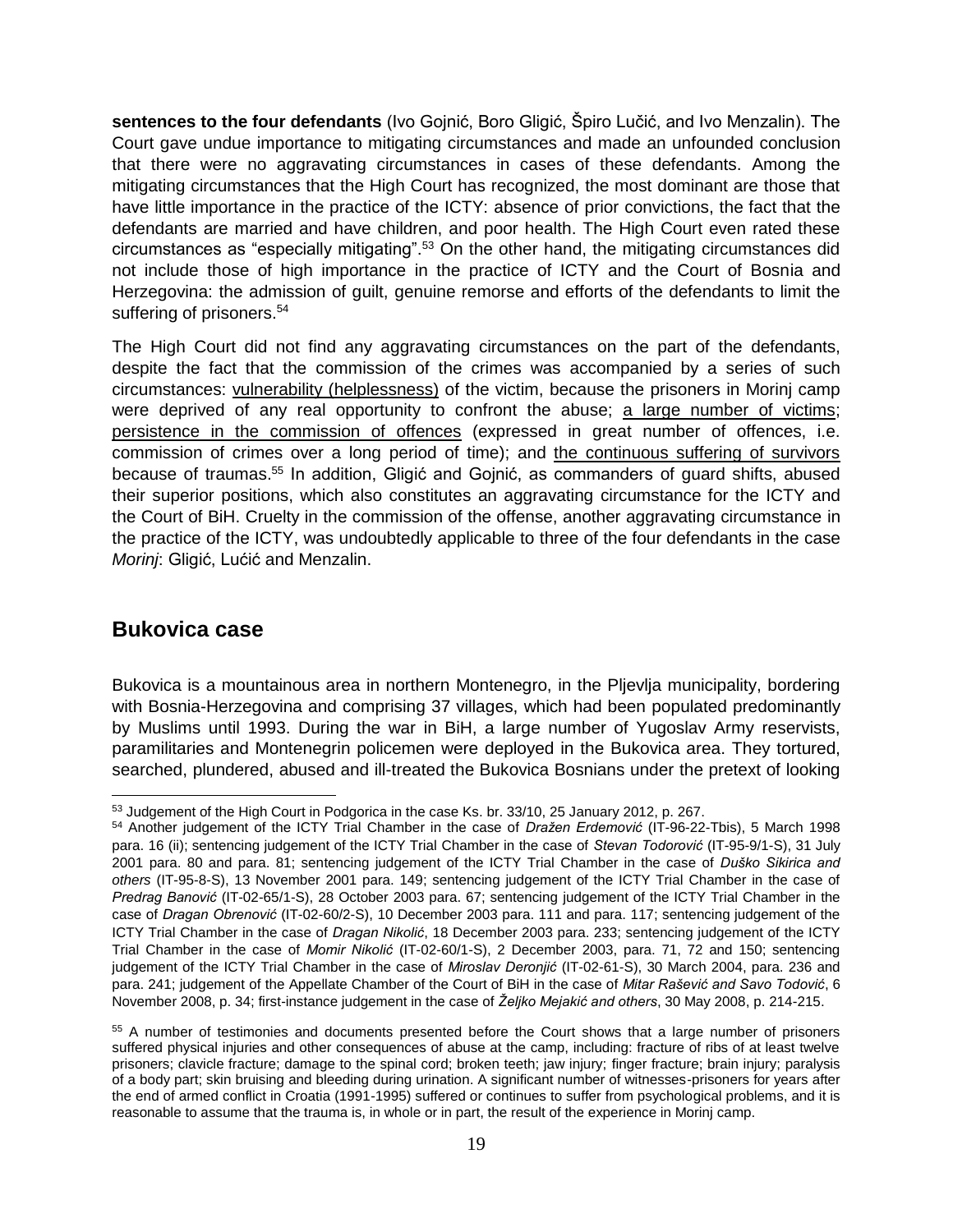for illegal weapons. According to the data of the Association of Exiled Bukovica Residents, six people were killed, two committed suicide after they were tortured, 11 were abducted and 70 or so people were subjected to physical torture in this area in the 1992–1995 period. At least eight homes and a mosque in the village of Planjsko were set on fire, while 90 families, around 270 people altogether, were driven out of their homes. Most of the homes were plundered. Only one murder committed in this period has been prosecuted by the judicial authorities, while the others, which the Association claims had happened as well, were not even mentioned in the indictment that initiated the trial in the High Court in Bijelo Polje.<sup>56</sup>

In the period from June 1992 to February 1994, if not longer, Yugoslav Army forced shipped ammunition and fuel to the Bosnian Serb Army across the border crossing at Pljevlja, with the knowledge and/or consent of the Federal Republic of Yugoslavia (FRY) Supreme Defence Council, the supreme command comprising the Presidents of the FRY, Serbia and Montenegro.<sup>57</sup>

The Belgrade-based Humanitarian Law Centre documented and in 2003 published the accounts of the persecution of the Muslim population from the Bukovica area.<sup>58</sup>

It was only on 11 December 2007 that the Superior State Prosecutor filed a motion for the investigation of crimes committed in Bukovica to the Bijelo Polje High Court. The investigation was declared an official secret as soon as it opened.<sup>59</sup> It focused on seven former police and Yugoslav army reservists, suspected of crimes against humanity. The defendants were accused for criminal offence Crime against humanity (Art. 427 CC in relation to Art. 7, para. 2 of the European Convention on Human Rights). 60

Over 40 witnesses and injured parties testified during the investigation.<sup>61</sup> The prosecutor did not seek the detention of the suspects during the investigation. Although the law states that witnesses must be served with a subpoena at least eight days in advance, the witnesses, most of whom live in BiH, were summoned to testify one day before the hearing. Some were even brought in although the authorities may bring in a person who failed to appear before the court as summoned only if there is confirmation that the witness had been duly served with the subpoena.<sup>62</sup> The investigation was slowed down because of the difficulties in obtaining the testimonies of persons living in BiH. Their questioning began only in 2009.<sup>63</sup>

The investigation was finally completed on 26 March 2010, and an indictment was filed on 21 April 2010 charging brothers Radmilo and Radiša Đuković, Slobodan Cvetković, Milorad Brković and Đorđije Gogić, Yugoslav Army reservists, and Slaviša Svrkota and Radoman Šubarić,

 $62$  Ibid.

<sup>56</sup> "Golubović: Trials is a kind of Trade Off", *Vijesti*, 26 April 2010. "Mocking the Public", *Monitor*, 30 April 2010.

 $57$  See the transcripts of the Supreme Defence Council 5th session on 7 August 1992 and 18<sup>th</sup> session on 7 February 1994 (available at: [http://www.sense-agency.com/naslovna/tribunal\\_%28mksj%29.58.html\)](http://www.sense-agency.com/naslovna/tribunal_%28mksj%29.58.html).

<sup>&</sup>lt;sup>58</sup> "Bukovica", edited by Biljana Mitrinović, Humanitarian Law Centre, Belgrade, 2003: [http://www.hlc](http://www.hlc-rdc.org/uploads/editor/Bukovica-engleski.pdf)[rdc.org/uploads/editor/Bukovica-engleski.pdf](http://www.hlc-rdc.org/uploads/editor/Bukovica-engleski.pdf)

<sup>59</sup> Nansen Dialogue Centre, Watchdog Report IV, 25 November 2008.

<sup>60</sup> "The Prosecutor's Office accused seven persons", *Vijesti*, 12 December 2008. For legal qualification of the offence, see the explanation in the introduction of Legal principles ("Bukovica trial begins", 30 June 2010, http://www.visisudbp.gov.me).

<sup>61</sup> Information of Humanitarian Law Centre from Belgrade, 23 March 2008.

<sup>63</sup> Nansen Dialogue Centre, Watchdog Report IV, 25 November 2008.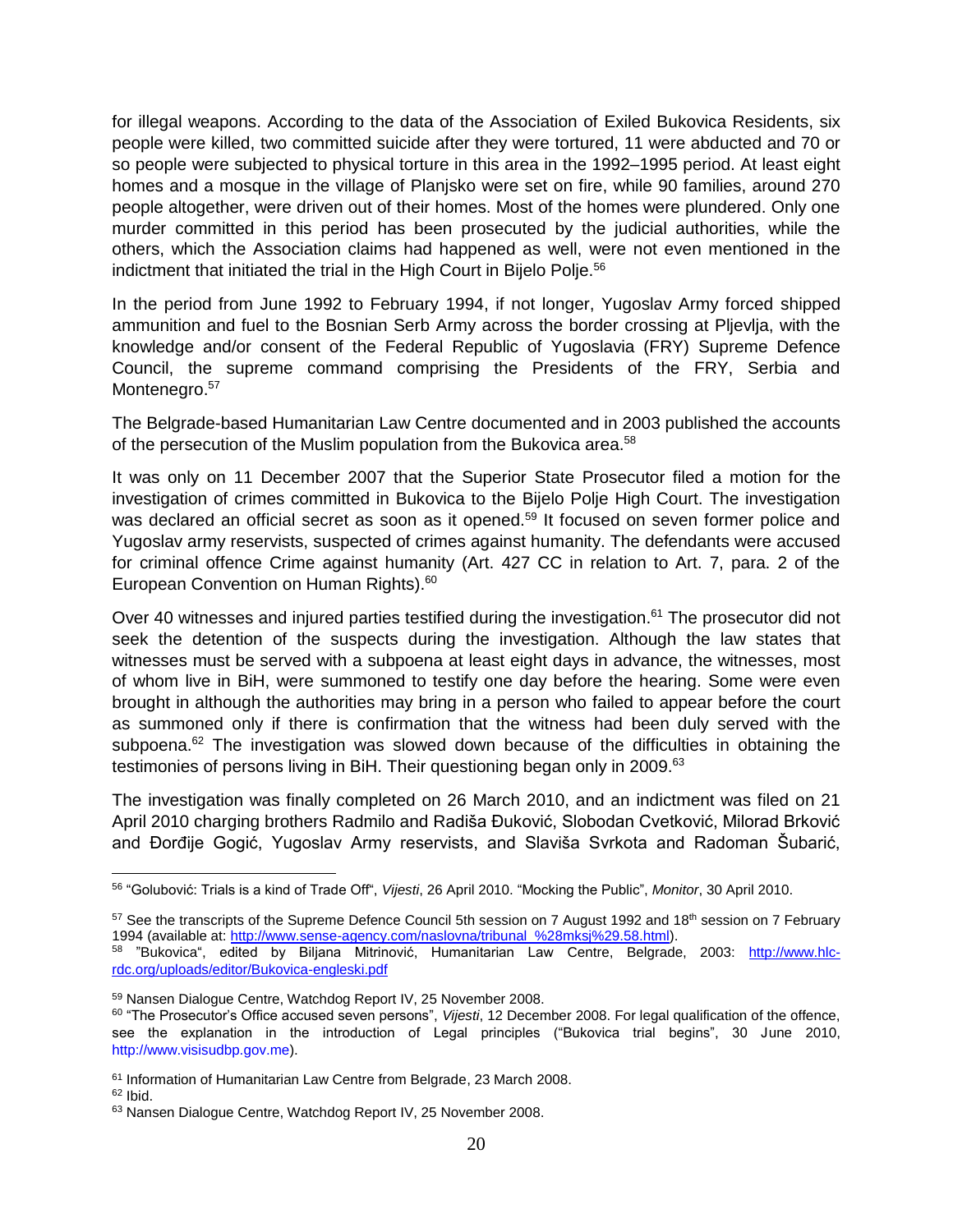Montenegrin police reservists, of war crimes against humanity.<sup>64</sup> The representatives of the Bosnian Party, the NGO sector and victims association said that the persons who had ordered the crime had not been indicted.<sup>65</sup> The Bijelo Polje High Court ordered the detention of the defendants on 22 April 2010.<sup>66</sup> Their trial opened on 28 June 2010, two and a half years after the initiation of investigation.

As the Special Prosecutor for Organised Crime, Corruption and War Crimes Đurđina Ivanović explained in the indictment, which even misquotes the names of some of the defendants, they are suspected of "having committed systematic ill-treatment of the Muslim population in Bukovica, thus forcing them to leave their homes".<sup>67</sup> The defendants are charged with ill-treating the Muslim population, subjecting them to grave suffering, jeopardising their health and physical integrity, applying measures of intimidation and creating a psychosis to force them to move out from the villages gravitating towards Bukovica, which resulted in the migration of the Muslim population.<sup>68</sup>

Osman Tahirbegović testified on 26 October 2010 in the capacity of an injured party. He accused Milovan Soković and Bane Borović, who are not even indicted, as the main perpetrators of the crime.<sup>69</sup>

The testimony of head of the Montenegrin Police Directorate Veselin Veljović, who was the chief of the Pljevlja militia station at the time covered by the indictment and, according to some witnesses. led the search of the homes in Bukovica, attracted particular interest.<sup>70</sup> One of those who testified of his involvement was Jakub Durgut, who in his book entitled Bukovica quoted a witness as saying that Veljović had threatened to tear his ears out.<sup>71</sup> Defendant reserve policeman Slaviša Svrkota said in court that "nearly 100 of his colleagues, headed by Veselin Veljović and Vuk Bošković" took part in the search of three homes in the Bukovica area.<sup>72</sup>

Veljović testified at the main hearing on 7 December 2010 and said that no war crimes had been committed in the Bukovica region during the war and that everything was done by the

 $\overline{a}$ 

<sup>&</sup>lt;sup>64</sup> "They Intimidated Muslims to Drive Them out of Bukovica", Vijesti, 22 April 2010.

<sup>65</sup> "Bukovica Indictees Detained", Vijesti 23 April 2010.

<sup>66</sup> Ibid.

<sup>&</sup>lt;sup>67</sup> "Only the Accused Are Suspected", Vijesti, 17 April 2010.

<sup>68</sup> "All of Them Denied Guilt", Dan, 20 September 2010.

<sup>69</sup> "Svrkota Did No Evil", Dan, 27 October 2010, "Citizens Harassed by Reservists", Vijesti, 27 October 2010.

 $70$  Veselin Veljović has been running the Police Directorate since 2005. He began his career as a YNA officer and joined the Montenegrin police in October 1992, when he was appointed chief of the militia station in Pljevlja. From December 1995 to October 2005, he commanded the Special Anti-Terrorist Unit of the Montenegrin MIA (official CV, available at [http://www.upravapolicije.com/navigacija.php?IDSP=43\)](http://www.upravapolicije.com/navigacija.php?IDSP=43).

<sup>71</sup> "Durgut: I Kept a Gun out of Fear", Vijesti, 22 September 2010. "Victims not Blaming Defendants", Dan, 22 September 2010.

<sup>72</sup> "Denied Crime Had Been Committed in Bukovica", Dan, 29 June 2010. Vuk Bošković was Assistant Minister of Internal Affairs charged with the police in the late 1990s and the Montenegrin President's national security adviser in the 2002–2011 period. He was relieved of duty in early 2011 "to assume another office" ("Vuk Bošković Dismissed", Dan, 11 January 2011).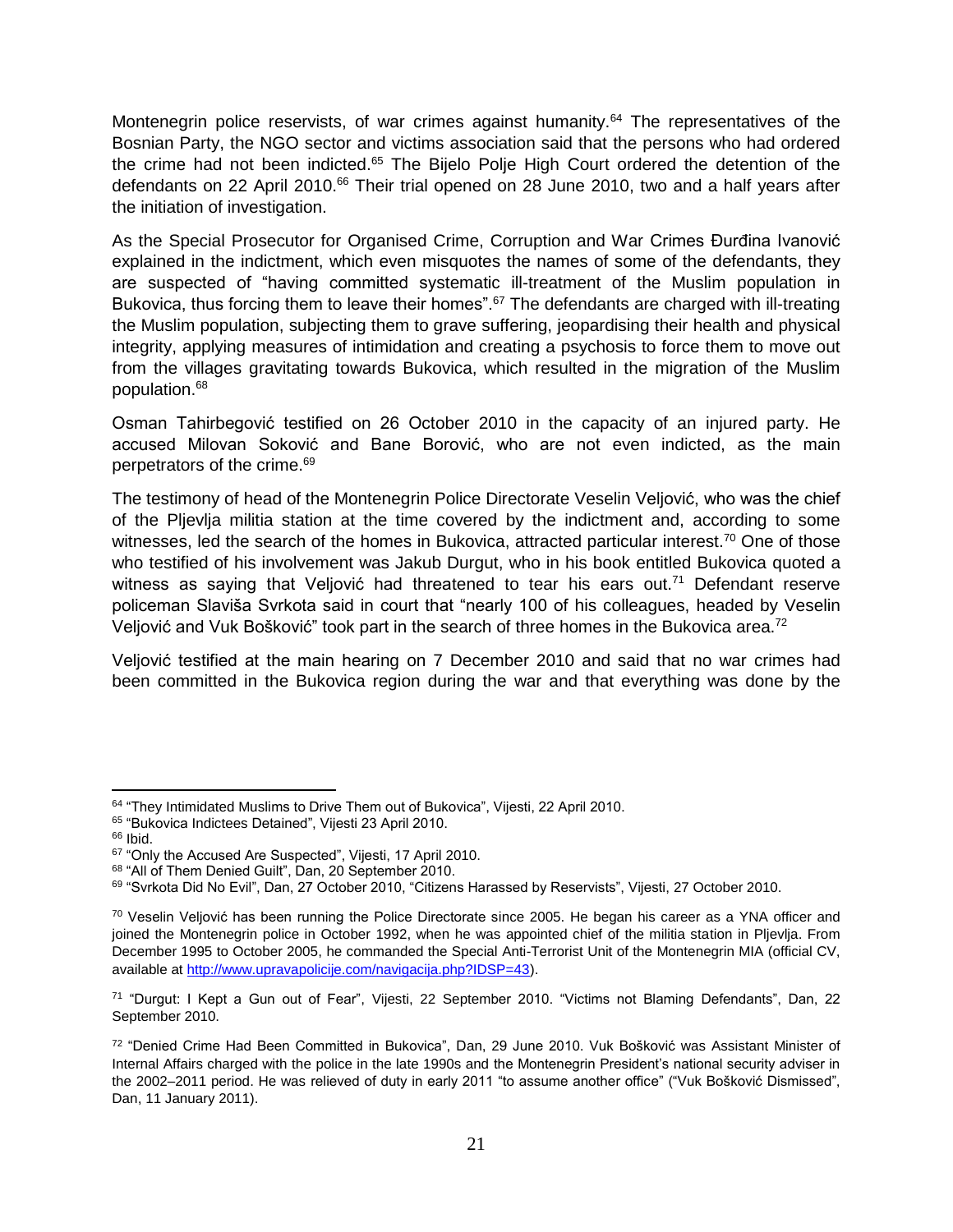book. He said he knew policemen Svrkota and Šubarić and that he never heard any complaints about their work at the time of the events.<sup>73</sup>

The main hearing ended with the closing arguments on 25 December 2010. The Bijelo Polje High Court acquitted the defendants due to lack of evidence and released them from detention on 31 December 2010. The Court stated that no evidence was presented to corroborate the allegation from the indictment that the defendants committed crimes against humanity. In the reasoning explanation of the verdict, the judge wrote that the injured parties' testimonies had not corroborated the charges and that the testimonies of others in court differed from the statements they made during investigation.

In June 2011 the judgment was overturned by the Appellate Court for procedural reasons and the case had been returned for a retrial. After re-trial, the High Court in Bijelo Polje on 3 October 2011 rendered a judgement acquitting the defendants of crimes against humanity. The firstinstance court, contrary to the indictment, determined that Muslims from the Bukovica area had not moved out because of ill-treatment of the defendants, but voluntarily, and that Serbs and Montenegrins had also moved out of this area.<sup>74</sup> Everything that the military did in the Bukovica area was, according to the High Court, in accordance with the Rules and Regulations of the Army of Yugoslavia and Rules and Regulations of the Border Units.<sup>75</sup> Defendants who belonged to the police during the period specified in the indictment, also acted in accordance with the rules of duty.<sup>76</sup> The search of houses was justified because there were reports that a few houses of injured parties had hidden weapons, which was confirmed by the discovery of weapons.<sup>77</sup> The High Court also concluded that there was no evidence of a widespread or systematic attack against the civilian population, which is a prerequisite for the existence of crimes against humanity.<sup>78</sup>

The Appellate Court on 22 March 2012 rendered a judgment dismissing the allegations from the appeal of the Prosecutor's Office and confirmed the first-instance judgement. The Appellate Court did not address the factual and legal issues that take central place in the indictment and the judgment of the High Court in Bijelo Polje, because, according to the Appellate Court, the offence that the defendants are charged with does not constitute a criminal offense, i.e. "does not have all the essential elements of the Crime against humanity in Art. 427 of the Criminal Code or other criminal offense prosecuted *ex officio*". 79

According to the Appellate Court, a crime against humanity under Art. 427 of CC of Montenegro "as most of the criminal offences against humanity and other values protected by international law... has a blanket provision, which means that the legal description of these offences refers to another regulation which completes the content of the criminal offense". <sup>80</sup> When Art. 427 CC refers to the rules of international law that criminalize crimes against humanity, "what is meant under such rules are the rules laid down by international acts that have been ratified at the time

l <sup>73</sup> "Veljović: No Crime Was Committed in Bukovica", Dan, 8 December 2010; "Montenegrin Police Director Veselin Veljović Heard in Bijelo Polje High Court", Vijesti, 07 December 2010.

<sup>&</sup>lt;sup>74</sup> Judgement of the High Court in Bijelo Polje, 27 September 2011, p. 50.

<sup>75</sup> Ibid, p. 55.

<sup>76</sup> Ibid, p. 57.

<sup>77</sup> Ibid, p. 58.

<sup>78</sup> Ibid, p. 54 and p. 57.

<sup>79</sup> Judgement of the Appellate Court, 22 March 2012, p. 7-8.

<sup>80</sup> Ibid, p. 7.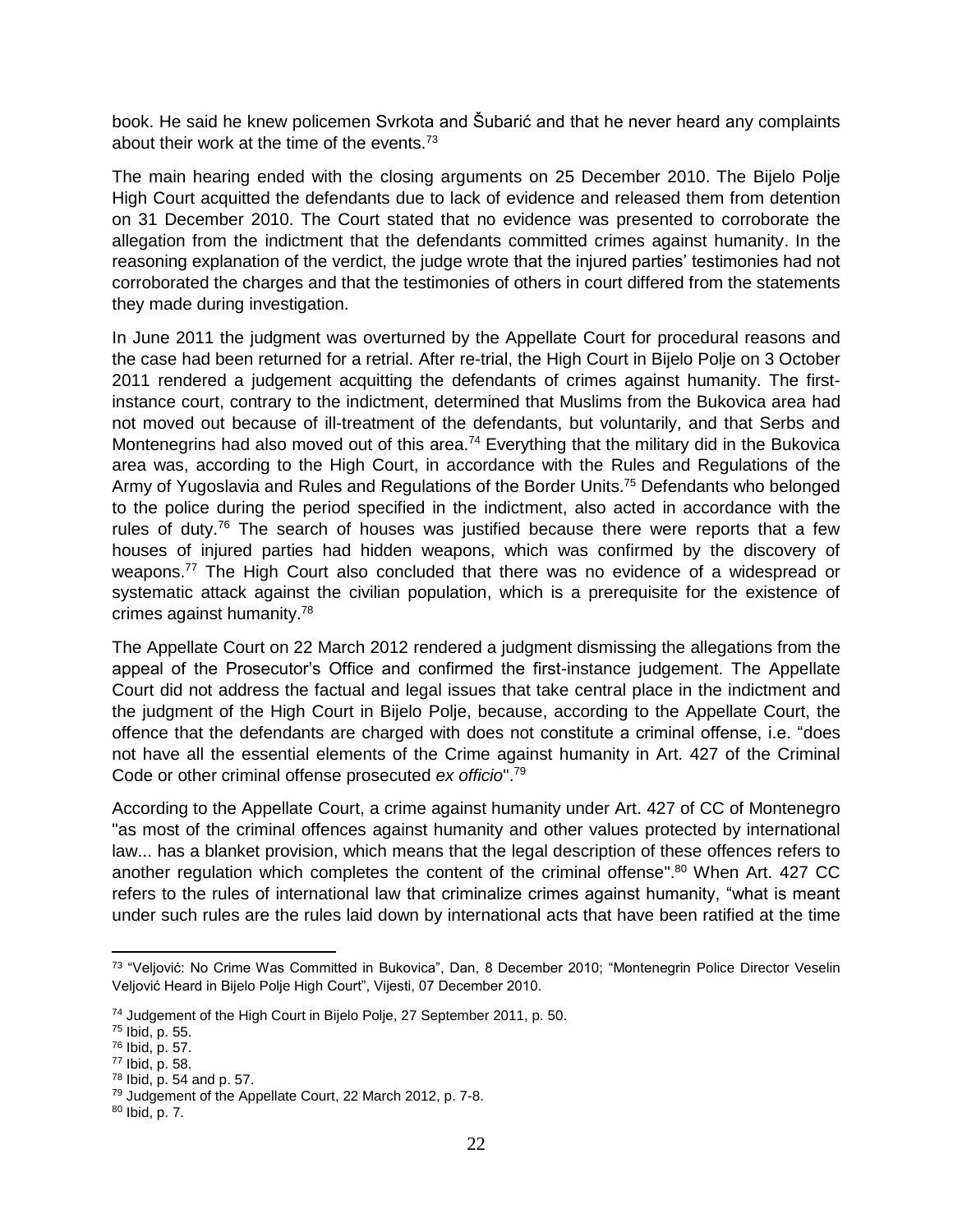specified in the indictment as the time of commission. It is an axiom that cannot be questioned".<sup>81</sup> According to the Appellate Court, criminal offence from the indictment in the Bukovica case misses "an essential element - an international regulation contrary to which the defendants undertook activities for which they are charged".<sup>82</sup> The court found that the Rome Statute of the International Criminal Court, which the prosecutor referred to in the indictment, is not such a regulation because the offences from the indictment were committed in 1992 and 1993, before the Rome Statute entered into force (2002).<sup>83</sup>

Supreme State Prosecutor's Office filed a motion for protection of legality against the final judgment of the Appellate Court. The Supreme Court on 21 January 2013 rejected this motion, of the Supreme Prosecutor's Office as ungrounded.

#### *Analysis*

**The stance of the Appellate Court and the Supreme Court that the acts committed at the time specified in the indictment may not constitute a crime against humanity, because this act was not stipulated by an international regulation ratified and, as such, binding on the territory of Montenegro, is unfounded.** The Appellate Court and the Supreme Court wrongly concluded that when the legal description of a crime against humanity from Art. 427 of Montenegrin Criminal Code refers to the rules of international law, these rules must take the form of "international *regulation*", i.e. "International *act*" ratified at the time of the offence. In fact, the binding rules of international law may exist in the form of customary international law, as was recognized in the Constitution of the Federal Republic of Yugoslavia, and this customary law does not need to be codified in an international regulation/act.

The Constitution of the Federal Republic of Yugoslavia, in force at the time of the crime in Bukovica, prescribed that "international treaties that have been ratified and published in accordance with the Constitution and the *generally recognized rules of international law* are an integral part of the internal legal order". $84$  Therefore, the constitutional provision obviously differentiated between international agreements, on one side, and customary international law ("generally recognized rules of international law") on the other. Some customary rules of international law are not codified in treaties, but only manifested through official announcements by the state, decisions of international and national courts, military manuals, national legislation, and official statements of ICRC or resolutions in international organizations adopted with major support.<sup>85</sup> If a custom rule is expressed in a convention, it obliges - as a rule of customary international law - even those countries that have not acceded to the convention and have not ratified it.

<sup>81</sup> Ibid, p. 7.

<sup>82</sup> Ibid, p. 8.

 $83$  Ibid, p. 8.

<sup>84</sup> Constitution of FR Yugoslavia (1992), Art. 16, para. 2.

<sup>85</sup> Jean-Marie Henckaerts & Louise Doswald-Beck, *Customary International Humanitarian Law, Vol. I, Rules* (in Serbian) (Cambridge University Press, 2005), Introduction, p. xxx–xxxiii.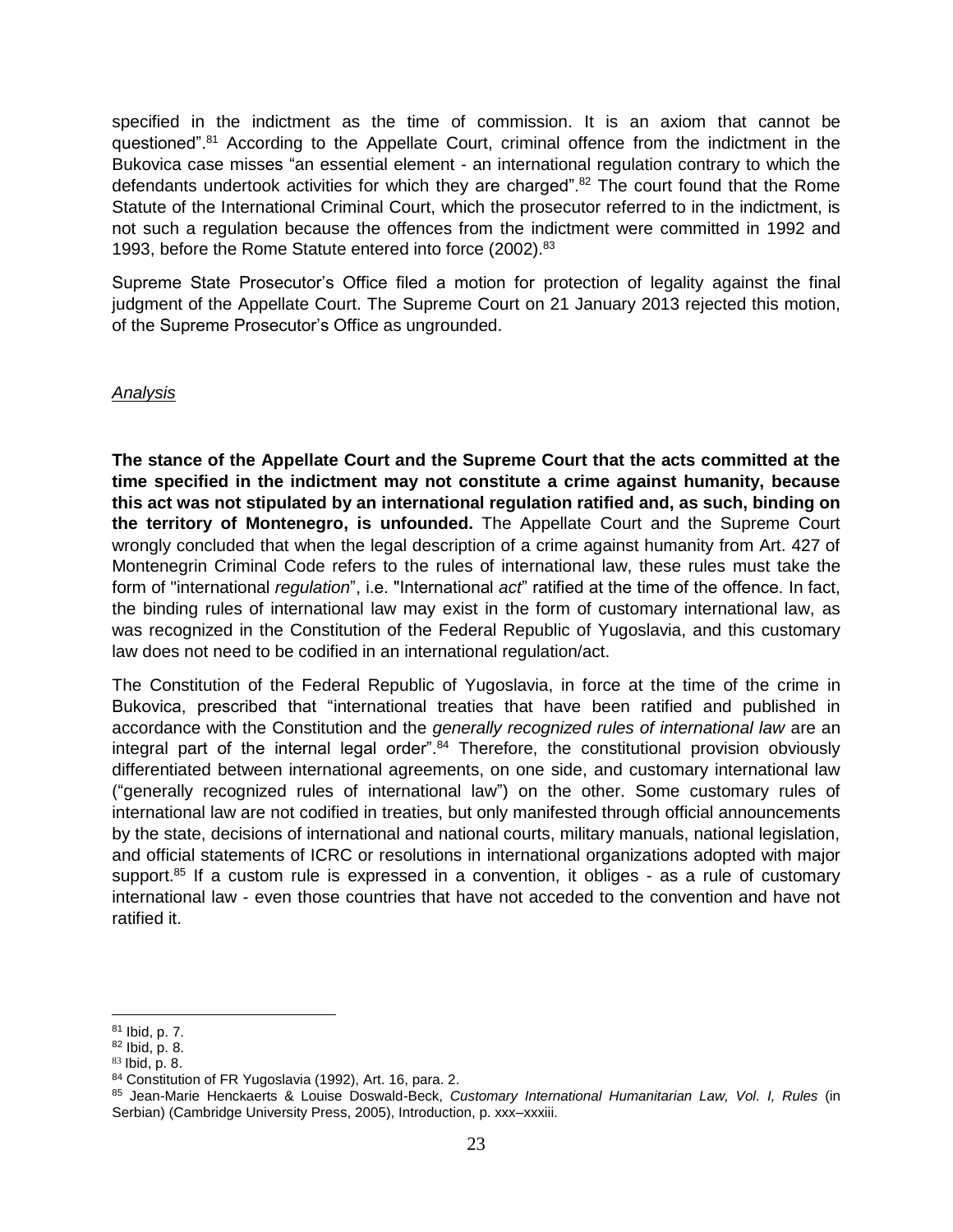Therefore, a part of international law - customary law - obliges states regardless of whether it is codified in ratified international treaties, contrary to what the Appellate Court concluded. Crimes against humanity, as also stated by the Appellate Court, constituted a criminal offence under *customary* international law at the time of the events in Bukovica. <sup>86</sup> Rules of customary international law also included the elements of crimes against humanity, and the International Criminal Tribunal for the former Yugoslavia, relying itself on the customary law, articulated those elements in a series of judgments.<sup>87</sup> Thus, **the rules of international law to which the Constitution of Yugoslavia referred to, included the customary rules on prohibition and elements of crimes against humanity.**

Therefore, the reductionist claim of the Appellate Court that what is meant under the rules of international law, referred to in the provision of Art. 427 of the Criminal Code, "are the rules laid down by international acts that have been ratified at the time specified in the indictment" is ungrounded. With this statement the Appellate Court actually reduced the provision of the Constitution of FR Yugoslavia on international law that is an integral part of the internal legal order to only one part of the provision that refers to international treaties. This is contrary to what the aforementioned constitutional provision expressly states: that customary rules are constitutes a part of the internal legal order. The customary rules also include those that were not embodied in an international act ratified in FR Yugoslavia at the time specified in the indictment in this case.

By a way of comparison, the War Crimes Chamber of the Court of BiH, acting within the legal framework and relevant legal tradition identical to that of Montenegro, rendered a number of convicting judgements against perpetrators of crimes against humanity. The position of the Court of BiH is that at the time of the commission the crimes against humanity were an integral part of customary international law, and that if a conduct constituted a criminal offence at the time of its commission under customary international law, the principle of legality (*nullum crimen, nulla poena sine lege*) does not prejudice the trial or the punishment of the responsible person.<sup>88</sup>

**Even if the Appellate Court was right in its claim that the act, for which the defendants are charged, "does not have all the essential elements of the criminal offense Crime against humanity** from Art. 427 of the Criminal Code", it is incorrect, contrary to what the Court stated in the continuation of the same sentence from the judgment of 22 March 2012, that the offense the defendants are charged with does not have all the essential elements of a "another criminal offense prosecuted *ex officio*".<sup>89</sup> **The Appellate Court did not explain why the offence for which the accused are charged did not constitute a war crime against the civilian population, which was undoubtedly prescribed by the Criminal Code at the time of commission**. The Appellate Court should have ventured into examining whether the defendants, based on the evidence, should be convicted for that crime. The identity between the

 $\overline{a}$ 86 Judgement of the Appellate Court of Montenegro, 22 March 2012, p. 5-6.

<sup>87</sup> Particularly important, in this regard, is the judgement of the ICTY Appeals Chamber in case of *Tadić*, 15 July 1999, para. 238-272 and judgment of the ICTY Appeals Chamber in case of *Kunarac and others*, 12 June 2002, para. 71-105. Also see materials for practical training - Crimes against humanity - part of the "War Crimes Justice" project,<br>147<br>
747 funded by the European Union, page 47 [\(http://wcjp.unicri.it/deliverables/docs/Module\\_7\\_Crimes\\_against\\_humanity\\_BCS.pdf\)](http://wcjp.unicri.it/deliverables/docs/Module_7_Crimes_against_humanity_BCS.pdf).

<sup>88</sup> For example, see the judgement of the Appellate War Crimes Chamber of the Court of BiH in case of *Bundalo and others*, X-KRŽ-07/419, 28 January 2011, p. 214-230. The Court refred to Art. 7, para. 2, of the European Convention of Human Rights and Art. 15, p. 1, of the International Covenant on Civil and Political Rights.

<sup>89</sup> Judgement of the Appellate Court of the Republic of Montenegro, 22 March 2012, p. 8.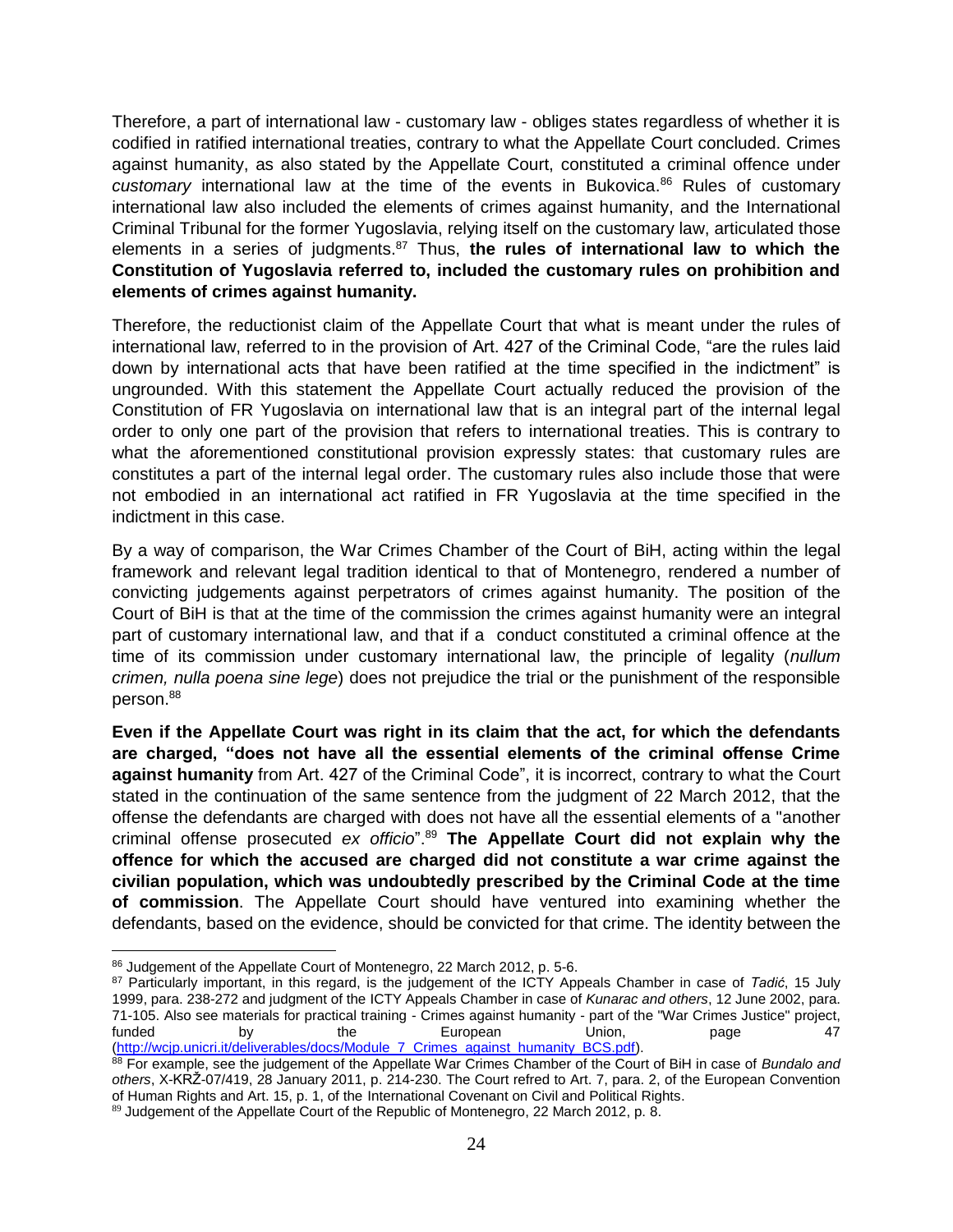charges and the judgement would have been preserved because the judgement would have still referred to the defendants, the same offence would have constituted the subject of the indictment as well as the judgment, and the protected value (humanity and international law) would have been identical in both the indictment and the judgment. Therefore, the Appellate Court should have examined whether the first-instance court was right when it determined that the actions of defendants did not contain criminal elements, i.e. that the Muslims voluntarily moved out of the Bukovica area, and that the defendants acted by the rules of the Army of Yugoslavia, rules of border units, and rules of the police.

The Supreme Court, in its decision rejecting the request for protection of legality of the Prosecution Office, joined the Appellate Court in what in our assessment is a wrong stance that the provision of Article 427 of the Criminal Code "can only be complemented with rules of international law, set forth in international acts which have been ratified at the time determined in the indictment as the time of the commission of the criminal offense referred to". In doing so, the Supreme Court did not spend a word examining the option that the provision of Article 427 of the CC may be complemented with norms of customary law that had not been codified in any "international act".

The Supreme Court in its judgment used another argument on the basis of which it rejected the request for protection of legality. According to the Supreme Court, when, as in this case, the defendants are indicted for a crime prescribed in the Criminal Code with a "blanket" provision, the norm to which the provision of the Criminal Code refers to (in this case, the rule of international law) must be correctly specified in the indictment. A court, in the opinion of the Supreme Court, "may not change or amend" the norm referred to in the indictment. In this case, the Prosecutor's Office in the indictment wrongly referred to a norm from the (non-applicable) Rome Statute, and until the end of the main trial failed to modify the indictment; therefore, the courts that ruled in the case (High Court in Bijelo Polje, and then the Appellate Court of Montenegro), according to the Supreme Court, could not have corrected the Prosecutor's Office by stating in the judgment what rule of international law had (possibly) been violated by the actions of the defendants.

The Supreme Court here referred to Article 369, paragraph 1 of the Criminal Procedure Code of Montenegro. This article of the Law is titled "Identity of the Judgment and Charges" and in the relevant part of paragraph 1 it prescribes that "the judgment may refer only to... an act which is the subject of the charges contained in the indictment that has been brought, or amended at the main hearing." Referring to this provision, the Supreme Court held that by "changing" or "adding" an international norm to which Article 427 of the Criminal Code of Montenegro ("Crime against Humanity") refers the court would violate the so-called objective identity of the judgments and charges.

This approach of the Supreme Court to the issue of objective identity of the judgment and charges is wholly formalistic and contrary to the rationale behind the rule of objective identity. Namely, the purpose of that rule is to prevent the court to deviate beyond the boundaries of factual description by burdening the defendant with essential facts that the prosecutor did not include in the description of the offence. In other words, by respecting the objective identity of the judgment and charges, the court decides on the event specified in the indictment and not on some other event. In this case, if the court held that the norm of international law referred to by Article 427 of the Criminal Code of Montenegro ("Crime against humanity") is in fact to be found in Convention A, or in the customary law, and not in Convention B (the Rome Statute) as stated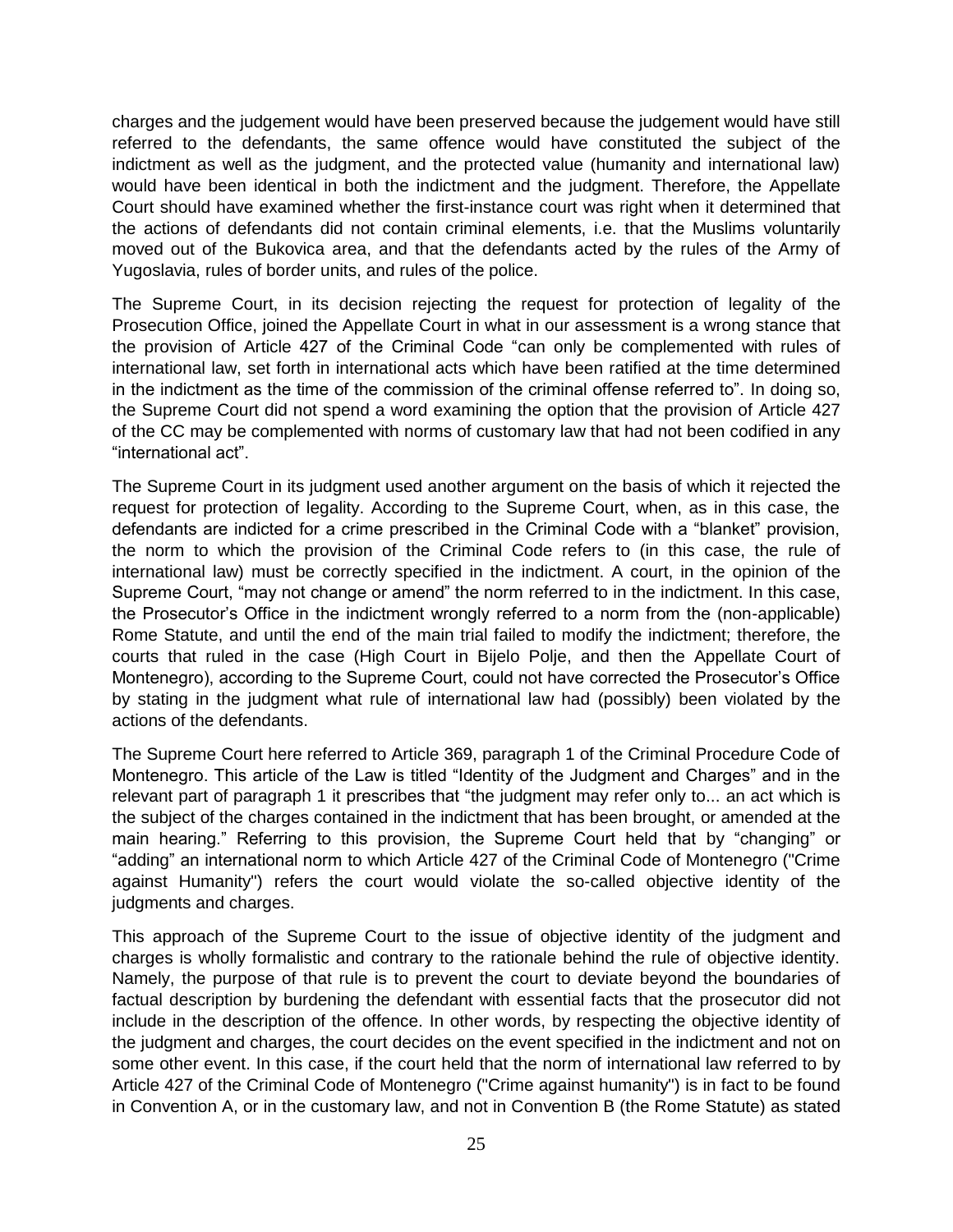in the indictment, the court would not deviate beyond the boundaries of the factual description of the offence, because it would still decide about the same events specified in the indictment, in which the defendants were allegedly involved.

## <span id="page-25-0"></span>**Deportation of Refugees case**

 $\overline{\phantom{a}}$ 

At least 66 Bosnian Moslem refugees were unlawfully arrested in Montenegro and then handed over to the army of their enemy, the Bosnian Serbs<sup>90</sup>, in May and June 1992. Most of them were executed. Only twelve survived the concentration camps.

The 33 Bosnian Serb refugees $91$  arrested by the Montenegrin authorities were also deported back to the Bosnian Serb Republic to be mobilised into the army. As opposed to the Bosnian Muslim refugees, the deported Bosnian Serb refugees were not treated as hostages. It remains unknown whether any of them died due to deportation.<sup>92</sup>

Most of the arrested refugees were taken to the Herceg Novi Security Centre which served as a collection centre; they were then transported on 25 and 27 May by buses to the concentration camp in the Foča penitentiary<sup>93</sup>, or to unidentified locations in eastern BiH (Bosnian Serb Republic). All the Muslims deported on 27 May 1992 were probably killed the same or the following day and their bodies were thrown into the Drina River.<sup>94</sup> The remains of all the victims have not been found to date. The other Muslim refugees were arrested in Bar, Podgorica and near the border with BiH and were also deported in late May 1992 to the camp in Foča and other locations in the Bosnian Serb Republic, where they were handed over to Bosnian Serb agents and never seen again.

Although both the state authorities and the public were aware of the police campaign conducted in 1992 "with the consent of the competent prosecution office"<sup>95</sup>, the State Prosecutor's Office did not initiate a criminal investigation until 18 October 2005, when it filed a motion for the investigation of five lower-ranked former MIA officers suspected of war crimes against the civilian population. This motion was filed only two days prior to the hearing on charges for

<sup>90</sup> In criminal proceedings before the High Court in Podgorica the defendants were tried for the deportation of 52 persons. Others deported to number 66 are listed on the list of Minister Nikola Pejaković in reply to a parliamentary query from 1993, or in the statements of the survivors, who mentioned persons who are not on the list in the proceedings for damages before the Basic Court in Podgorica. Journalist Šeki Radončić, researcher of the crime, based on his research, mentioned a number of 105 Muslim refugees ("Fatal Freedom - Deportation of Bosnian Refugees from Montenegro", Šeki Radončić, Humanitarian Law Centre, Belgrade, 2005, p. 145).

<sup>91</sup> This number of persons is stated in the Reply to a parliamentary query of Minister Nikola Pejaković from 1993, and the same number is stated in the indictment.

 $92$  Šeki Radončić, "Fatal Freedom - Kobna sloboda – Deportation of Bosnian Refugees from Montenegro", Humanitarian Law Centre, Belgrade, 2005, p. 145.

<sup>93</sup> This fact, in addition to the Basic Court in Podgorica, was also determined by the ICTY in its judgement in case no. IT-97-25-T, *Prosecutor vs Milorad Krnojelac*.

<sup>94</sup> Conclusion after the autopsy of those who were found in June 1992, and buried at a cemetery in Sremska Mitrovica, where the bodies were brought ashore by Sava river. (see: "Fatal Freedom", p. 92).

<sup>95</sup> Office of the Montenegrin Minister of Internal Affairs Nikola Pejaković, Ref No 278/2, of 8 April 1993, Reply to a parliamentary query. The scanned document is available at:

<http://www.prelevic.com/Documents/Odgovor%20na%20poslanicko%20pitanje.doc.>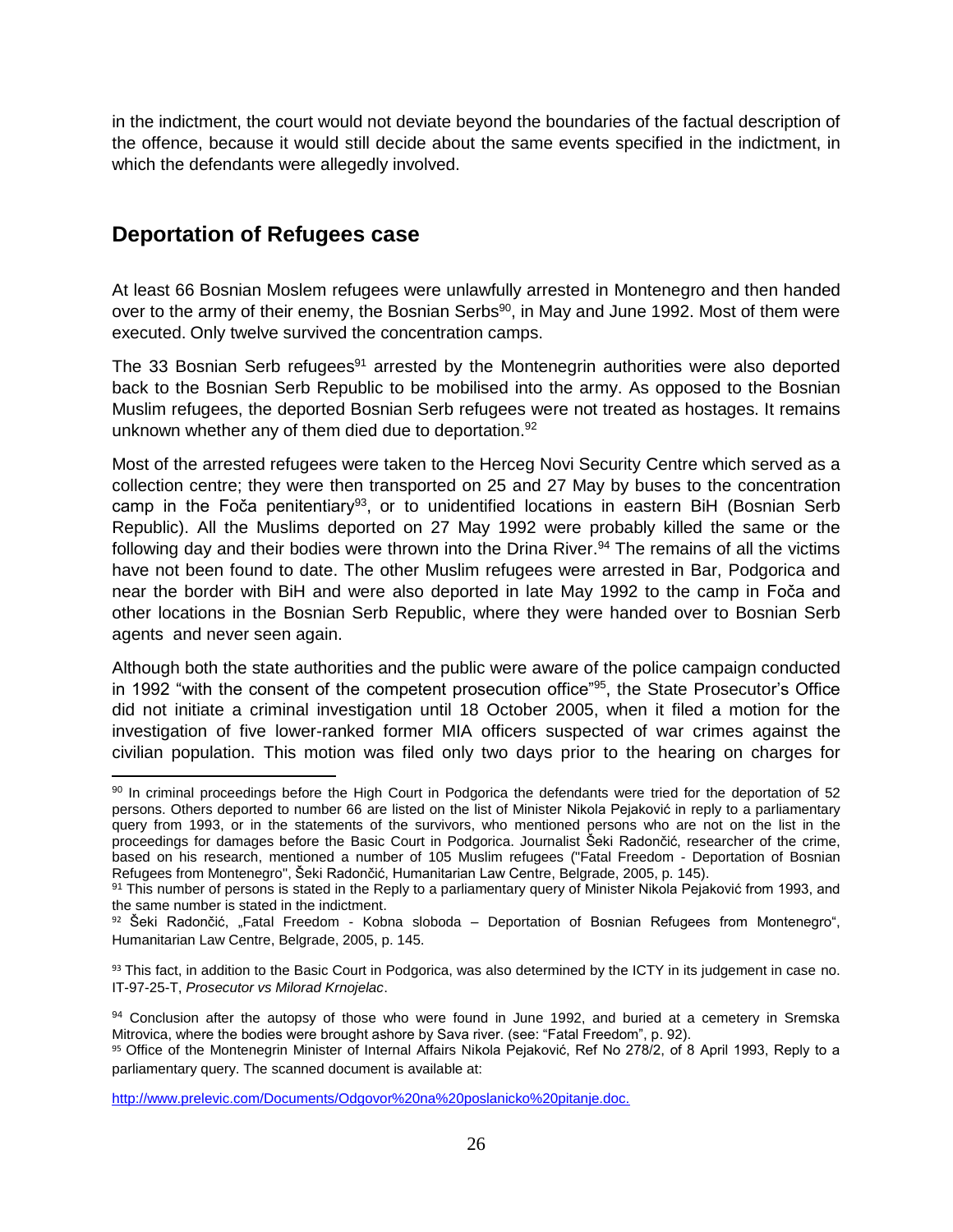compensation of injured families of victims and the public learned about the motion when the state prosecutor mentioned it in court as an argument corroborating his motion that the court discontinue the reparations proceedings the families of the victims had initiated.

Although Montenegrin state prosecutors are in the habit of seeking the detention of the suspects when they submit motions for their investigation to prevent them from influencing the witnesses, tampering with the evidence or from absconding, even for much lighter crimes, the prosecutor proposed the detention of the suspects only when they were indicted and cited only the gravity of the crime and the penalty it warrants in support of his motion. This lead to trials in absentia for the five defendants who were in Serbia. One of them was never arrested and extradited to Montenegro.

The investigation did not open before February 2006 and not one action<sup>96</sup> was undertaken during the first six months. Scores of witnesses were subsequently heard and the investigation was initially completed on 26 June 2008. It resumed on 3 November 2008, when the list of suspects was expanded to include the following three men: former State Security (SDB) Chief Boško Bojović; former SDB Deputy Chief Radoje Radunović and senior official of the Ulcinj Security Centre Sreten Glendža.

The following leading state officials also testified during the investigation: former Montenegrin Presidency President Momir Bulatović, the then Montenegrin Prime Minister Milo Đukanović and the then Montenegrin Presidency member Svetozar Marović.<sup>97</sup> Nikola Pejaković, who was Deputy to the Minister of the Interior Pavle Bulatović at the time of the deportation and subsequently became the Minister of the Interior, testified in Belgrade during the investigation. All of them denied they had known anything about the arrests of the refugees at the time.

In January 2009, Special Prosecutor's Office filed an indictment<sup>98</sup> with the Podgorica Superior Court and the motion for the detention of the following nine former and current MIA officers: Bojović Boško – Assistant MIA charged with the State Security Service (SDB); Marković Milisav – Assistant MIA charged with the police; Radunović Radoje, chief of the SDB Sector in Herceg Novi; Bakrač Duško – SDB operations agent in Herceg Novi; Stojović Božidar – head of the SDB Sector in Ulcinj; Ivanović Milorad – chief of the Herceg Novi Security Centre; Šljivančanin Milorad – commander of the Herceg Novi militia station; Bujić Branko – Bar Security Centre chief and Glendža Sreten – chief of the Ulcinj Security Centre.

They were charged with unlawfully transferring civilian population – BiH nationals, Muslims and Serbs with the status of refugees under the Convention Relating to the Status of Refugees. They were charged with war crimes against the civilian population, because they unlawfully deprived of liberty 79 nationals of BiH and turned them over to the Sokolac police, the Foča police and prison and Srebrenica police officers, at the order of the then Montenegrin Interior Minister Pavle Bulatović (now deceased) to act on the requests by the MIA of the Bosnian Serb Republic (then officially called the Serb Republic of BiH), to deprive of liberty and return to BiH persons who had come to Montenegro from BiH territory.

 $\overline{a}$ 

<sup>96</sup> For more details see: "Deportation of Bosnian refugees from Montenegro" the role of the State Prosecutor (May 1992 - February 2007)", Prelević Law Firm, 23 February 2007, available at: [http://www.prelevic.com/Documents/DEP\\_studija\\_nova.pdf](http://www.prelevic.com/Documents/DEP_studija_nova.pdf)

<sup>97</sup> Lawyer of one of the defendants, Branimir Lutovac, said that the statements of Đukanovića and Marovića are 'monologues, because the judge did not ask them anything, "Đukanović and Marović will not testify", *Vijesti*, 9 February 2011.

<sup>98</sup> KTS no. 17/08, 19 January 2009.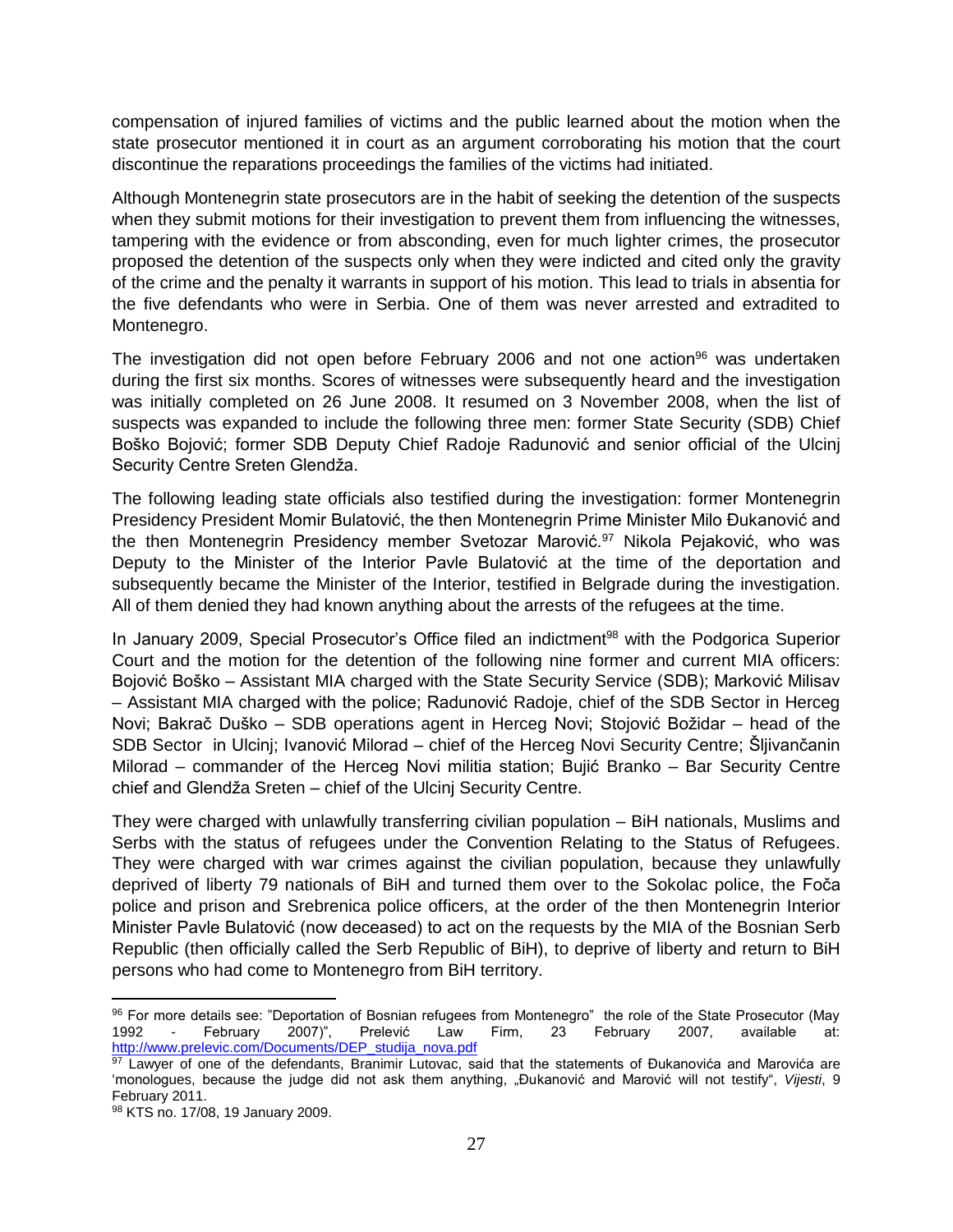The questions – why none of the superior state officials were indicted and why none of them, apart from Momir Bulatović, were summoned to testify – have been publicly raised a number of times. At the time of the deportations, Momir Bulatović was the President of Montenegro, Milo Đukanović was its Prime Minister, Zoran Žižić was the Deputy Prime Minister charged with internal affairs and directly with overseeing the work of the MIA, while Nikola Pejaković was the Deputy to the then Minister of Internal Affairs Pavle Bulatović. Furthermore, the indictment did not even propose that the then Supreme State Prosecutor Vladimir Šušović<sup>99</sup> appear as a witness, although an MIA 1993 document states that the arrest and deportation of refugees was conducted "with the consent of the competent prosecution office".<sup>100</sup> Notwithstanding this piece of evidence, prosecutor Vukčević in her closing words qualified as untrue Momir Bulatović's allegation that the police continuously consulted with the Supreme State Prosecutor during the deportations. <sup>101</sup>

At the very end of the trial, Prosecutor Vukčević changed the qualification of the conflict in BiH from international to internal<sup>102</sup>, and cut the number of injured parties, but retained the legal qualification of the criminal offence.<sup>103</sup>

The trial before Podgorica High Court judge Milenka Žižić and two jurors opened on 26 November 2009. <sup>104</sup> Duško Bakrač, Boško Bojović, Milorad Ivanović, Milisav Marković and Radoje Radunović, who were at large, in Serbia, were tried in absentio. After Serbia and Montenegro signed the Extradition Agreement on 29 October 2010, the Belgrade court ordered that Milorad Ivanović, Boško Bojović, Radoje Radunović and Milisav Mića Marković be placed in

[http://www.prelevic.com/Documents/Odgovor%20na%20poslanicko%20pitanje.doc.](http://www.prelevic.com/Documents/Odgovor%20na%20poslanicko%20pitanje.doc)

Suing, Medenica Adjudicating", Monitor, 25 February 2011; "State to Blame", Dan, 13 November 2010.

<sup>102</sup> In the amended indictment, Prosecutor Vukčević claims that the rules of "international law were violated during and in relation to an armed conflict which did not have the character of an international conflict in the territory of Bosnia-Herzegovina" (Ref No Ks 3/09, http://www.visisudpg.gov.me). At the time of the deportations, FRY (Serbia and

 $\overline{\phantom{a}}$ 99 Vladimir Šušović is now a member of the Prosecutorial Council and thus nominates prosecutors and renders decisions on their accountability in disciplinary proceedings and on motions for their dismissals, wherefore "the career of prosecutor Vukčević (prosecuting the deportation case), nolens volens, depends also on Šušović's vote" ("Medenica Suing, Medenica Adjudicating", Monitor, 25 February 2011.

<sup>100</sup> Office of the Montenegrin Minister of Internal Affairs Nikola Pejaković, Ref No 278/2, of 8 April 1993, Reply to a parliamentary query. The scanned document is available at:

<sup>101</sup> "Prosecutor Says Guilt Proven without Doubt", Pobjeda, 23 February 2011; ("Medenica

Montenegro) and Bosnia-Herzegovina were two separate states. "Bosnia-Herzegovina's independence was recognised by the European Community (now the EU) member states on 6 April and by the USA on 7 April 1992. BiH became a full member of the United Nations on 19 May 1992. In the meantime, Serbia and Montenegro proclaimed a new state on 27 April 1992 – the Federal Republic of Yugoslavia. UN Security Council Resolution 752 of 15 May 1992 called on the FRY and Croatia "to take swift action" to end interference and "respect the territorial integrity of Bosnia-Herzegovina (...)". The FRY did not abide by the UN request in Resolution 752 and the UNSC adopted a new Resolution 757 on 30 May by which it introduced economic, cultural and sports sanctions against the FRY. UNSC Resolutions are international legal documents, under which an "international conflict" was waged in BiH in 1992 and the Montenegrin authorities actively participated in it", "Medenica Suing, Medenica Adjudicating", Monitor, 25 February 2011.

<sup>103</sup> "Waiting for the Indictment", *Dan*, 1 March 2011, "Gravity of Indictment under Question", *Dan*, 23 February 2011.

<sup>104</sup> "Šljivančanin: I Don't Expect Absolution", *Pobjeda*, 27 November 2009.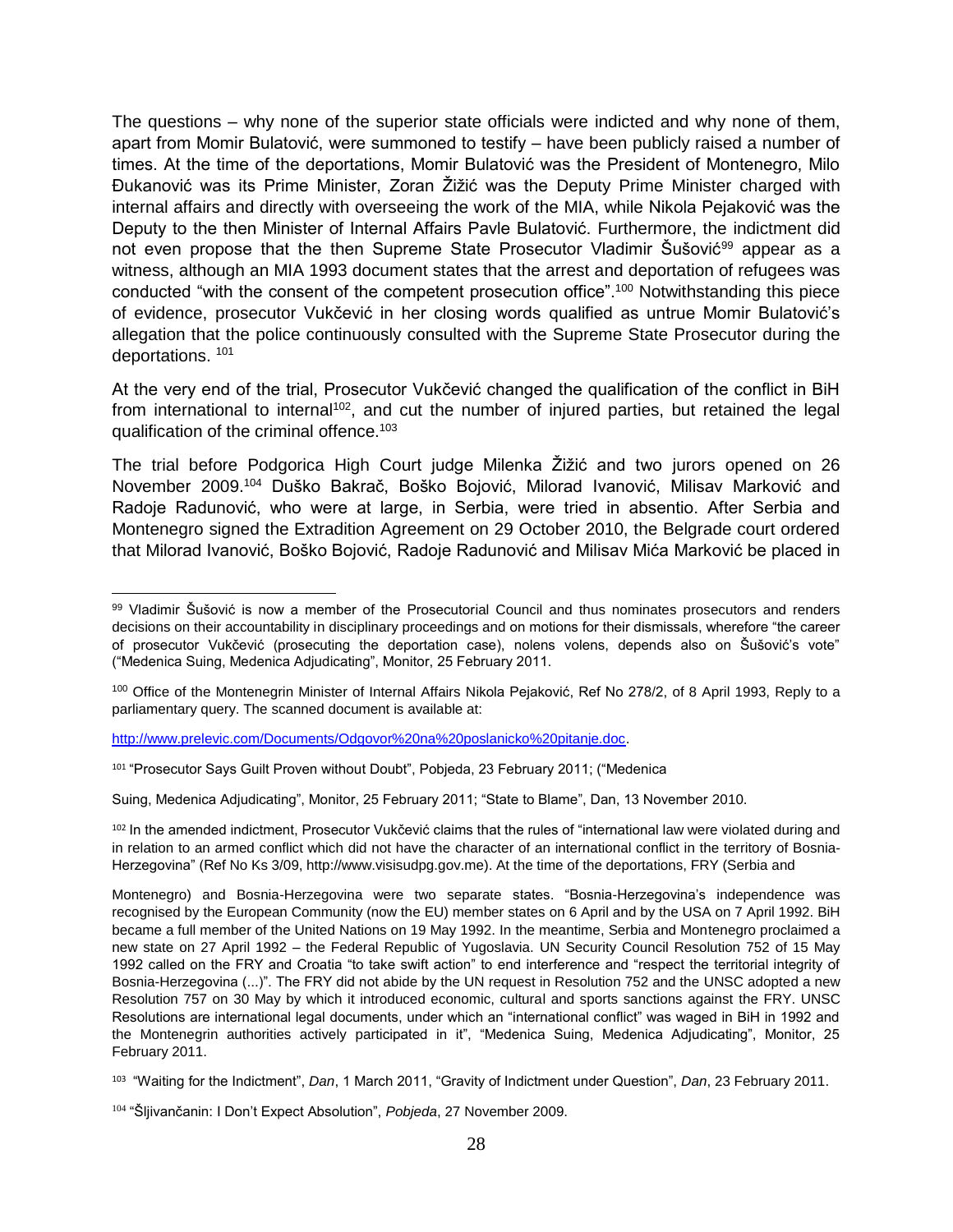extradition detention not to exceed one year. Duško Bakrač was not arrested.<sup>105</sup> All the defendants were released from detention after their acquittal in the first instance.

A large number of witnesses, including the injured parties who had survived the deportations, the relatives of the killed victims, and Montenegrin police officers, testified at the trial. Nikola Pejaković, the then Deputy Interior Minister, was subsequently summoned to testify but did not appear in court because he was ill. Pejaković himself asked to be heard in court after Momir Bulatović's testimony, but the judge no longer thought it necessary to question him. The judge also dismissed the defence motions to call to the stand Milo Đukanović, Zoran Žižić and Vladimir Šušović, as well as Svetozar Marović and Milica Pejanović – Đurišić, who were members of the Montenegrin Presidency headed by Bulatović at the time of the deportations.<sup>106</sup> In the meantime Zoran Žižić passed away.

The defendants pleaded not guilty,<sup>107</sup> saying they had only been following orders and acting in accordance with the order in telegram No. 14–101 of 23 May 1992, to act in accordance with the Bosnian Serb MIA request and bring in all BiH nationals aged 18–65 and have them returned to BiH. The defence is of the view that those who had ordered the deportation and not those who had carried it out should be held accountable for this crime.

Momir Bulatović, the then President of Montenegro, asked the High Court to request of the competent institutions to relieve him from the obligation to preserve the confidentiality of official documents so that he could present the key evidence in this case. <sup>108</sup> Given that Bulatović did not specify which document was at issue, it was impossible to establish which state authority was to relieve him of the obligation to preserve its confidentiality. The Montenegrin Assembly<sup>109</sup> and the Government of Montenegro relieved Bulatović from the obligation to preserve the confidentiality of the documents within their remits.<sup>110</sup> Bulatović testified on 12 November 2010 and said that the deportation was not a one-off action, but a regular activity of the police. He handed over to the court ten or so documents, including an original cable ordering the arrest of 161 people from BiH suspected of terrorism.<sup>111</sup> He said that the "extradition of the refugees was the mistake of the state, not of an individual" and confirmed that the police and Supreme State Prosecutor were "non-stop" in touch at the time.<sup>112</sup>

<sup>105</sup> "Men Arrested for Deportation to Spend up to One Year in Prison", *Vijesti*, 17 December 2010.

<sup>106</sup> "Medenica Suing, Medenica Adjudicating", *Monitor*, 25 February 2011

<sup>107</sup> "SDB Operating without Leaving Written Traces", *Vijesti*, 4 December 2010; "They Feel Sorry for the Victims but Claim They are not Responsible"; *Vijesti*, 27 November 2009; "Šljivančanin: I Don't Expect Absolution", *Pobjeda*, 27 November 2009.

<sup>108</sup> "Momir Bulatović: I Asked Milo What Was at Issue"; 27 September 2010.; *Vijesti*; "Assembly or Government to Draw the Next Move"; 28 September 2010.; *Dan*; "State Secrets Puts off Testimony"; 28 September 2010.

<sup>109</sup> "Momir Relieved of Preserving Non-Existent Secret", *Dan*; 15 October 2010; "Bulatović Relieved of Keeping Secrets within Assembly's Remit", *Dan*, 15 October 2010.; "Court to Submit a Precise Request", *Dan*, 12 October 2010

<sup>110</sup> "Momir May Testify", *Dan*, 05 November 2010; "Government, Too, Relieves Momir of Preserving Confidentiality"; *Vijesti*, 05 November 2010.

<sup>111</sup> "Deportations Were the State's Task and the State's Mistake", Vijesti, 13 November 2010; "Deportations Were the State's Mistake", Pobjeda, 13 November 2010; "State to Blame", Dan, 13 November 2010.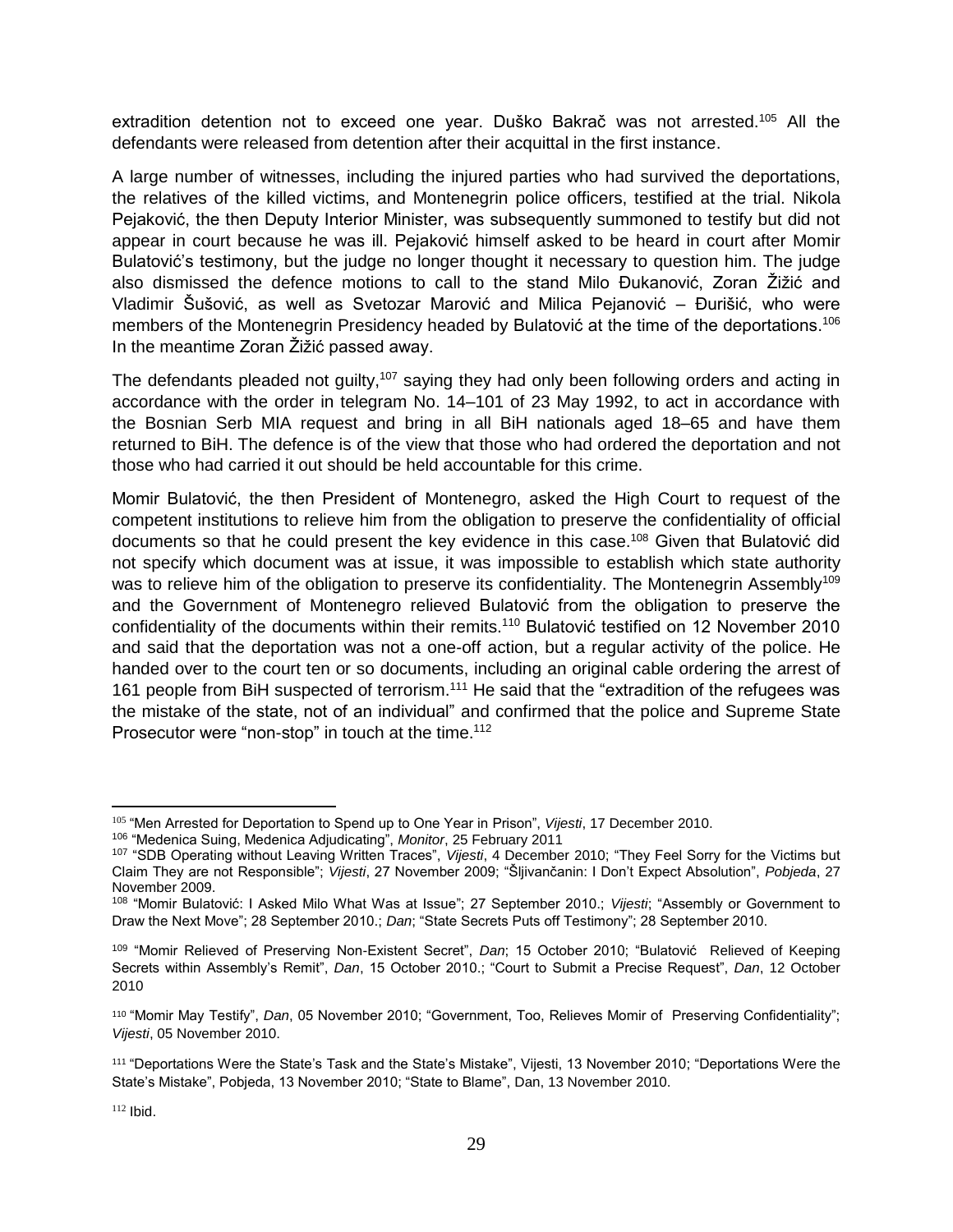The State Prosecutor's Office has not taken any action regarding the testimony of Momir Bulatović. Professor of the Faculty of Law of the University of Montenegro, Milan Popović, Editor in Chief of weekly "Monitor", Esad Kočan, and member of the Movement for Changes Koča Pavlović filed charges to the Supreme Public Prosecutor's Office on 3 May 2012 against the President of the Democratic Party of Socialists Milo Đukanović, who at the time of the deportation was the President of the Government, and the "then and for the most part, today's top of Montenegrin authority" for the war crime of deportation, as well as against the Supreme State Prosecutor Ranka Čarapić and her associates in the Supreme State Prosecutor's Office "for co-perpetration by helping the perpetrators of this crime to escape justice".<sup>113</sup> In these charges, the "self-incriminating testimony" of the former president of the Republic of Montenegro Momir Bulatović, before the High Court in Podgorica on 12 November 2010, is referred to as a "direct evidence of high importance". The State Prosecutor's Office did not announced that it has undertaken actions in regard to these charges in the last year since its filing.

On 29 March 2011 the High Court rendered the judgement to acquit all nine defendants because "there is no evidence that the defendants as members of the MOI belonged to the armed forces of the FRY nor that they were in service of any of the parties in conflict and thus actively participated in the armed conflict. In that case the rules of international law would be binding to them, and therefore their activities cannot be considered and evaluated in terms of the commission of actions referred to in Article 142 of the CC of FRY that violate the rules of international law, because it does not appertain to a certain capacity - membership in the armed forces or acting in service of one of the parties in conflict".<sup>114</sup> In addition, the judgment contained contradictory findings according to which, on one hand, at the time of the commission of crime the FRY was in armed conflict with forces of the Government of BiH, and on the other hand, the armed conflict in Bosnia and Herzegovina was allegedly not international.<sup>115</sup>

On 17 February 2012 the Appellate Court overturned this judgement finding it vague and contradictory, especially regarding the nature of the conflict in Bosnia.<sup>116</sup> The Appellate Court particularly questioned the conclusion of the High Court that the FRY was in armed conflict with forces of the government of BiH, i.e. that the conflict on BiH territory was an international armed conflict.<sup>117</sup> After retrials, the High Court in Podgorica on 22 November 2012 rendered an identical decision as after the first trial, but removed the sentence from the overturned judgment, which stated that the FRY was in armed conflict with forces of the Government of BiH.

The text of the judgment of the High Court from 22 November 2012 undoubtedly implies that the defendants conducted illegal deportation or transfer of civilians from the territory of Montenegro to the territory of the so-called Republic of Srpska in Bosnia and Herzegovina, that they took hostages in order to exchange prisoners of war, and that they illegally detained them and deprived them of the right to trial. However, according to the first-instance court, all of these actions did not have the character of war crimes, and in that context the defendants cannot be charged with them, because as members of the Ministry of the Interior (MOI) of the Republic of Montenegro in the Federal Republic of Yugoslavia, they apparently did not have the *necessary capacity* to be legally responsible for the crime. Namely, the first-instance court claimed that membership in the military, political, or administrative organization of a party in conflict or acting

 113 "Filed charges against Đukanović and Čarapić for deportation", *Vijesti*, 3 May 2012.

<sup>114</sup> Judgement of the High Court in Podgorica in case Ks.no. 3/09, 29 March 2011, p. 94.

<sup>115</sup> Ibid, p. 90 -91.

<sup>116</sup> Ksž.no. 25/2011

<sup>117</sup> Ibid.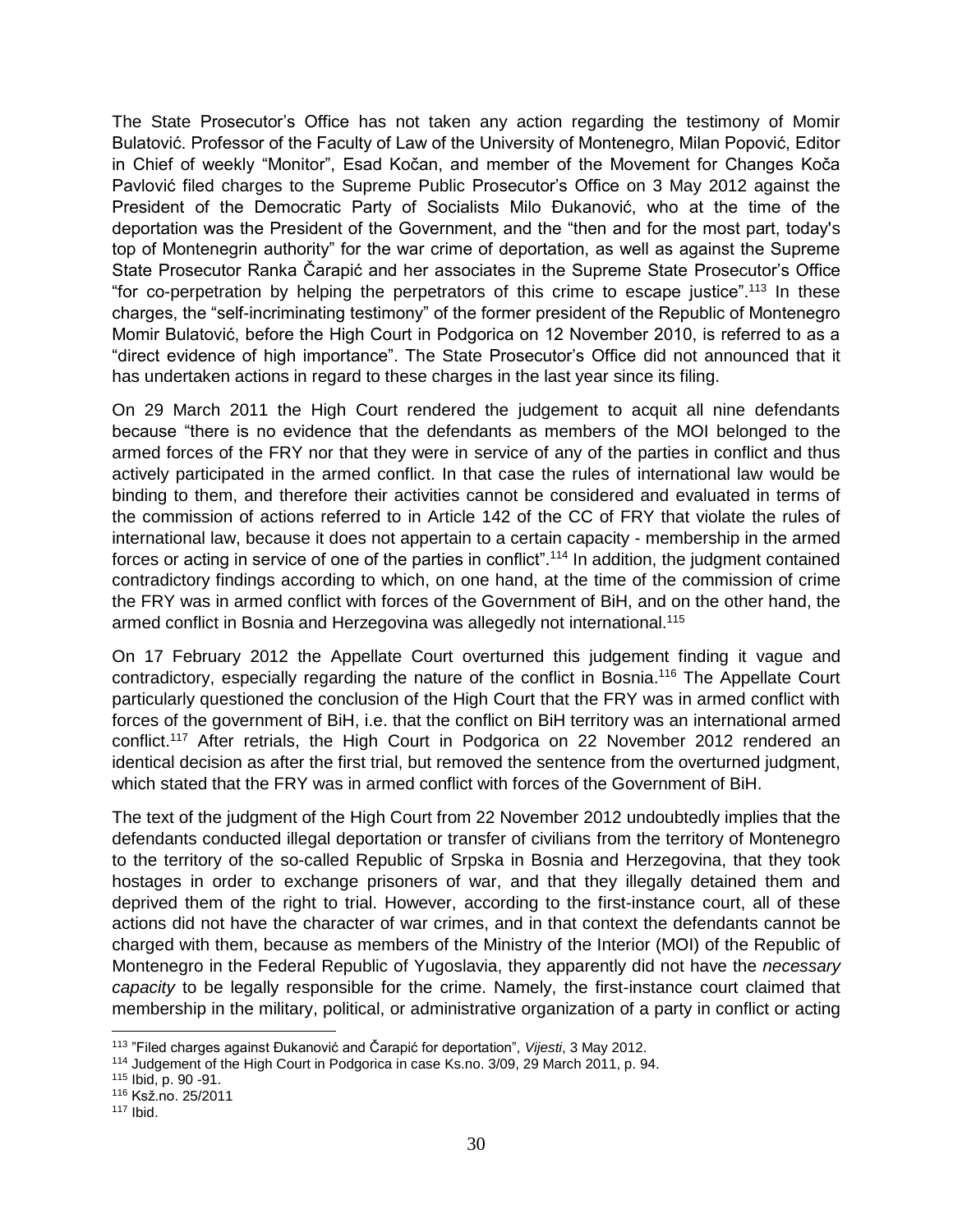in the service of a party in conflict constitutes the capacity that the defendants must have had in order to be responsible for the war crime.<sup>118</sup>

#### *Analysis*

**The legal standard that the High Court in Podgorica applied in the case of "Deportation" in order to conclude that a war crime had not been committed is arbitrary and legally unfounded. The first-instance court did not refer to any source of law to support its attitude that the accused must have belonged to a military, political, or administrative organization of a party to the conflict or acted in the service of such a party, in order to be held responsible for a war crime. Likewise, the court did not explain the meaning of the term "in service of a party to the conflict", and therefore this crucially important part of the judgment lacks an elementary explanation.**

Article 142, para. 1 of CC of FRY (War crimes against the civilian population), as a provision whose violation is attributed to the defendants in the indictment, does not condition the responsibility of the perpetrator of the war crime by his/her membership in the armed forces or his/her acting in the service of one of the parties to a conflict. Instead, this Article of the Law uses a broad formulation "Who... orders... or commits", that does not limit the capacity of the person who may commit a war crime against civilians to membership in the armed forces or acting in service of a party to the conflict. Such a requirement does not exist in the authoritative sources of international law. According to these sources, whether an offense has been committed as a war crime or an "ordinary" crime is determined by entirely different factors, and not by those arbitrarily employed by the first-instance court in the case of "Deportation".

According to the practice of ICTY, an offence constitutes a war crime if the existence of an armed conflict "played a substantial part in the perpetrator's ability to commit it, his decision to commit it, the manner in which it was committed or the purpose for which it was committed".<sup>119</sup> On the basis of the Statute of the International Criminal Court, even a milder standard than that in the practice of the ICTY Appeals Chamber to constitute a war crime: the only requirement is that the war crime was committed in the context of and in connection with the armed conflict.<sup>120</sup>

 $\overline{\phantom{a}}$ <sup>118</sup> Judgement of the High Court in Podgorica in case Ks.no.6/12, 22 November 2012, p. 214.

<sup>119</sup> Judgement of the ICTY Appeals Chamber in the case of *Kunarac and others*, 12 June 2002, para. 58: "What ultimately distinguishes a war crime from a purely domestic offence is that a war crime is shaped by or dependent upon the environment – the armed conflict – in which it is committed. It need not have been planned or supported by some form of policy. The armed conflict need not have been causal to the commission of the crime, but the existence of an armed conflict must, at a minimum, have played a substantial part in the perpetrator's ability to commit it, his decision to commit it, the manner in which it was committed or the purpose for which it was committed. Hence, if it can be established, as in the present case, that the perpetrator acted in furtherance of or under the guise of the armed conflict, it would be sufficient to conclude that his acts were closely related to the armed conflict."

<sup>120</sup> See Article 8 (2)(a)-1 Document Elements of Crimes (*Elements of Crimes*), to the Rome Statute of the International Criminal Court. The Elements of Crimes was adopted by the Assembly of States Parties to the Statute, on the basis of Art. 9, para. 2 of the Statute (Law on the Ratification of the Rome Statute of the International Criminal Court, "Official Gazette of FRY - International Treaties", no. 5/2001 from 27 June 2001), Elements of Crime, available at: [http://www.unhcr.org/refworld / docid/4ff5dd7d2.html.](http://www.unhcr.org/refworld%20/%20docid/4ff5dd7d2.html)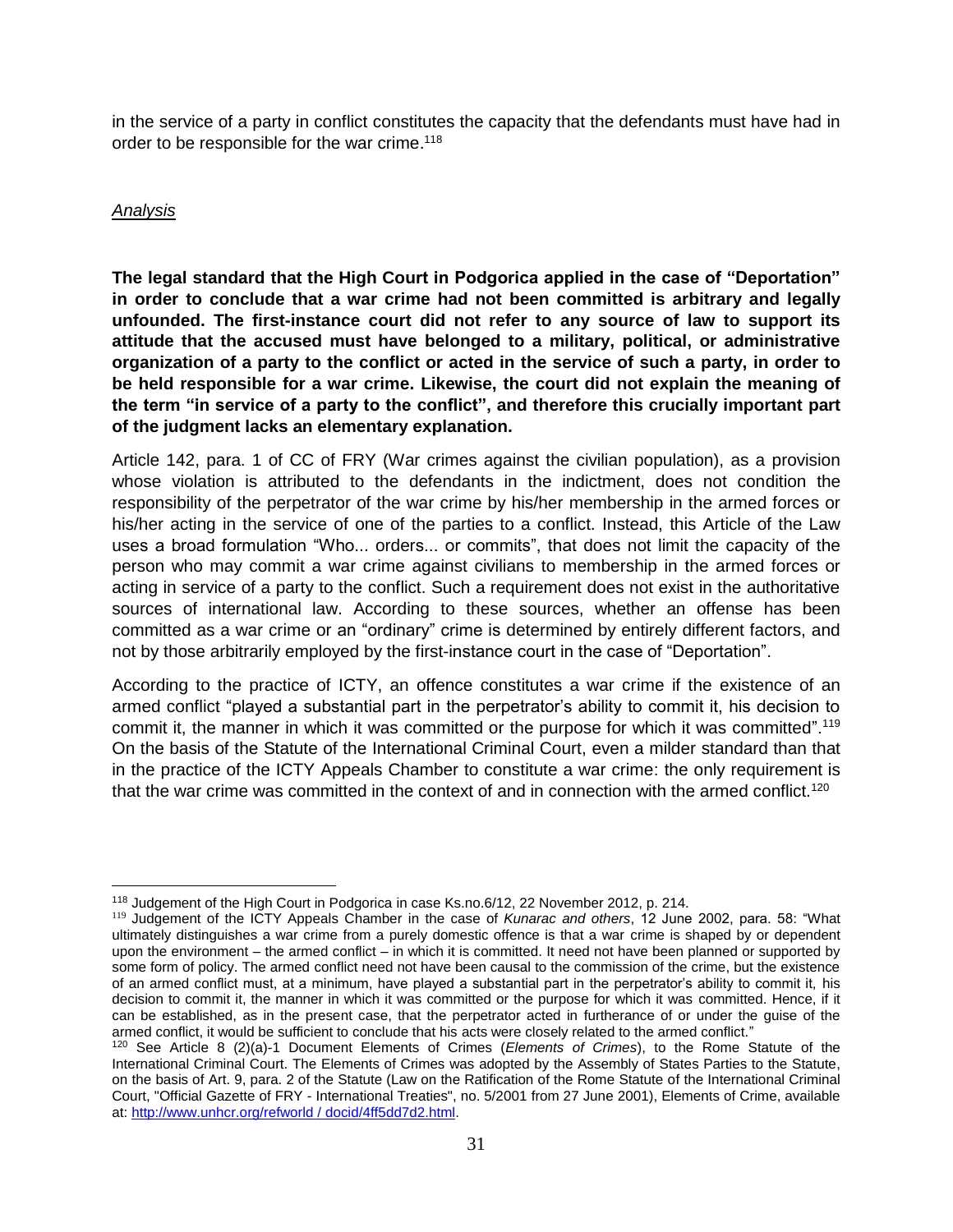In the case of "Deportation", the basis for the existence of a war crime in laws applied by international courts is undoubtedly present. The *ability* of the Ministry of the Interior of Montenegro to carry out unlawful imprisonment stemmed from the existence of an armed conflict. The *decision* to illegally detain, deport ("transfer by force") the refugees, and to hand them over to be abused as hostages, was also directly related to the existence of an armed conflict – if there had been no conflict, the imprisonment and deportation of refugees, particularly Muslims, to Serbian forces from the area would not have happened. The *aim* of the commission of prohibited actions was directly related to the armed conflict, because the civilians were taken hostage and subsequently deported to BiH to exchange them for captured Serbian soldiers, the fact that the court established from the presented evidence.<sup>121</sup>

**Even if the High Court, by arbitrarily introducing a higher requirement for the existence of a war crime than the one that exists in international and comparative law, was right, i.e. and if acting "in service of a party to the conflict" - in whichever meaning of the phrase - indeed constituted a prerequisite for the commission of a war crime, in this case the prerequisite would have been met. Namely, the defendants apparently** *were* **"in service of a party to the conflict" in BiH.**

If the term "in service of a party to the conflict", which the High Court in Podgorica has not explained, refers to actions *preceding* the criminal conduct, the defendants were in service of a party to the conflict (Republic of Srpska in BiH). **The notorious fact, following the judgments of the ICTY and the International Court of Justice, is that the Federal Republic of Yugoslavia significantly and in various ways aided the military efforts of Bosnian Serbs, especially in the early months of the conflict in Bosnia and Herzegovina, when the crime**  of the case "Deportation" was committed,.<sup>122</sup> The International Court of Justice in its judgment in the case *Bosnia and Herzegovina v. Serbia and Montenegro* (2007) determined that the FR Yugoslavia "provided substantial military and financial support to the Republic of Srpska, and the denial of this support would greatly limit the options that were available to the authorities of the Republic of Srpska".<sup>123</sup> The defendants in the case of "Deportation" represented a part of the state apparatus that decisively helped the military efforts of Bosnian Serbs.

If the term "in service of a party to the conflict" is interpreted as assistance, service and support to a party to the conflict by virtue of *the very criminal act* at issue in the trial, then the police and the State Security Service of the Republic of Montenegro (within FR Yugoslavia), evidently acted in service of a party to the conflict (Republic of Srpska in Bosnia and Herzegovina), by handing back its deserters so it would force them to mobilize and by delivering the civilians-Muslims so that they could be exchanged as hostages for captured Serbian soldiers.

**In its judgment of 22 November 2012, the High Court improperly applied the international law in other ways as well.** For example, the Court stated that Article 17 of the Additional Protocol to the Geneva Conventions of 12 August 1949, on the Protection of Victims of

<sup>121</sup> Judgment of the High Court in Podgorica in the case Ks.no. 6/12, 22 November 2012, p. 179-80 ("Therefore, in this case, it is undoubtedly confirmed that the victims were civilians, that they were illegally detained and returned to BiH, persons of Serbian nationality to avoid military service, and Muslims to be exchanged for captured Serbian soldiers"). Page 211-12 of the judgement states more testimonies and documents of the Ministry of the Interior of Montenegro, which show that Muslims were detained to be exchanged.

<sup>&</sup>lt;sup>122</sup> Judgement of the ICTY Appeals Chamber in the case of Tadić (15 July 1999), paragraphs 150-160;

<sup>123</sup> *Case concerning the application of the Convention on the Prevention and Punishment of the Crime of Genocide (Bosnia and Herzegovina vs. Serbia and Montenegro), judgement from 26 February 2007, para. 241.*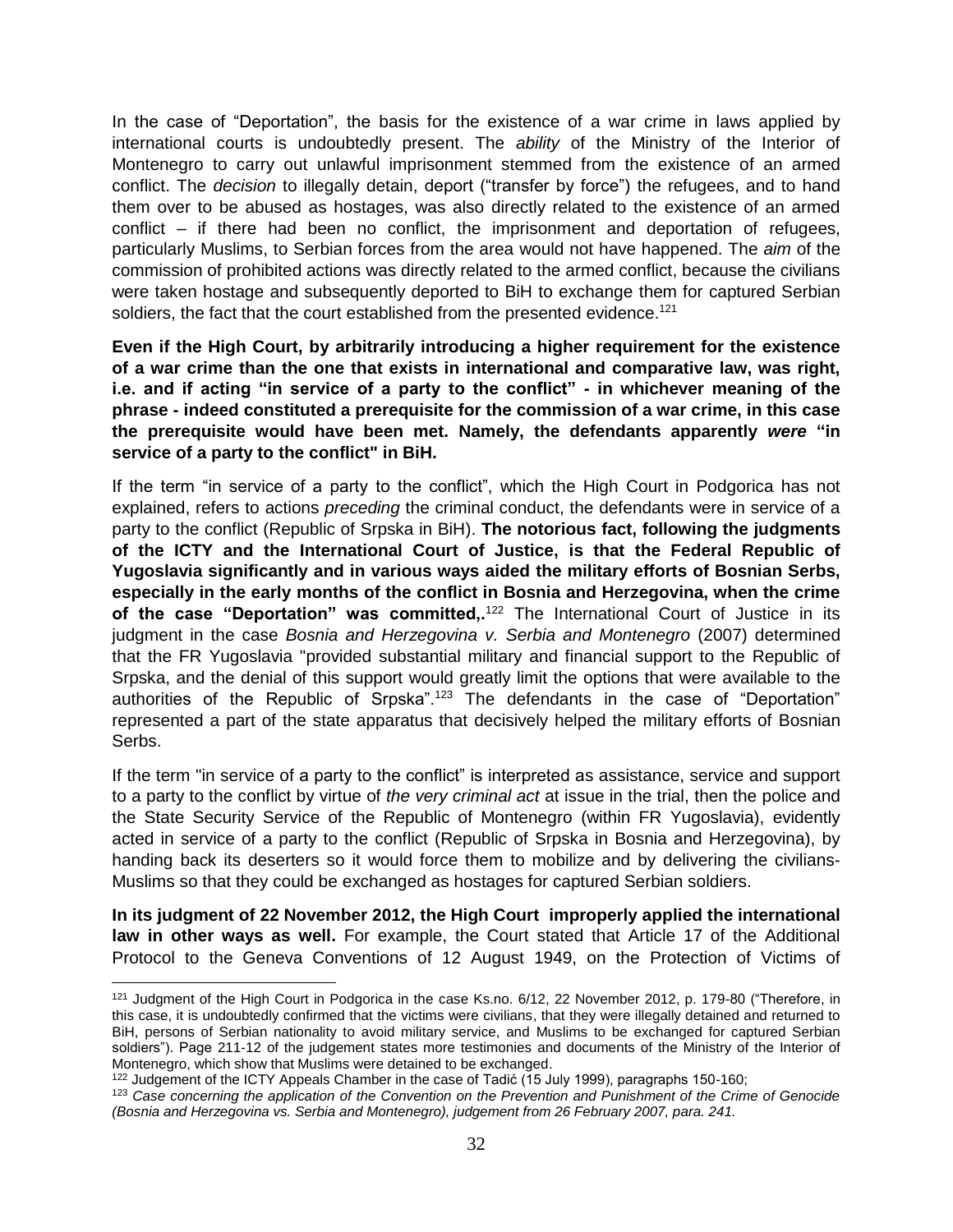International Armed Conflicts (Protocol II), referred to by the Prosecutor's Office in the indictment, refers only to displacements within a state, i.e. prohibits only that activity but not the relocation (deportation) outside the state borders.<sup>124</sup> This is incorrect, as the Art. 17, para. 2 of Protocol II refers precisely to relocation outside of the state borders. This is clear from the text of this provision: "Civilians shall not be compelled to leave their own territory for reasons connected with the conflict," and from the comments of the Article by the International Committee of the Red Cross (ICRC): "Forced movement beyond the national boundaries is dealt within paragraph 2".<sup>125</sup>

The High Court also claims that "the perpetrators must have an intent... that the relocation should be conducted on discriminatory grounds".<sup>126</sup> In fact, in international law, including the practice of the ICTY, there is no requirement for the action, including deportation and forcible relocation, to be conducted with discriminatory intent in order for it to be punishable. For example, in the *Aleksovski* case, the ICTY Appeals Chamber stated that "there is nothing in the undoubtedly grave nature of the crimes falling within Article 3 of the Statute, nor in the Statute generally, which leads to a conclusion that those offences are punishable only if they are committed with discriminatory intent". <sup>127</sup>

**Despite the fact that the State Prosecutor charged the defendants only with the "illegal relocation of the civilian citizens of Bosnia and Herzegovina of Muslim and Serbian nationality who had the 'refugee' status," during the first trial and the retrial the court unambiguously concluded that the defendants committed some other offences falling under the War crime against the civilian population (Art. 142, p. 1, CC of FRY): illegal detention<sup>128</sup>, hostage-taking<sup>129</sup>, and deprivation of the right to a fair and impartial trial**. **130 The Court did nothing with these conclusions**, even though the CPC expressly states that the Court is not bound by the prosecutor's proposals regarding the legal qualification of the offense.<sup>131</sup> The rule of the identity of the judgment and charges (Art. 369 para. 2, CPC) does not bind the Court with legal qualification of determined facts of the prosecutor. The Court was required to ensure justice through correct and complete qualification in accordance with *maximo iura novit curia* (the court knows the law).<sup>132</sup>

**Finally, the High Court applied the wrong criteria for the assessment of the character of the armed conflict in Bosnia and Herzegovina. The Court found that this conflict did not have an international character, because the parties that participated in the conflict were representatives of people and/or political-territorial units within the state. However, this standard is wrong, because the conflict in such a situation could also be international if a particular form or intensity of involvement of other countries is present.** The fact that the Republic of Srpska BiH was established on a part of the territory of Bosnia and Herzegovina

 $124$  p. 211 and p. 213 of the judgement.

<sup>125</sup> Para. 4852 of the Comment in original in English says: "Forced movement beyond the national boundaries is dealt within paragraph 2". Comment on this Article is available at: [http://www.icrc.org/ihl.nsf/COM/475-](http://www.icrc.org/ihl.nsf/COM/475-760023?OpenDocument) [760023?OpenDocument.](http://www.icrc.org/ihl.nsf/COM/475-760023?OpenDocument)

<sup>126</sup> Judgement of the High Court in Podgorica in the case Ks.no.6/12, 22 November 2012, p. 211 and p. 213.

<sup>127</sup> Judgement of the ICTY Appeals Chamber in case *Prosecutor vs Zlatko Aleksovski*, 24 March 2000, para. 20.

<sup>128</sup> Judgement of the High Court in Podgorica in case Ks.no.6/12, 22 November 2012, p. 179 and p. 184.

<sup>129</sup> Ibid, p. 179-80 and 211-12.

<sup>130</sup> Ibid, p. 184.

<sup>131</sup> Art. 369 (2) of CPC.

<sup>&</sup>lt;sup>132</sup> The Supreme Court of Montenegro in the case of Klapuh from 1994 determined on the basis of the facts established in this case, that brutal murder had not been committed, as the first-instance court qualified it in its judgement, but as a War crime against the civilian population.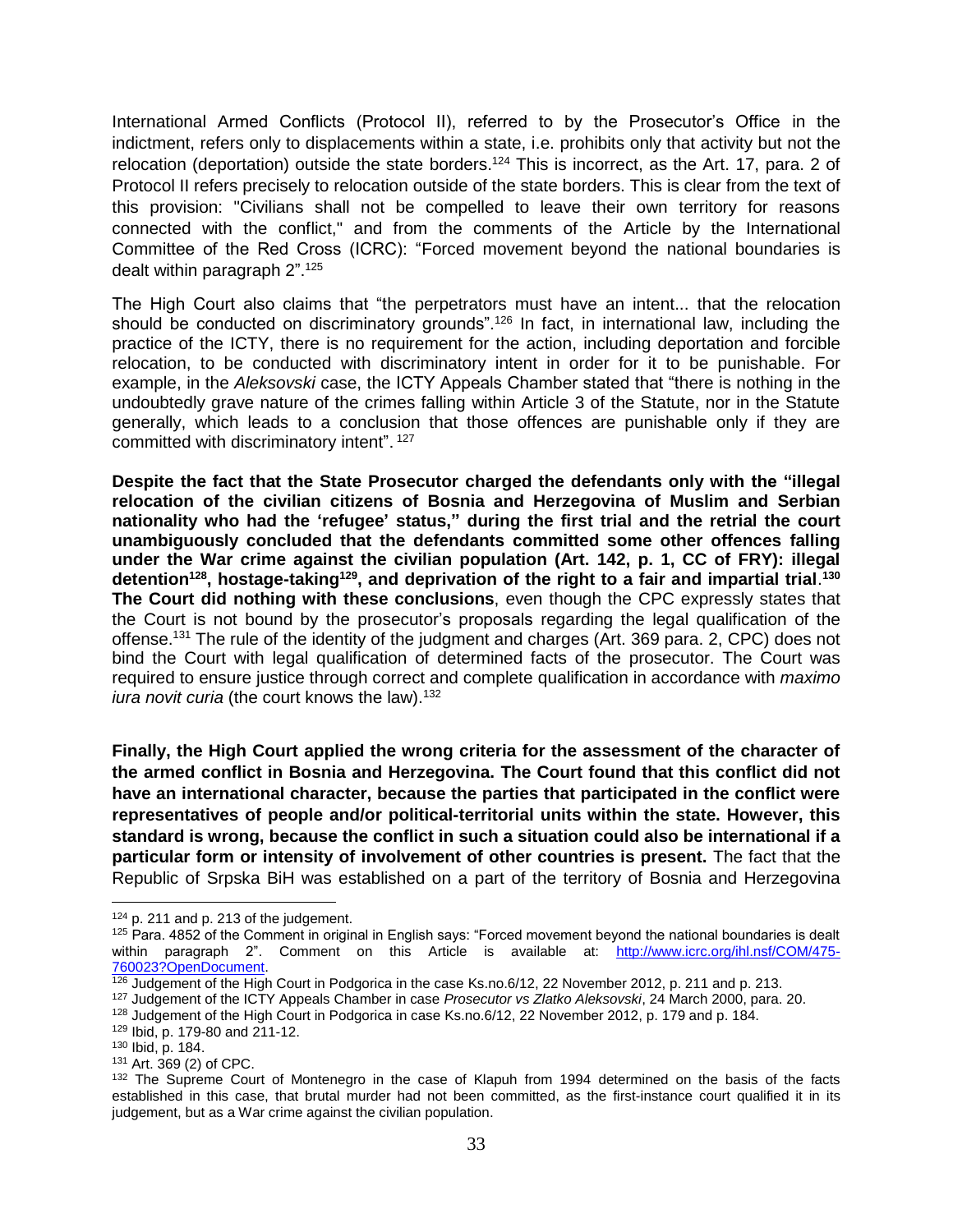that had its armed forces, does not mean that the conflict was not international, because foreign troops may also participate in an armed conflict within one state, or a "domestic" party to the conflict may be so closely connected with another state that it turns a seemingly non-inter

In this sense, the judgment of the ICTY Appeals Chamber in the *Tadić* case (1999) concluded, using a number of arguments, that the FR Yugoslavia, particularly intensively in the early months of the conflict in Bosnia and Herzegovina, in many ways significantly helped the military efforts of the forces of Bosnian Serbs. In addition, the judgment of the International Court of Justice in the case Bosnia and Herzegovina v. Serbia and Montenegro (2007), concluded that the FR Yugoslavia "provided substantial military and financial support to the Republic of Srpska, and the denial of this support would greatly limit the options that were available to the authorities of the Republic of Srpska". The first-instance court did not state anything concerning these facts determined by the ICTY and the International Court of Justice, but the character of the armed conflict in Bosnia and Herzegovina cannot be credibly determined without that.

**The Prosecutor's Office should also be criticised**, because it failed to specify in the indictment the illegal relocation to concentration camps and other illegal detention, hostagetaking, and the deprivation of the right to a fair and impartial trial, as criminal acts through which the War crime against the civilian population of BiH was committed. Furthermore, the investigation, as well as the indictment, were selective in personal terms, because they were reduced to a narrow circle of people that, although included former heads of state security and public security sectors of the police, did not include the Deputy Minister of the Internal Affairs, the Supreme State Prosecutor, who, according to documented evidence and testimony of witnesses approved the actions of the police, and the President and the Prime Minister of the Republic of Montenegro who received ex officio daily newsletters from the police and had legal authority to issue binding orders. After the testimony of the then President of the Republic of Montenegro, Momir Bulatović, who told the court that the case was a "State error" for which the defendants are not individually responsible, the Prosecutor's Office remained passive. It has not been published in the media whether any action was initiated in relation to criminal charges filed in May 2012 by a group of citizens against members of the former State leadership and the Supreme State Prosecutor.

## <span id="page-33-0"></span>**Kaluđerski laz case**

Kaluđerski laz is a village in the Montenegrin municipality of Rožaje near Kosovo. During the NATO air strikes on the FRY in 1999, provoked by the escalation of violations of human rights and rules of war and threat to civilians in Kosovo, Yugoslav Army (VJ) members killed 21 ethnic Albanians, who had fled to Montenegro from Kosovo, in Kaluđerski laz and the nearby villages, where there were no clashes.<sup>133</sup> This crime is publicly known as Kaluđerski laz, although it was only one of the villages in which crimes were committed. A trial for the murder of 18 civilians, six of whom were killed in Kaluđerski laz and the others at other locations, was under way at the Bijelo Polje High Court at the end of the reporting period. Although the charges include all victims, the Prosecutor's Office did not explain as to why individual victims were not included in

 $\overline{a}$ 133 "What Are the Army Archives Concealing", Monitor, 16 February 2007; Ibid, information obtained from the attorney of the injured parties, Velija Murić.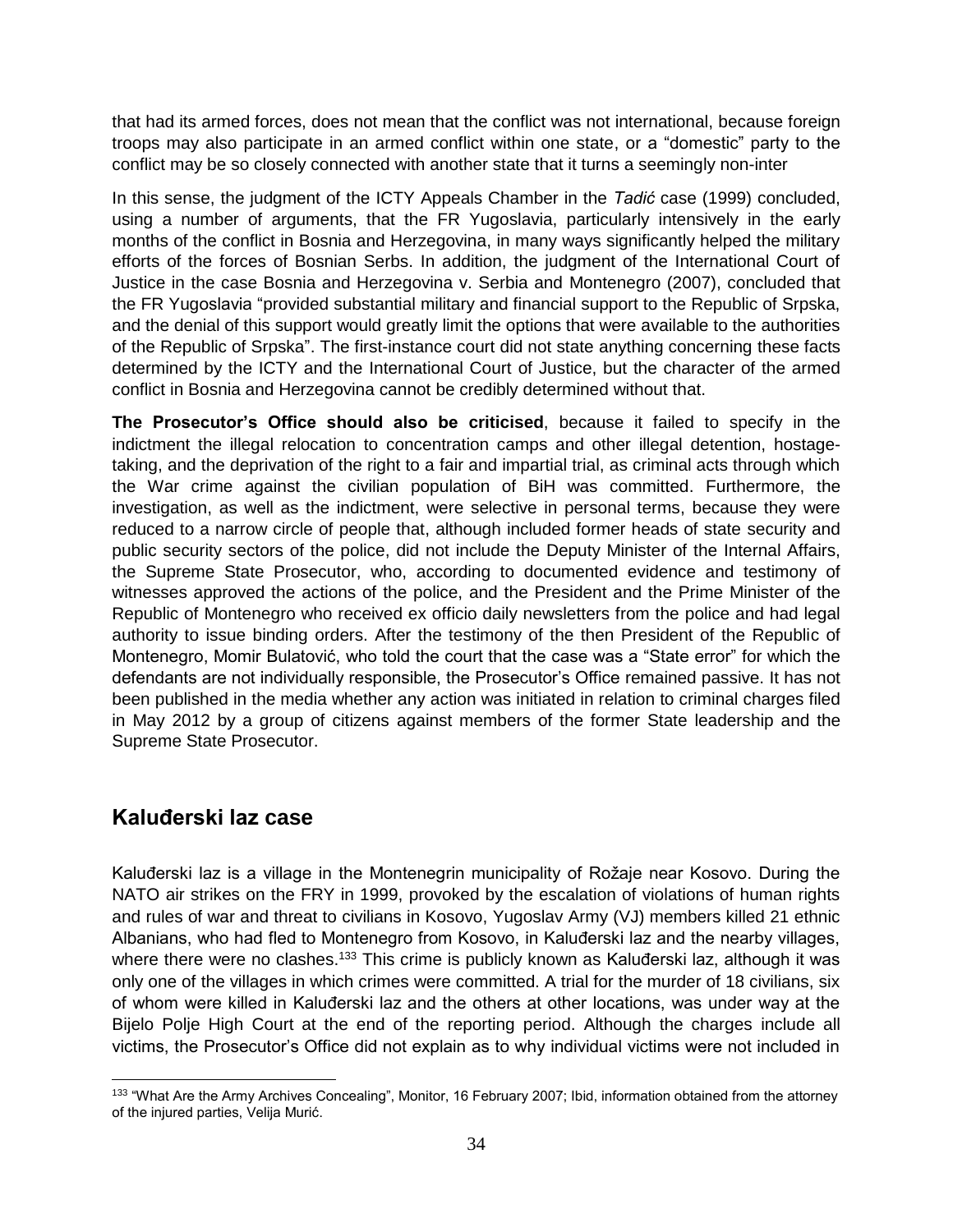#### the investigation and charges.<sup>134</sup>

It took the Bijelo Polje Superior Prosecutor eighteen months to act on the criminal report the Montenegrin Committee of Lawyers for the Protection of Human Rights (CKP) submitted in June 2005 and file a motion for the investigation of 12 persons suspected of war crimes against the civilian population in Kaluđerski laz and the nearby villages from mid-April to early June 1999.<sup>135</sup>

The investigation opened in early March 2007 against active Belgrade-born VJ officer Predrag Strugar residing in Podgorica and 10 members of the VJ Podgorica Corps reservists from the Berane municipality. The investigation unnecessarily dragged on. It was immediately clear that there were no grounds for suspecting four of the men the prosecutor named in the motion for investigation of such a grave crime and the prosecutor subsequently abandoned their prosecution. <sup>136</sup> Lawyer Velija Murić, who had filed the criminal report, claims that the State Prosecutor did not include all the perpetrators of the crime and all the victims. The prosecutor also failed to seek detention of the suspects until after they were indicted, when it was determined. The consequences of inertia of the Prosecutor's Office included the unavailability of the main indictee Predrag Strugar, prolonged keeping of defendants in detention (maximum three years) and the practical leading of investigation in the first-instance trial, which was not concluded even four years later.

The Supreme State Prosecutor's Office filed the indictment on 1 August 2008 against Predrag Strugar, Commander of I Battalion III Brigade of Podgorica Corps II Army of Yugoslavia, Momčilo Barjaktarović, Commander of III Troop I Battallion, Petar Labudović, Commander of I Line III Troop I Battallion, Aco Knežević, Deputy Commander of III Troop I Battalion, and Branislav Radnić, Bora Novaković, Miro Bojović and Radomir Đurašković, members of the Reserve III Troop I Battalion, for the criminal offense War crime against the civilian population. Defendants were charged with inhumane treatment of ethnic Albanian civilians on 18 April 1999, in Kaluđjerski laz, thus violating international law, and the indicted Predrag Strugar, that in the same capacity, from 18 April to 21 May 1999, in the municipality of Rožaje, that was his area of responsibility, he ordered the murder of Albanian civilians, who came to Montenegro fleeing from the conflict in Kosovo.

The indicted Predrag Strugar is the only defendant who was an active officer of the Yugoslav Army.<sup>137</sup> The territory where the crimes occurred is borne by the command of the Second Army of the Yugoslav Army, headed by Milorad Obradović. Command responsibility was directed from him to the Commander of the Podgorica Corps Savo Obradović, and then to the defendant Commander of Battalion Predrag Strugar, whose area of responsibility included Kaluđerski laz.<sup>138</sup> Milorad Obradović and Savo Obradović are only referred to in the investigation as witnesses, and to date they have not been heard, because they all reside in the Republic of Serbia.<sup>139</sup> In this case, criminal proceedings are directed at the ultimate perpetrators. The injured parties claim that only seven, out of thirty officers who obliged the orders to open gunfire

 $\overline{a}$ 

<sup>&</sup>lt;sup>134</sup> Lawyer Velija Murić is the chairman of the Montenegrin Committee of Lawyers for the Protection of Human Rights. <sup>135</sup> "Stojanka Taking over War Crime Cases", Dan, 23 May 2007.

<sup>136</sup> Ranko Radnić, Veselin Čukić, Vesko Lončar and Zoran Knežević.

<sup>&</sup>lt;sup>137</sup> " What Are the Army Archives Concealing", Monitor, 16 February 2007

<sup>138</sup> *Ibid*.

<sup>&</sup>lt;sup>139</sup> Data provided by Sead Sadiković, journalist and author of a number of articles on war crimes in Montenegro, 14 March 2008, and the attorney of the injured parties Velija Murić, May 2011.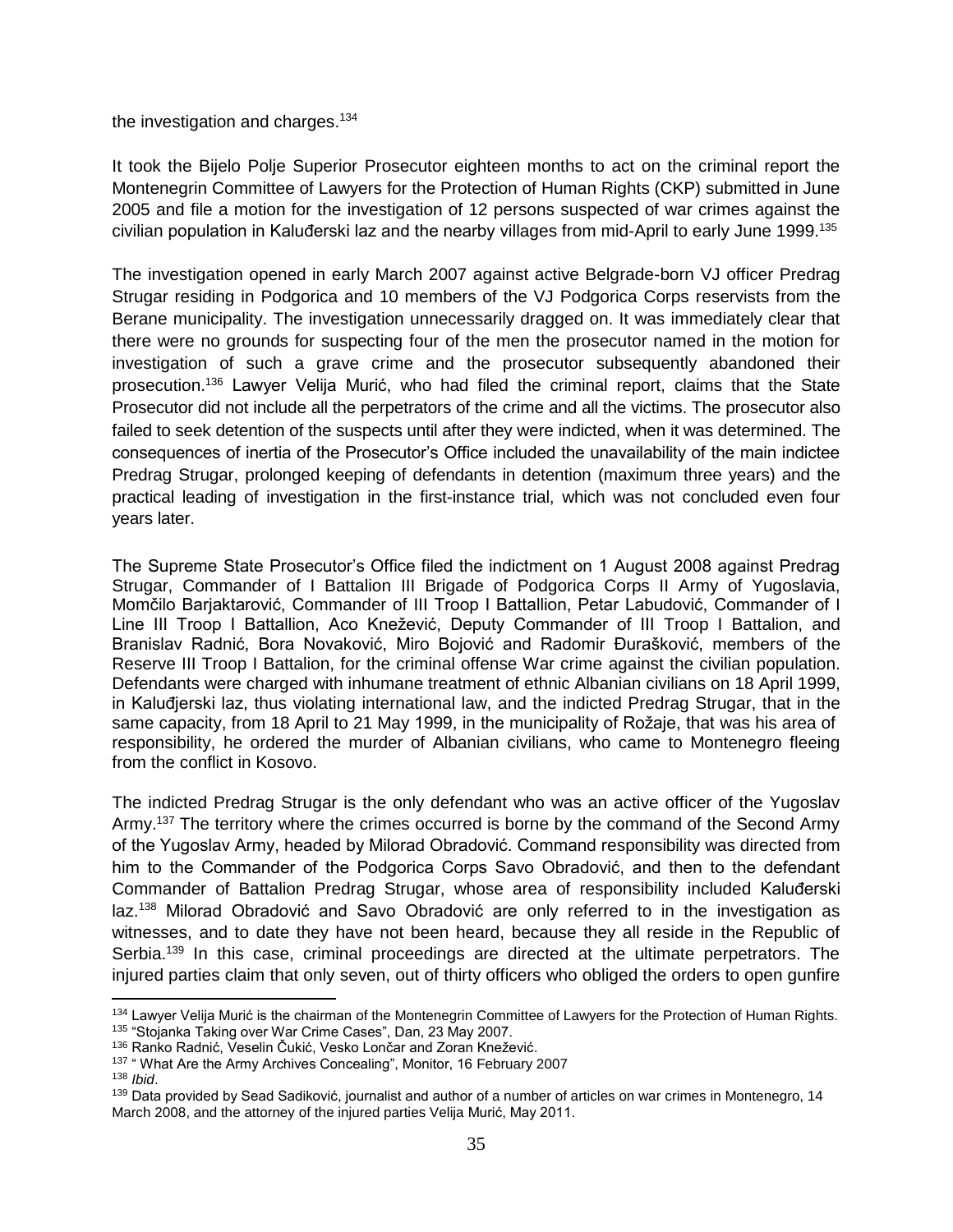at civilians, are accused. In addition, under command line no one except Strugar was included in the investigation.

The military authorities, charged with the investigation of the crime scene in Kaludjerski laz, admitted they went to the scene of the crime with a day's delay, while the Montenegrin police were prohibited from accessing it, according to the then police chief Šemso Dedeić.<sup>140</sup> Zahit Camić, President of the Rožaje Basic Court, and his colleagues Milosav Zekić and Rafet Suljević, investigated the scenes of ten murders in the Rožaje municipality on the border with Kosovo. The army let him access the scene of the crime at Kaludjerski laz only three days after it occurred, when it found the body of Selim Kelmendi from the village of Ćuška (Qyshk) at Peć on the road to Gornji Bukelj.

The injured parties' attorney claims that the bodies of the six civilians killed at Kaluđerski laz were taken to Andrijevica (Montenegro) the next day for an autopsy, and then transported to Novo Selo at Peć, where they were buried naked in a mass grave. Their bodies were exhumed after the war in Kosovo ended and UNMIK was deployed. Immediately after the incident at Kaluđerski laz, the then military prosecutor Miroslav Samardžić abandoned the criminal prosecution of the VJ troops suspected of crimes against civilians and archived the case.<sup>141</sup> Investigation or criminal proceeding of the then military prosecutor, or persons who allegedly covered up and relocated the victims' bodies have not been initiated to date.

The trial opened on 19 March 2009.<sup>142</sup>

The Judicial Panel of the High Court in Bijelo Polje, on 1 August 2011 released from detention the defendants Barjaktarović, Labudović, Novaković, Bojović and Đurašković, because the firstinstance judgement had not been rendered after three years of detention. <sup>143</sup> The indicted Predrag Strugar was extradited from Serbia at the end of July 2012, and on 15 November 2012 acquitted with a bail of 570,280 euros.

During the procedure to date about 108 witnesses were heard and more than 80 trials held. The duration of the procedure is justified by the fact that for nine months the indictment could not be delivered to the indicted Predrag Strugar, and that documents from the military archives in Belgrade were late for month, even though they had been addressed several times with the request.<sup>144</sup> Lawyer of injured parties, in addition to submitting evidence from Serbia, justifies the duration of the proceedings with the fact that the investigation was not carried out in due time, in high-quality and comprehensively.<sup>145</sup>

<sup>143</sup> Release of the High Court is available at:

[http://www.visisudbp.gov.me/Aktuelnosti/Saop%C5%A1tenjazajavnost/tabid/59/Default.aspx.](http://www.visisudbp.gov.me/Aktuelnosti/Saop%C5%A1tenjazajavnost/tabid/59/Default.aspx) <sup>144</sup> "Prime Minister rendered a judgement before the court", *Dan*, 23 July 2011.

 $\overline{\phantom{a}}$ <sup>140</sup> " What Are the Army Archives Concealing", Monitor, 16 February 2007

<sup>141</sup> *Ibid*.

<sup>&</sup>lt;sup>142</sup> "Summons to Strugar Sent to Serbia", Vijesti, 3 February 2009; "Strugar Summons Sent to Serbia", Vijesti, 4 February 2009.

<sup>145</sup> "Trial for Kaluđerski laz is too long", Radio Free Europe, 26 July 2011, available at: [http://www.slobodnaevropa.org/content/sudjenje\\_za\\_kaludjerski\\_laz\\_predugo\\_traje/24277322.html.](http://www.slobodnaevropa.org/content/sudjenje_za_kaludjerski_laz_predugo_traje/24277322.html)